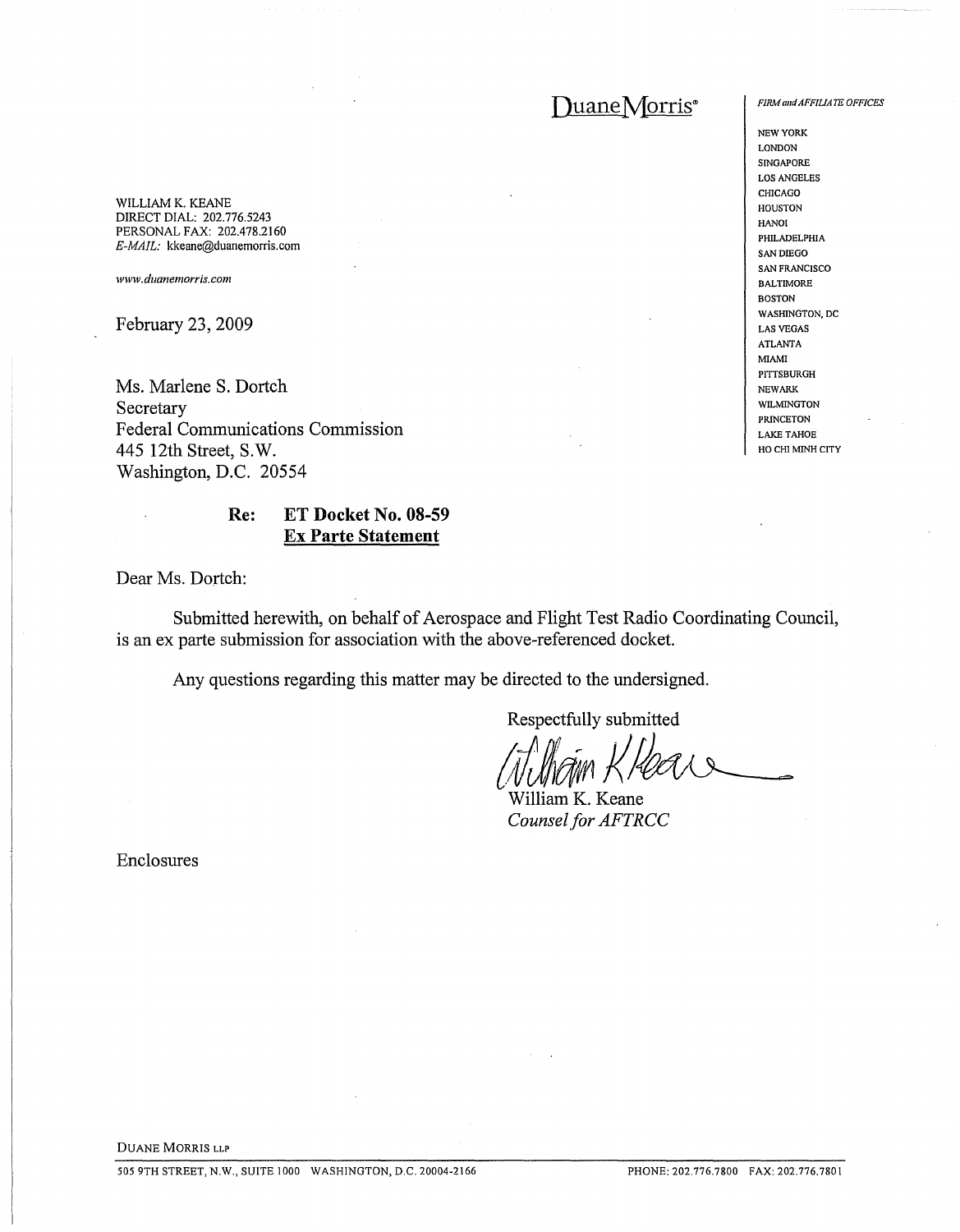

AEROSPACE & FLIGHT TEST RADIO COORDINATING COUNCIL<sup>®</sup> **POST OFFICE BOX 200547, CARTERSVILLE, GA 30120-9010 TELEPHONE (770) 494-2893**

February 23, 2009

Ms. Marlene H. Dortch Secretary Federal Communications Commission 445  $12^{th}$  Street SW. Washington DC 20554

# **Re: ET Docket No. 08-59 Ex Parte Statement**

Dear Ms. Dortch:

Over the course of recent months, Aerospace and Flight Test Radio Coordinating Council ("AFTRCC") has commissioned a series of laboratory and field tests to evaluate further the risk of interference from body sensor network ("BSN") devices, to aeronautical mobile telemetry receivers. Those tests have been conducted by the Johns Hopkins Applied Physics Laboratory (APL) at the Naval Air Weapons Center, Aircraft Division (the Patuxent River Naval Air Test Center).

The methodology and results of the tests are detailed in the Test Report attached hereto, and summarized herein. In addition, this filing addresses several misconceptions and misstatements set forth in General Electric Healthcare ("GEH") filings.

 Before discussing the test results it is important to clarify the record in this proceeding: Contrary to GEH's assertions, the issues in this proceeding have not been narrowed to the point where a notice of proposed rulemaking is appropriate.<sup>1</sup> On the contrary, there remain major points of disagreement, the materiality of which call into question the very premises for an allocation proceeding as sought by GEH.

 First, take GEH's proposal to specify geographic exclusion zones around each flight test site, to require coordination and registration of BSNs, and to limit operation to fixed locations.<sup>2</sup> GEH has made no showing that exclusion zones are practical or enforceable. Based on the APL tests, it is clear that any exclusion zones would have to be very large (radio line of sight). Zones of this size would eliminate major metropolitan areas proximate to flight test centers as markets for BSN devices. This in turn calls into question the enforceability of any such zones, and indeed the very feasibility of the proposal.

 1 GEH ex parte filed February 19, 2009.

<sup>&</sup>lt;sup>2</sup> GEH ex parte filed November 7, 2008, Report at 7-9.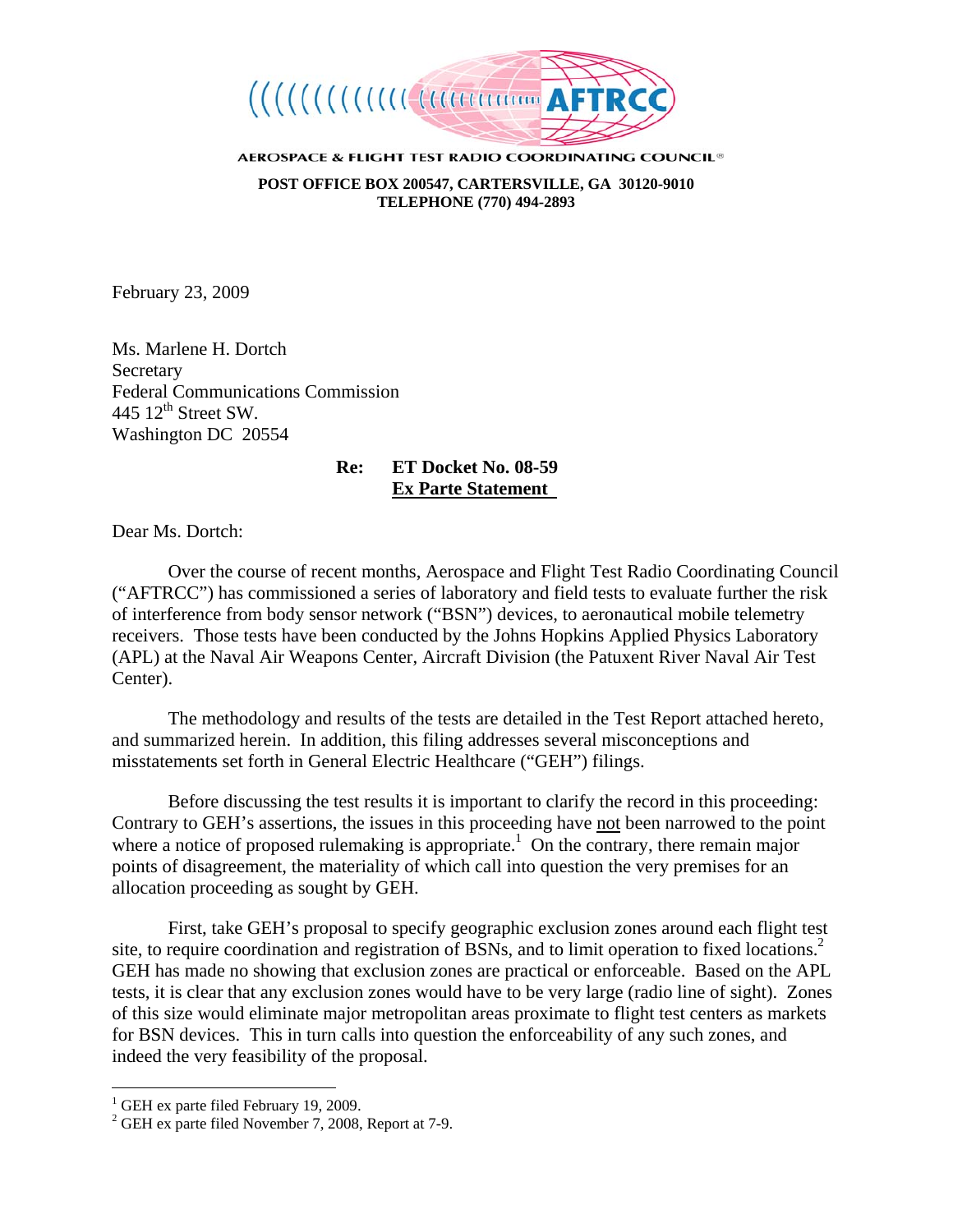Beyond this, GEH has offered no showing as to how exclusion zones could work given the fact that aerospace manufacturers and the Military Departments make regular use of mobile telemetry vans and portable telemetry facilities. These mobile facilities are in addition to fixed telemetry sites. GEH's specious claim that exclusion zones can provide a measure of protection for BSNs and telemetry operations is thus wholly without merit. The Commission should not consider a proposal for claimed protection of primary facilities that cannot begin to protect those facilities.

 Second, there is an issue even more basic: The spectrum requirement. To this point, GEH has done little more than offer conclusory statements seeking to justify its desire for spectrum, let alone a four-fold increase from its first to its second proposal, i.e. from 5-10 MHz initially<sup>3</sup>, to 20-40 MHz currently. A spectrum requirement study is the first, essential step in any serious allocation proposal yet, to this point, GEH has offered little more than summary Power Points in support.

The spectrum requirement issue becomes even more important given the APL analysis suggesting that BSNs could be accommodated compatibly in only 10 MHz of spectrum without the regulatory problems inherent with exclusion zones, and without the risks of trying to mix two safety services, one with noise-limited high gain antennas, and the other consisting of interference-limited, no-gain consumer devices. A combination of 2300-2305 and 2395-2400 MHz, for example, would provide GEH with 10 MHz of usable spectrum, representing a major increase in the amount available for the purpose. Such a result would ensure protection of AMT as against BSNs, and the protection of BSNs as against transmitting test aircraft and high power, omnidirectional iNet uplinks.<sup>4</sup>

 For these and the other reasons discussed below, AFTRCC urges that the Commission not issue an NPRM until a detailed analysis is conducted by GEH of its spectrum requirement, and thereafter, consideration is given to possible spectrum solutions. Based on a searching assessment of that analysis, a determination can then be made as to whether adoption of an NPRM would be potentially useful, or would continue to divert resources on a proposal that is at present neither justified by its proponent, nor appropriate from a spectrum management perspective.

#### **Background**

 $\overline{a}$ 

In its effort to secure a spectrum allocation in a band Restricted exclusively for flight test communications within the meaning of Rule 15.205, GEH has claimed that, even though its BSNs would cause interference to flight test telemetry, the probability of such interference is low and that, in any event, the flight test community can work around it. GEH argues that flight

<sup>&</sup>lt;sup>3</sup> GEH Reply Comments filed December 4, 2006 in ET Docket No. 06-135 at 6 (only 5-10 MHz would be needed "*after* taking into account spectrum that may be in use by incumbent spectrum users at any point in time and thereby not available for BSN communications") (emphasis in original). GEH also stated that it could utilize disconnected pieces of spectrum as long as the pieces were not separated by more than 150 MHz. *Id*.<br><sup>4</sup> GEH itself has previously identified these and other bands as potential candidates. GEH Reply Comments filed

December 4, 2006 in ET Docket No. 06-135 at 7-12.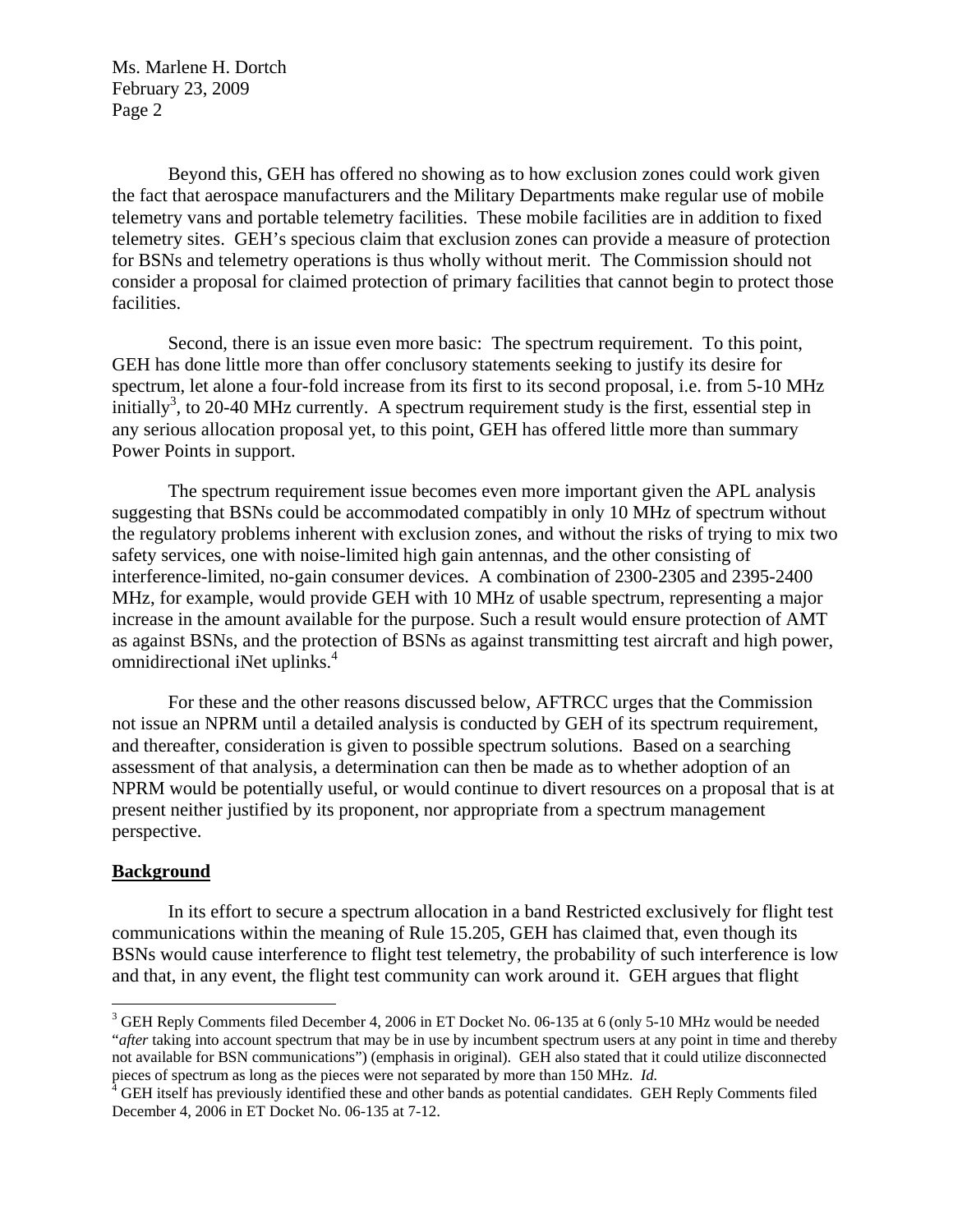testing experiences out-of-band emissions from Part 15 devices operating in the 2.4 GHz band with signal strengths greater than GEH's proposed BSNs; that aeronautical mobile telemetry links display excess margin; and that ITU-R Recommendation M.1459 is overly-stringent.

GEH further claims that the risk of interference to flight test telemetry must be based on a probabilistic approach; that GEH has done such an analysis with "overly-conservative operational parameters;"<sup>5</sup> and that, based on this analysis, there is negligible risk of interference to AMT.

# **Probability Analysis is Inappropriate.**

GEH's probability-based analysis is wholly inappropriate in trying to determine compatibility between flight-test telemetry operations, a safety service, and BSNs. First, the Commission itself has used static analysis when assessing the risk of interference from one technology to another. Most recently, for example, the Office of Engineering and Technology conducted a careful series of tests designed to assess the risk of interference from proposed timedivision duplex operations in the AWS-3 band to incumbent operations in the adjacent AWS-1 band. Those tests expressly recognized and relied upon a static case analysis, rather than the probability approach espoused by GEH.<sup>6</sup> The static case approach is even more appropriate here given the fact that flight testing involves safety of flight communications, a fact that GEH fails to recognize.

Flight test telemetry exists to enhance safety in a high-risk enterprise. The Commission has acknowledged this on repeated occasions. In 1984 the Commission stated that flight test telemetry "involves the safety of life and property" and acted "to protect this safety service from harmful interference that could result in loss of life."

In 1989, the Commission determined that the telemetry bands should be classified as Restricted and protected from fundamental emissions of unlicensed devices (such as, effectively, BSNs which would be licensed merely by Rule). In so doing the agency stressed that the telemetry band "involv[es] safety of life."<sup>8</sup>

In 1990, the Commission explained:

"[S]haring of [flight test] frequencies with unlike services is difficult at best because schedules of telemetry flight tests are unpredictable and delays costly. Further, interference cannot be

<sup>8</sup>*In the Matter of Revision of Part 15 of the Rules Regarding the Operation of Radio Frequency Devices Without an Individual License*, 4 FCC Rcd 3493, 3502 (1989) (emphasis added).

 5 Paul Kolodzy letter dated October 20, 2008 ("October 20 ex parte").

<sup>6</sup> Advanced Wireless Service Interference Test Results and Analysis, October 10, 2008, at note 8.

<sup>7</sup>*In the Matter of Amendment of Part 2 of the Commission's Rules Regarding Implementation of the Final Acts of the World Administrative Radio Conference, Geneva*, 1979. FCC 84-306, released July 2, 1984, at 2 (emphasis added).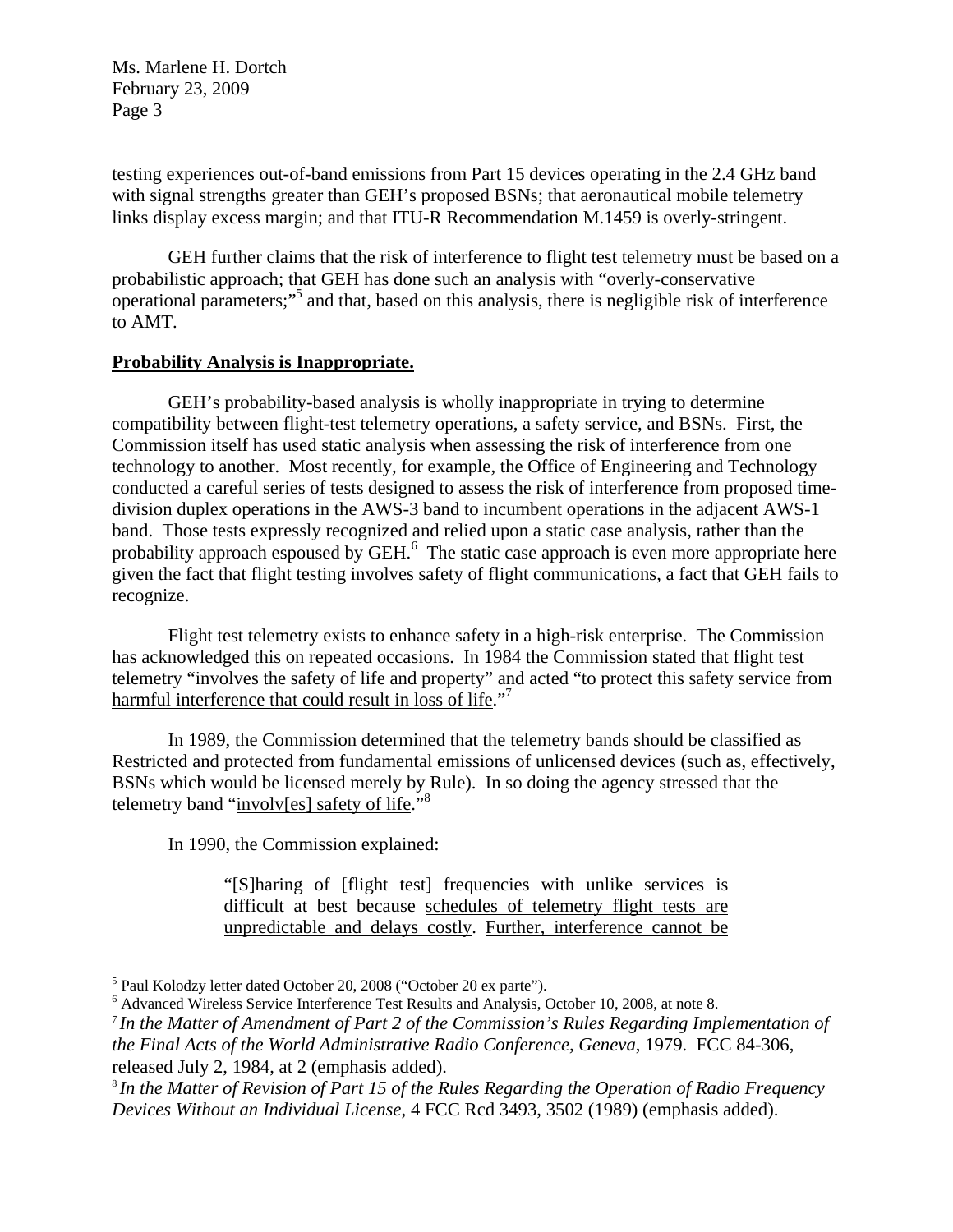> tolerated. For example, in the event of a crash the telemetry data may be the only means available to determine the cause of the crash. In this case, interference to the telemetry transmission could be disastrous."<sup>9</sup>

The Commission likewise concluded that secondary use of flight test frequencies for air shows could result in significant harmful interference "impair[ing] the efficiency and safety of the flight test industry."<sup>10</sup>

Finally, the Commission has determined that

"[F]light test, telemetry, and telecommand operations are vital to the U.S. aerospace industry to produce, deliver, and operate safe and efficient aircraft and space vehicles. Because the nature of the BSS (Sound) operations is 24 hour a day ... and the test and telemetry operations are in the proximity of many major metropolitan areas, we believe, as AFTRCC asserts, that the BSS (Sound) transmissions will cause interference to these operations and threaten safety of life and property. Consequently, we do not believe it is feasible to share aeronautical mobile telemetering frequencies with BSS (Sound) or terrestrial broadcasting systems."<sup>11</sup>

In other words, GEH's use of a Monte Carlo analysis is misguided and irrelevant. The issue is not how often BSNs would interfere, but whether interference from BSNs would cause harmful interference risking a potentially catastrophic event.<sup>12</sup> And it is clear from the test results described below, that this would be the case.

# **The APL Tests**

1

APL's tests entailed multiple steps beginning with a review of wireless medical telemetry literature; the design of BSN devices utilizing chips manufactured by a vendor whose product GEH has previously endorsed; the validation of device performance in APL's laboratory; and

<sup>9</sup>*Amendment of the Frequency Allocation and Aviation Services Rules (Parts 2 and 87) to Provide Frequencies for Use by Commercial Space Launch Vehicles*, 5 FCC Rcd 493, 495 (1990) (emphasis added).

<sup>&</sup>lt;sup>10</sup> In the Matter of Petition to Amend Part 87 of the Commission's Rules to Allot VHF Aeronautical Frequencies for the Coordination of Air Show Events, Order, DA 90-957, 5 FCC Rcd 4641, 4642 (1990) (emphasis added).

 $^{11}$  Second Notice of Inquiry in GEN. Docket No. 89-554, In the Matter of An Inquiry Relating to Preparation for the *International Telecommunication Union World Administrative Radio Conference for Dealing with Frequency Allocations in Certain Parts of the Spectrum*, FCC 90-316, 5 FCC Rcd 6046, 6060, para. 101 (1990) (emphasis added). The Commission even went on to say that "We have previously determined that aeronautical flight test and telemetry operations should not share spectrum with unlicensed devices because of the threat to safety of life." *Id*. at 6061 para. 102.

 $12$  Rule 2.1 (defining harmful interference).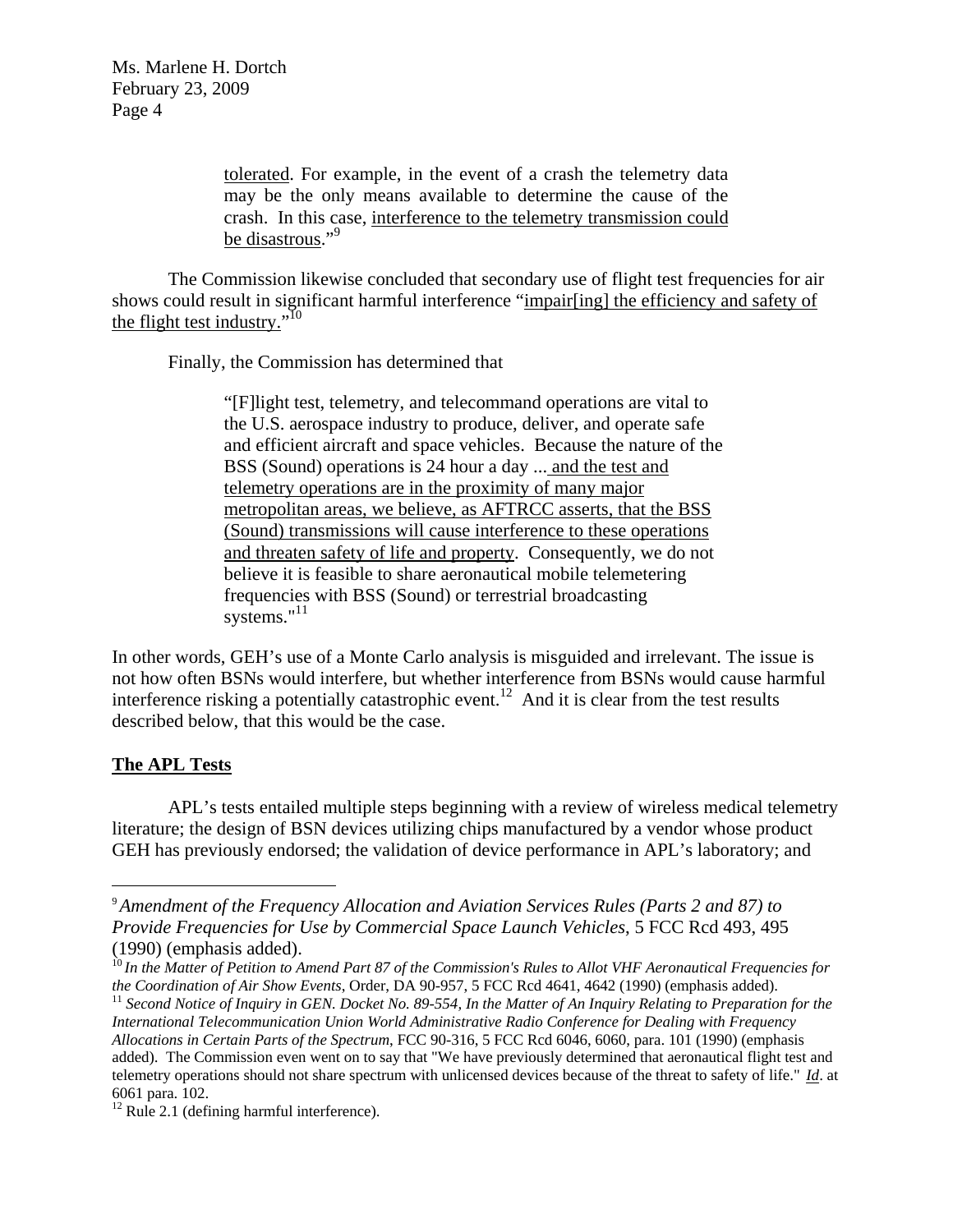field tests conducted at different times, on different days, in different months, and under different operating conditions (outdoors, indoors, through foliage, etc.). In the process, steps were also taken to gauge the effects on the noise floor from the claimed presence of out-of-band signals under these varying conditions.

 The tests were conducted under the supervision of Daniel G. Jablonski, Ph.D. Dr. Jablonski has extensive experience in the design and development of RF devices and softwarecontrolled circuitry, as well as in the practice and techniques of flight test telemetry.

 The BSN devices developed at APL used the same Nordic Semiconductor chips as proposed by GEH in earlier filings. The tests revealed that signals from these devices are easily detected at long distances by AMT receive stations -- even through foliage, vehicles, and buildings. BSN content can be read by AMT receive dishes at two miles and BSN interference was easily detected at 12 miles.

 GEH's probability analysis is inappropriate for yet another reason. It rests on the premise that AMT systems are interference-limited (i.e. that their performance is a function of their ability to operate in the presence of interference sources), rather than noise-limited (meaning that their performance is a function solely of the noise-generating characteristics of the receiver itself).

 The problem with GEH's theoretical argument is that it is contradicted by the longstanding, real-world experience of flight test professionals. Measurements taken by Dr. Jablonski at Patuxent River under a wide variety of optimal and sub-optimal conditions, corroborate his experience that shows the band is not interference-limited.

AFTRCC is not saying that emissions from out-of-band sources are never a problem. Such interference has occurred but when it does, it is normally at the top end of the band, namely 2390-2400 MHz, which has served in effective as a guard band for telemetry operations utilizing the band 2360-2390 MHz. In other words, the S-band is generally free of interference from unlicensed devices operating in the 2400 MHz to 2483 MHz ISM band (consistent with the notion that this is a Restricted Band).

# **Responses to Other GEH Points**

GEH's assertions about AMT links having "excess margin" reflect another fundamental misconception.<sup>13</sup> As the Engineering Statement explains, the flight test link margin is essential to compensate for fading and multipath when test aircraft are maneuvering at long range. During those maneuvers the signal strength received at the dish antenna is subject to fluctuations on the order of 20 – 30 dB. Thus, the margin established in ITU-R Rec. M.1459 is essential for safety. It is not available for parties seeking to demonstrate compatibility.

<sup>&</sup>lt;sup>13</sup> GEH November 7 ex parte at  $3<sup>rd</sup>$  page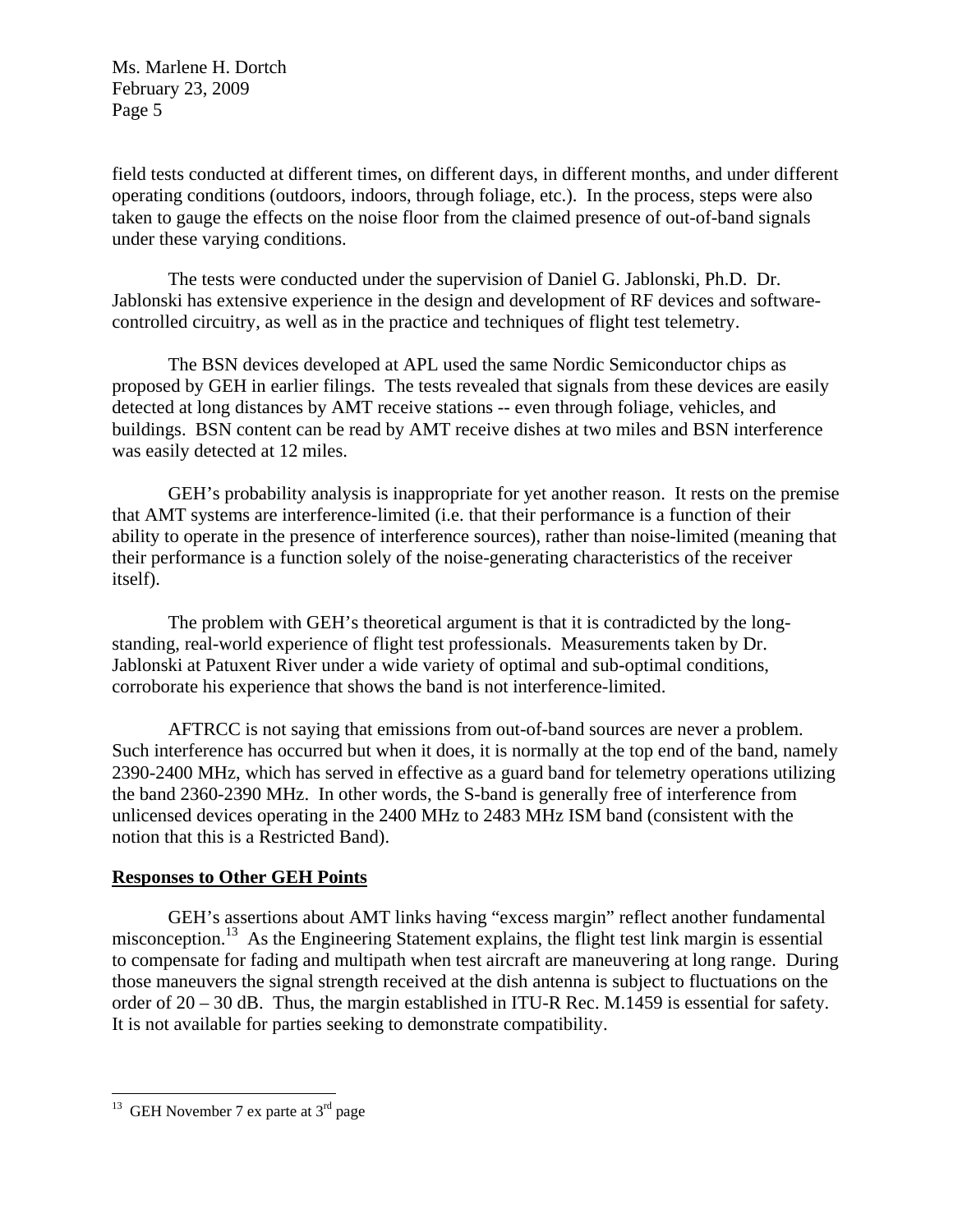GEH argues that "AFTRCC's comments regarding the proximity of some government test sites to populated areas are misleading" and references a United States contribution to an ITU-R Working Party where it was said that "flight tests are typically conducted over sparsely populated areas."<sup>14</sup>

There was nothing inconsistent, much less misleading, in AFTRCC's reference to the proximity of the named government test sites to populated areas test centers: On the contrary, the contribution cited by GEH references the very same sites previously named by AFTRCC as being proximate to populated areas, i.e. "Panama City, Florida; Wichita, Kansas; Seattle, Washington; and St. Louis, Missouri."<sup>15</sup>

More basically, GEH's criticism misses the point: The issue is not where the test aircraft maneuvers are conducted; the issue is where the telemetry transmitted by the aircraft during those maneuvers is received. The liaison statement, and AFTRCC's ex partes, are entirely consistent in noting the proximity of major flight test centers to metropolitan areas. The risk of interference from BSNs to extraordinarily sensitive telemetry receivers located at those centers, and interference from flight test aircraft on taxi, take-off, and landing to BSNs, is real.

 GEH references alternatives to flight test telemetry, such as on-board recording, as tools to mitigate AMT failures due to interference, and suggests that new technologies such as iNet will "enable use of less spectrum."<sup>16</sup> However, AFTRCC has explained in detail exactly why on-board recording is no substitute for real-time telemetry.<sup>17</sup> Among other things, recording is frequently not suitable for tactical aircraft or missiles that do not have the space, weight budget, or power supply to support on-board recorders. Moreover, real-time telemetry enables manufacturers to minimize the number of personnel aboard larger aircraft during tests, a significant safety factor. Importantly, real-time telemetry also provides a capability which recording can not: Disaster analysis. In the event an aircraft is lost, real-time telemetry transmitted via the S-band enables engineers to reconstruct the cause, and make modifications to prevent a recurrence. GEH does not address these points.

GEH's references iNet, the new uplink technology under development for flight testing. The driver for iNet is the need to achieve further efficiency of spectrum use in the face of exponentially increasing telemetry data rates -- not free up spectrum for other users. GEH's assertions that "no concrete timetable"18 has been established for iNet is likewise baseless:

 $14$  GEH September 18 ex parte at 6.

<sup>&</sup>lt;sup>15</sup> Panama City, FL as referenced in the U.S. response, and Eglin and Tyndall Air Force Bases as referenced by AFTRCC in its ex parte, are essentially the same.

<sup>&</sup>lt;sup>16</sup> AFTRCC July 28 ex parte at 5.

<sup>&</sup>lt;sup>17</sup> *See* AFTRCC July 28 ex parte at 3-4.<br><sup>18</sup> GEH September 18 ex parte at 8.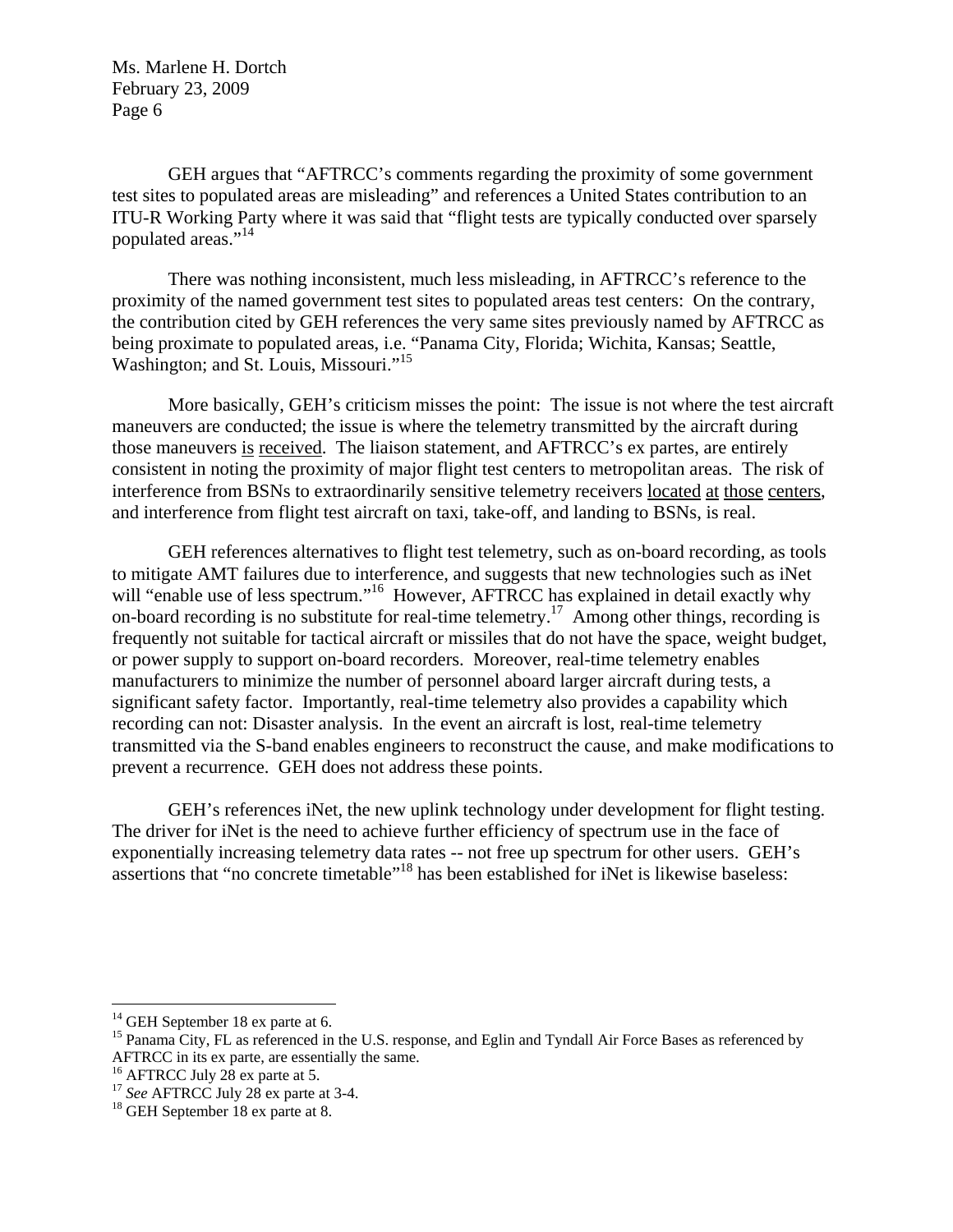Uplink operations are to be deployed within the next four years, and when they are, they will significantly complicate GEH's optimistic sharing scenario.<sup>19</sup>

GEH argues that the purported low chance of interference to AMT as referenced in its June 11 Reply Comments was "realistic," and that AFTRCC's rebuttal, by contrast, was not.<sup>20</sup> Unmentioned by GEH is the fact that up until its filing of September 18, it had not attempted to make allowance for the presence of more than one BSN -- despite the professed business plan for anywhere, anytime use geared to patient mobility.

GEH cites a draft report by CEPT's Electronic Communications Committee for the proposition that wireless microphones can co-exist with L-band AMT at separation distances of 1.5 and 6.0 km in suburban and rural areas, respectively, and with no separation at all in urban areas. 21

When viewed in context, these results depend critically on assumptions about building attenuation that are at best speculative, and more likely incorrect. Specifically, GEH cites only the simulation results that assume 30 dB of building attenuation, while neglecting to report the results, contained in the very same table of the report, for attenuation values of 6 dB. The latter provide minimum separation distances for suburban and rural settings of 8 and 28 km, respectively. $^{22}$ 

Moreover, the report assumes that AMT links have bandwidths of 1 MHz, which might be typical for Europe. AMT channel bandwidths of 5 MHz are typical in the United States. To assess the impact of this difference requires analysis of assumed wireless microphone deployment across L-band (vs. S-band) AMT channels, none of which is addressed in the report. As the APL Report notes, the channel bandwidth difference alone would make for a 7 dB difference between GEH's conclusions based on the report, and the real impact.

Most importantly, the ECC report rests entirely on simulations. By contrast, the test results described in the attached Report are based on real-world measurements.

GEH makes a number of criticisms of the tests conducted previously by Learjet such as that the results exceed theoretical free-space propagation (September 18 ex parte at 13), that no allowance was made for a non-continuous signal a BSN would display (*id*. at 14), and that AFTRCC has mischaracterized the test results  $(id$ . at 15).<sup>23</sup> However, the recent tests confirm the validity of the conclusions drawn from the Learjet tests; namely, that there is a distinct risk of destructive interference from the proposed co-channel BSN devices. The measurements also

<sup>&</sup>lt;sup>19</sup> GEH asserts that omnidirectional high-power uplinks per iNet are "strikingly incompatible with the stringent PFD standards AFTRCC seeks to apply to MBANS devices ...." GEH September 18 ex parte at note 28. Among other things, however, iNet uplinks will typically not operate co-channel with iNet downlinks.<br><sup>20</sup> GEH September 18 ex parte at 11.

<sup>&</sup>lt;sup>21</sup> GEH September 18 ex parte at 12.

 $22$  See November 7 ex parte, Report at p. 29.

<sup>&</sup>lt;sup>23</sup> The Learjet tests involved simultaneous measurement of aircraft telemetry signals and interfering signals.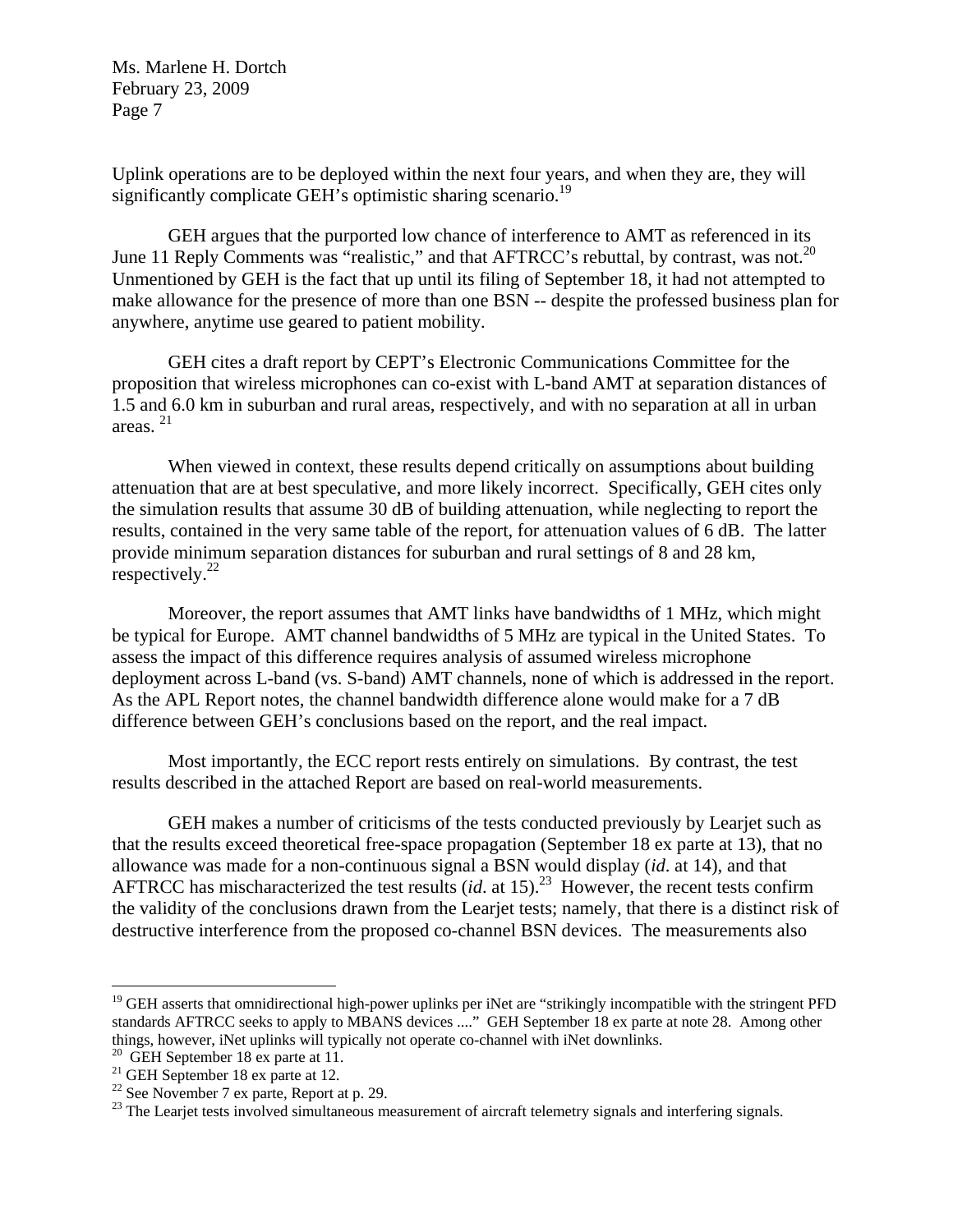illustrate the well-understood notion that interference is a function of the total received power in the bandwidth of the victim receiver, independent of modulation, for example.

A few additional concerns regarding exclusion zones. While GEH offers to limit use to fixed locations (e.g. "hospitals and health care facilities"),  $^{24}$  it also suggests that future use would expand beyond health care facilities.<sup>25</sup> While GEH might be prepared to offer further assurances on this point, the record at present suggests such an expansion. This would certainly be consistent with GEH's prior filings which contemplated anytime/anywhere use.

Other problems too arise including a fail-safe means of enforcement to protect both sets of safety-related, co-channel users (AMT and BSNs) such that patients do not wander into exclusion zones and cause interference to AMT, on one hand, or lose medical telemetry vital to their health and well-being due to interference from AMT, on the other hand. Merely writing rules, or requiring coordination/registration, is completely inadequate.

This is particularly the case given that the track record of hospitals in complying with spectrum protocols is not good -- a well-known fact which GEH itself has conceded. Just a year ago, GEH stated that "Licensees familiar with the FCC, its requirements and processes understand the differences between primary and secondary use, healthcare facilities generally do not."<sup>26</sup> GEH went on to argue that, "health care facility personnel will not understand that they have only secondary status on certain frequencies."<sup>27</sup>

With health care providers not understanding what secondary status means for their own protection, it is not difficult to gauge the level of any understanding they might have of an obligation to protect other users. This applies even more so to patients who may be discharged from a hospital with instructions to wear a BSN for a week or so, and who will travel to and from their homes and places of work without any regard for, or means to know, when they are about to enter or leave a keep-out zone.<sup>28</sup>

GEH's analogy to coordination of Wireless Medical Telemetry Service devices at 1.4 GHz is unavailing. Unlike a utility meter, interference to flight test telemetry from a GEH medical device, and the resulting loss of flight test data, can not only require costly re-flights to clear a set of test points, but puts at risk safety-of-flight communications. The converse is also

 $\overline{a}$ 

<sup>&</sup>lt;sup>24</sup> September 18 ex parte at 2.<br><sup>25</sup> *Ibid* (only the "more important [and] immediate ... use of MBANS devices would be in hospitals and health care facilities") (emphasis added).

<sup>&</sup>lt;sup>26</sup> Reply Comments of GE Healthcare filed September 11, 2007 in WT-Docket No. 07-100 at page 4 (quoting with favor from Comments of the Land Mobile Communications Council; emphasis added).<br><sup>27</sup> *Id.* at page 5.

<sup>&</sup>lt;sup>28</sup> The fact that GEH has taken pains to disavow any responsibility for compliance by its hospital customers with FCC coordination requirements, underscores these concerns. *Id.* at 2-3 (GEH opposes "a binding obligation on equipment manufacturers" to register the equipment they sell hospitals on the grounds that hospitals should have responsibility).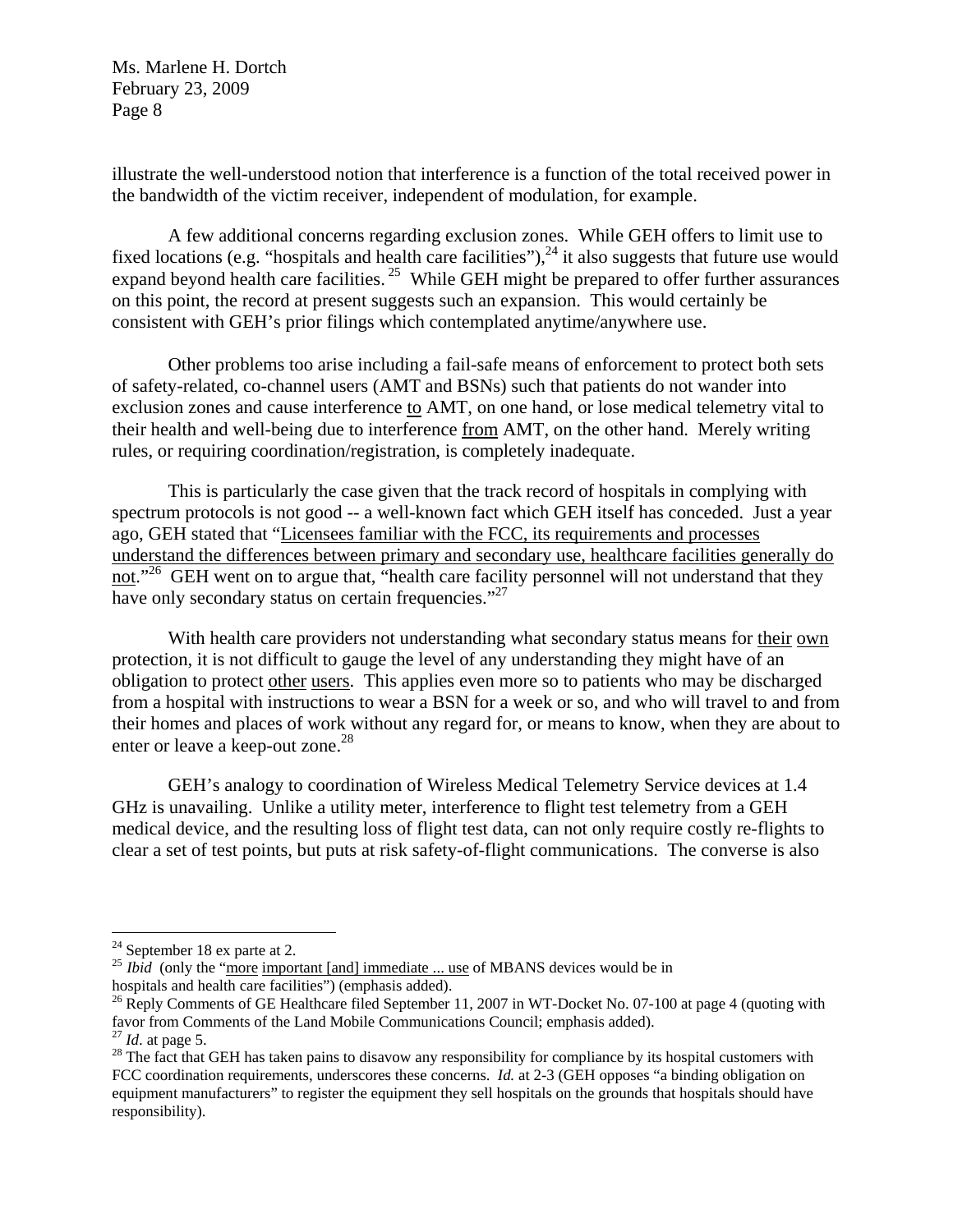true inasmuch as AMT interference to patient telemetry can jeopardize what GEH itselfhas characterized as "life-critical" communications.<sup>29</sup>

 $\ddot{\phantom{a}}$ 

\* \*

GEH has failed to justify its spectrum requirement. It has also failed to demonstrate compatibility with flight testing. Other bands are available -- AFTRCC has identified some of them -- as viable candidates for GEH's proposal. None of these bands present threats to the safety of test pilots, to the certification of aircraft, or to the productivity of aerospace manufacturers. None involve threats to life-critical patient telemetry. None involve a requirement that two safety services seek to share with each other, or a mismatch between noiselimited systems using high gain antennas, and interference-limited, consumer-based systems.

For all of these reasons, it would be inappropriate and wasteful to adopt an NPRM that considers a secondary allocation for BSNs in any portion of the 2360-2395 MHz band.

Respectfully submitted,

Dann J.Holtmeyn

Darryl J. Holtmeyer  $\mu$ Chairman

cc. The Honorable Michael 1. Copps The Honorable Jonathan S. Adelstein The Honorable Robert M. McDowell Bruce Gottlieb Paul Murray Renee Crittendon Angela Giancarlo Julius Knapp Bruce Romano Geraldine Matise Gary Thayer Mark Settle

<sup>&</sup>lt;sup>29</sup> GEH ex parte Comments filed December 27, 2007 in ET Docket No. 06-135, at 7 ("BSNs must be capable of reliably conveying unprocessed life-critical monitoring data"); *accord* GEH ex parte filed July 25, 2007 in ET Docket No. 06-135 at 14; GEH Comments filed October 31,2006 inET Docket No. 06-135 at 8.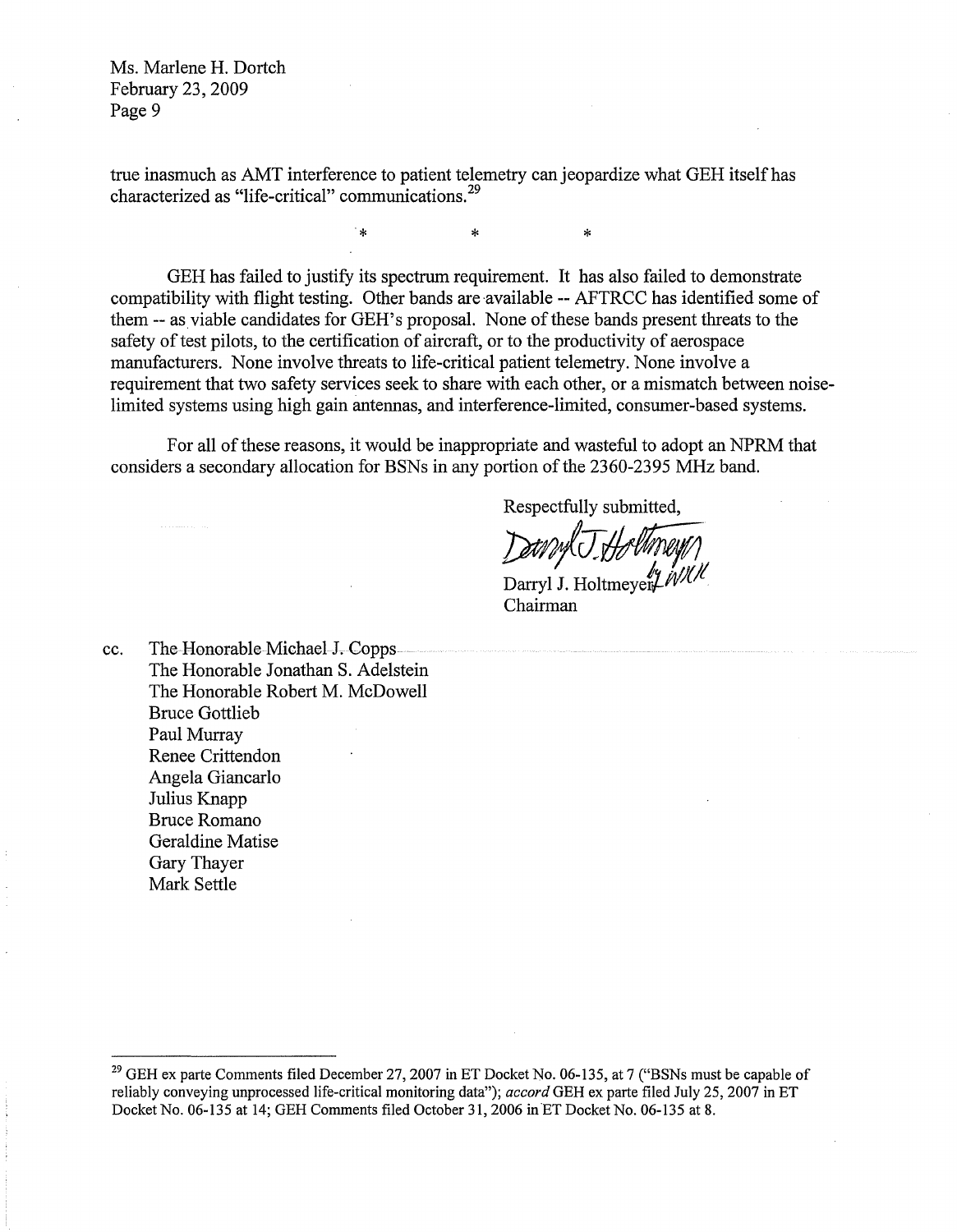

**Applied Physics Laboratory** Laurel MD 20723-6099

**SEA-09-007 FEBRUARY 2009 M4U01** 



# **Test Report**

# **Measurements of Co-channel Interference to Aeronautical Mobile Telemetry Systems from Devices Using Nordic Semiconductor Transceiver Chips**

By: Daniel G. Jablonski, Ph.D. Principal Investigator

**SPACE DEPARTMENT** 

**THE JOHNS HOPKINS UNIVERSITY • APPLIED PHYSICS LABORATORY 11100 Johns Hopkins Road, Laurel, Maryland 20723-6099**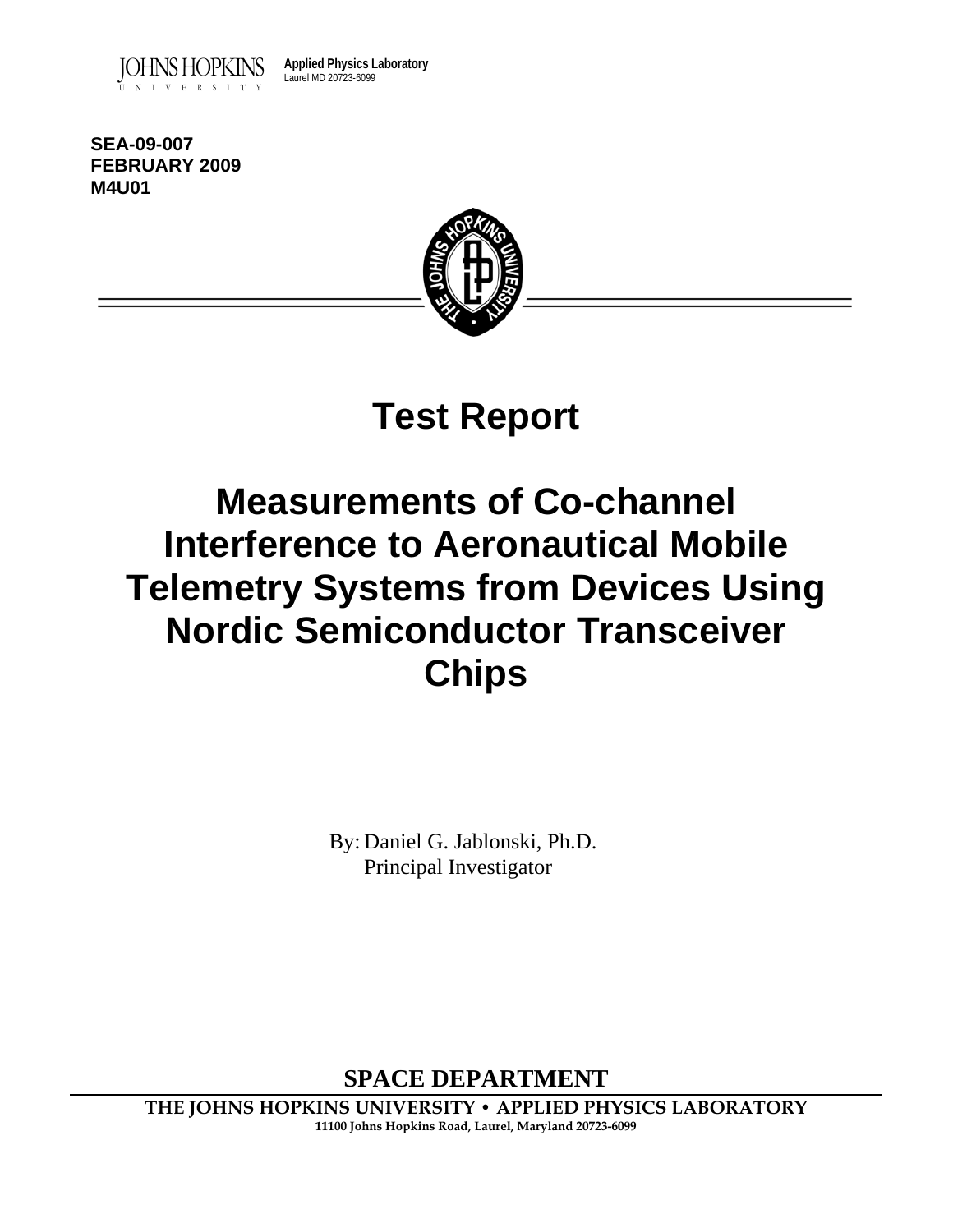

I. Introduction and Summary

 In recent months, Johns Hopkins University Applied Physics Laboratory (APL) engineers have conducted further tests designed to ascertain whether there is a risk of interference from Body Sensor Network (BSN) devices proposed by General Electric Healthcare (GEH). The test results validate earlier points made by the Aerospace and Flight Test Radio Coordinating Council (AFTRCC) about the significant risk of interference from BSN-type devices.

- AMT Noise measurements have been made on several days, and at several times of day using a variety of antennas and receivers.
- Interference testing in the laboratory has been performed using the commercial transceiver chips proposed by GEH in their earlier filings. The tests demonstrate the equivalence, in terms of interference measurements, of these BSN devices to the signal generators used in the previous AFTRCC tests at Wichita. As expected, the specific details of the modulation techniques used are of no consequence to the interference measurements, despite GEH claims to the contrary.
- Range measurements of the interference of these BSN devices to AMT ground stations have been performed at the Naval Air Weapons Center, Aircraft Division, at Patuxent River, Maryland on several different occasions. Preparation for these tests required hardware and software changes to enable the BSN devices to operate in the AMT band under conditions that represent accurately the body sensor networks proposed by GEH. To our knowledge, GEH has not performed similar tests.

In summary, the test results reveal that there is in fact a significant risk of interference from co-channel BSN devices to sensitive flight test telemetry receive systems with their low noise receivers and high gain antennas. The test results also confirm and corroborate the results of earlier tests conducted by Learjet and Cessna at the Wichita Mid-Continent Airport.

 During the course of this testing, data were also gathered relative to the argument that the flight test spectrum from 2360 MHz to 2390 MHz experiences extensive out of band emissions from, for example, wireless ISM devices located in the band 2400 MHz and up. However, the results obtained by APL indicate that any interference from ISM devices does not raise the noise floor. This is consistent with the long term experience of flight test engineers, which is that any noise from ISM devices is generally limited to the portion of the band from 2390 - 2400 MHz.

 With respect to GEH's filed comments, its arguments and data concerning spurious emissions from ISM and other devices into the AMT band do not distinguish between out-ofband emissions and out-of-band spurs. Consequently, its, comments overstate the impact of a finite number of narrowband spurs by suggesting that such spurs represent a broadband increase in the noise floor across an entire 5 MHz AMT channel. Nor does GEH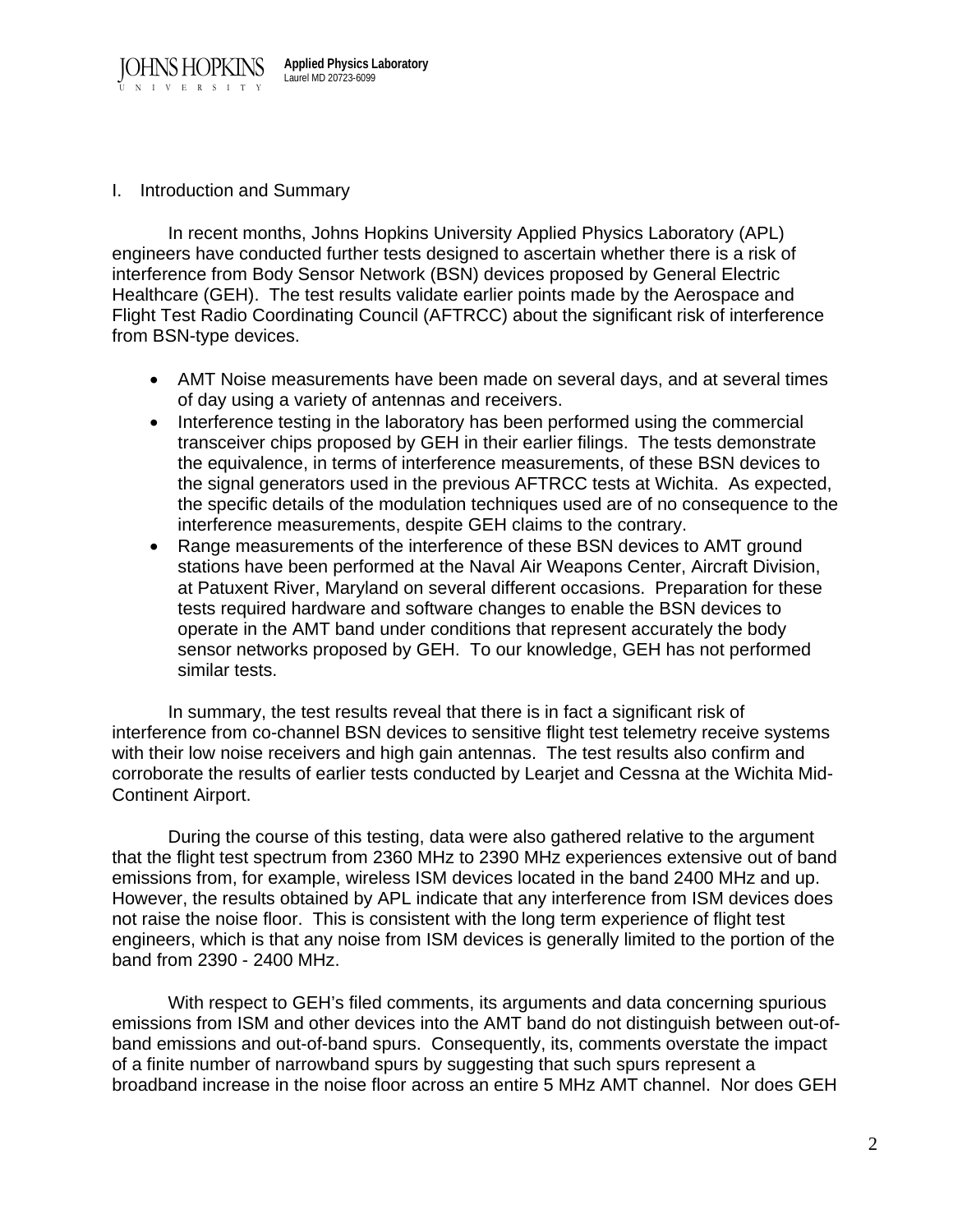acknowledge that the 500 microvolt per meter maximum allowable electric field from an ISM device into an adjacent band, when equated to an equivalent radiated power level, is fully 40 dB below the 1 milliWatt radiated power proposed by GEH for their BSN devices.<sup>1</sup>

To a first approximation, the propagation conditions between ISM devices and AMT sites, and between BSN networks and AMT sites, are essentially the same (i.e., indoors/outdoors, and urban, suburban, or rural). Thus, claiming that spurious emissions from ISM devices are significant, while co-channel interference from BSN devices operating at a power level that is 10,000 times higher is not, is an oxymoron. Put differently, the same propagation conditions that presumably would favor interference from ISM devices cannot then be claimed to mitigate interference from devices operating at significantly higher power levels. As will be shown, the same contradiction exists when GEH introduces results from a report dealing with wireless microphones operating in a flight test band. Both of these topics are discussed in depth in subsequent sections of this report.

 The Monte Carlo analyses presented by GEH do not properly account for the fact that even a short-term interfering signal has a long-term impact on the integrity of the flight test data link. Thus, the arbitrary assumption that 1% interference to AMT is acceptable ignores the fact that 1% interference can result in 10 - 100% loss of service, resulting in the need to abort, then repeat, flight test segments that are complex, lengthy, expensive, and dangerous, such as a "flutter dive."

 Finally, GEH is asking for several tens of Megahertz of new spectrum for what is essentially a low data rate application. When the body of documentation submitted by GEH is considered in its entirety, it becomes apparent that the driving force for the request for this large amount of spectrum is the desire, by GEH, to implement BSN devices using coinsized batteries that have limited energy capacity.

 By its own admission, the 40 MHz requested by GEH will be in use only 25% of the time. $2$  Thus, by making a simple adjustment to the bit rate of their proposed BSN devices, from 1 Mbps to 250 kbps, $3$  BSN networks can operate at the same level of total network performance, but using only 10 MHz of spectrum.

 The increase in duty cycle of individual BSN devices will increase battery drain. However, a slight increase in battery size for a BSN (from a single coin-size cell to a pair of AAAA-size cells) will compensate for this. The remaining 10 MHz of required spectrum for BSN networks can be met by use of the bands 2300 – 2305 MHz and 2395 – 2400 MHz, without the need to use the AMT band. As always, the complete, adjacent 100 MHz ISM band, with no constraints, is also available for unlicensed use by BSN networks.

In the sections that follow, laboratory and range testing of BSN devices is described in detail. Noise floor measurements are presented. The interpretation of the Monte Carlo

 $1$  FCC Rule 15.209 limits the maximum electric field in a 1 MHz bandwidth for spurious emissions from an ISM device into a restricted band to a value of 500 microvolts per meter at a distance of 3 meters. This equates to an effective isotropic radiated power for the device of -70 dBW, which is 40 dB less than the -30 dBW EIRP proposed by GEH for its devices.

 $2$  September 18, 2008 GEH ex parte, Appendix A, page 3.

 $3$  This modification requires no change to GEH's proposed use of currently available commercial wireless devices.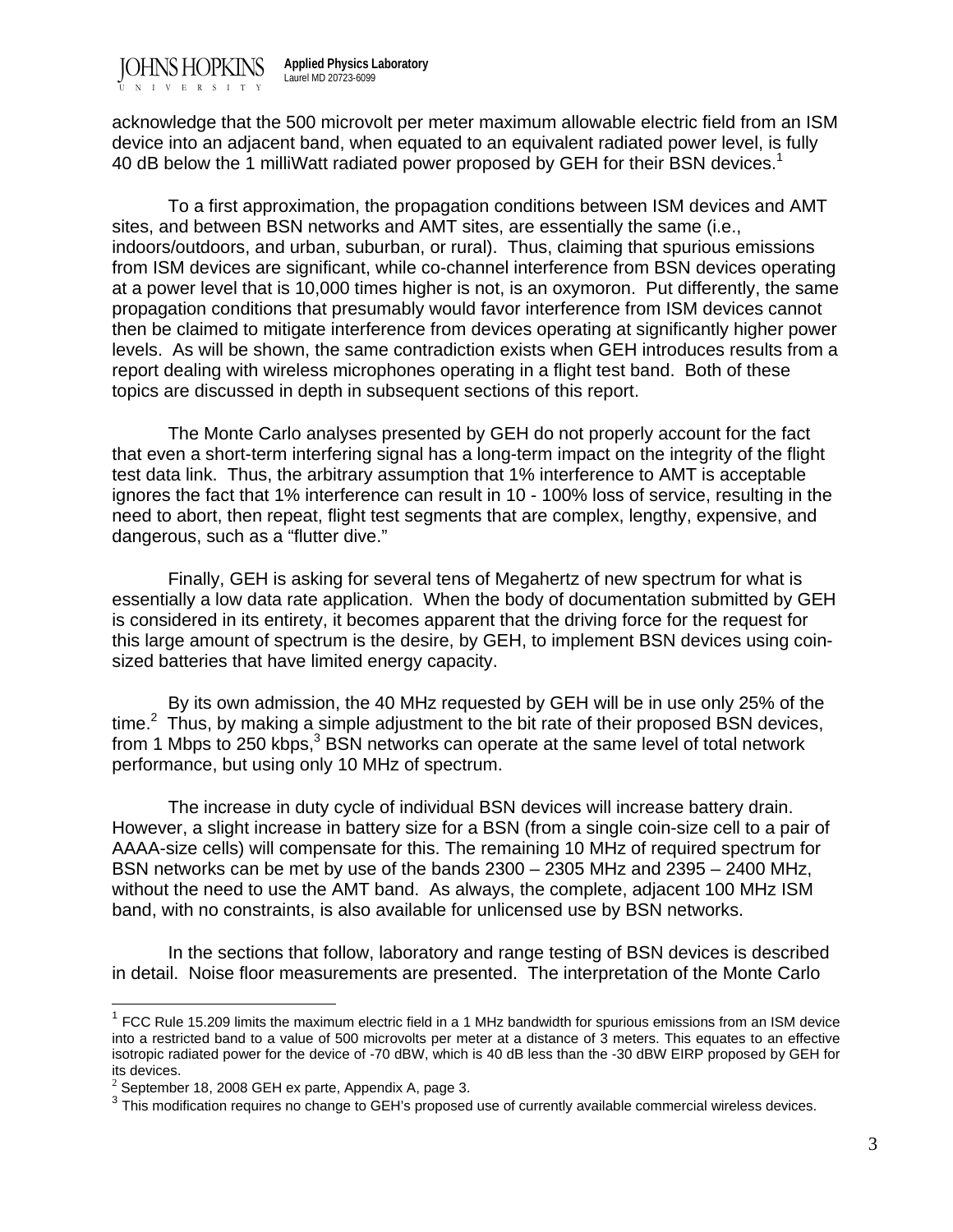

results submitted by GEH to the Commission is refuted. The report concludes with a discussion of the comments by GEH pertaining to the ECC report on wireless microphones, and various and sundry points raised in GEH filings submitted as part of the current proceeding.

#### II. BSN tests

 $\overline{a}$ 

 In response to criticisms of the use of laboratory signal generators, APL has conducted an extensive and time-consuming series of tests. These have involved numerous laboratory and field trials, conducted over several months in different locations, under different conditions, and using a variety of AMT antennas and receivers. Support from multiple test engineers was required, and there were extensive practical challenges, including the fact that test points separated by the Chesapeake Bay are 12 miles apart by air, but 150 miles apart by automobile.

 Furthermore, testing had to be conducted around busy flight test schedules and with deference to winter weather conditions, which in this region are often unfriendly to those working outdoors.

The tests required obtaining, then modifying hardware components and software modules in order to develop practical BSN devices using the technology previously suggested by GEH, namely the transceiver chips manufactured by Nordic Semiconductor. A thorough review of the technical literature was undertaken in order to identify processors, programming language modules, compilers, suitable surface mount crystals, programming devices, bootloader software, reverse polarity connectors, and other specialized apparatus and equipment needed to conduct the trials. Procurement, programming, and debugging activities required the usual extended periods of time typical of a test and measurement effort. In particular, hardware and software modifications were made to enable operation in the 2360 – 2390 MHz AMT band of devices designed for use in the 2.4 GHz ISM band. (Although in recent filings, GEH refers to as yet un-built devices to be marketed by Texas Instruments, the Nordic NRF24L01 family of devices seems quite appropriate for conducting the tests at hand, and there is no reason to think that the physics of the situation will change if and when TI devices become available.)

 Using the modified Nordic devices, interfaced to personal computers via microcontrollers from the Microchip Technology, Inc. "PIC" family of devices, BSN-like transmitters and receivers were built, implemented, and tested. The tests include laboratory measurements to verify that, as expected, the specific modulation techniques are of little consequence  $-$  contrary to GEH's prior arguments.<sup>4</sup> In particular, the BSN circuits modulated at 1 MBPS produce the same interference to an AMT receiver as does a continuous wave (CW) signal of the same power produced by a laboratory generator. Aggregate effects of multiple BSN transmitters operating simultaneously at different frequencies within a single 5 MHz wide AMT channel obey the laws of superposition. Again, this is the expected result.

 $<sup>4</sup>$  See September 18, 2009 ex parte at 14 (referencing technical incorrectness of AFTRCC statement).</sup>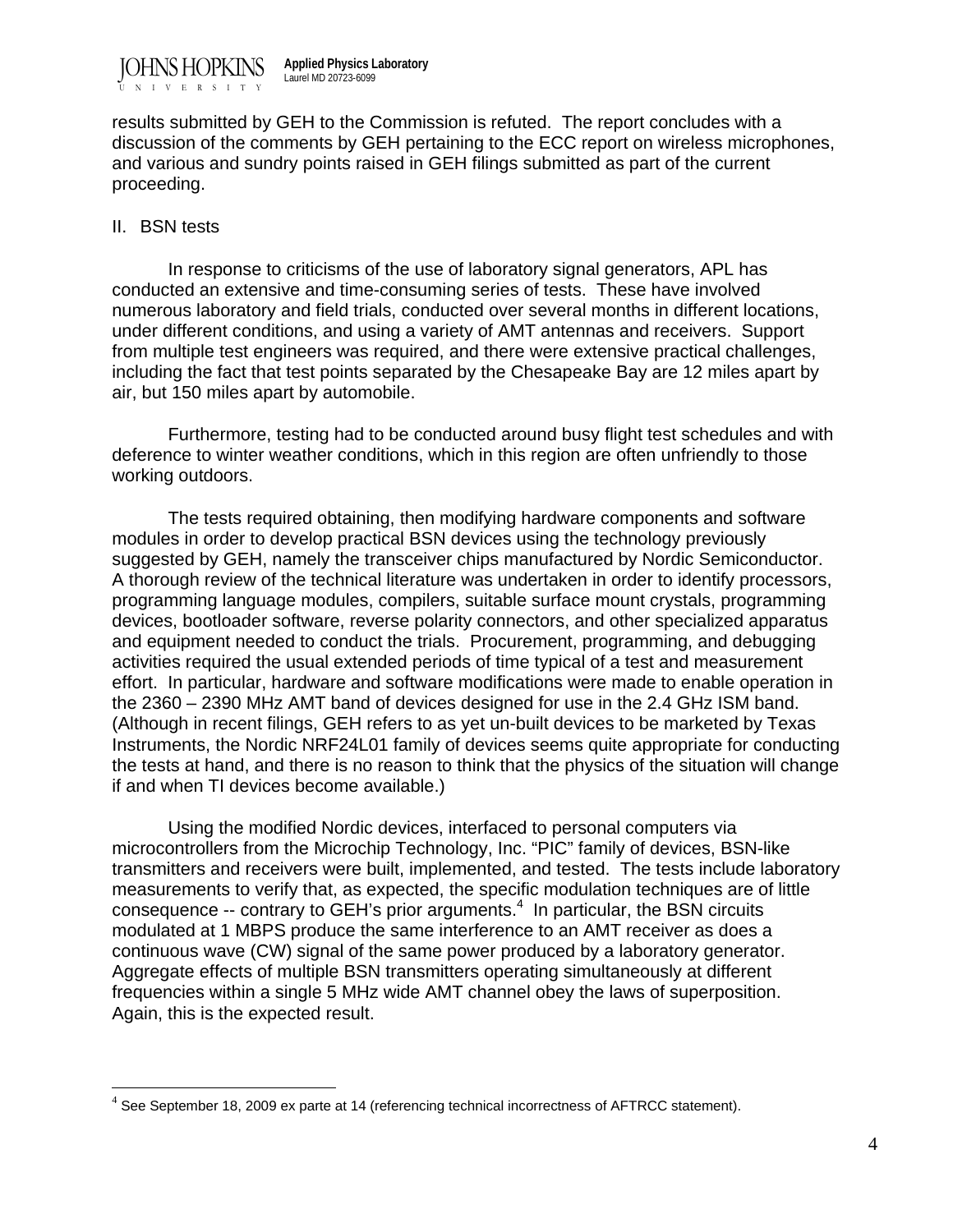JOHNS HOPKINS UNIVERSITY **Applied Physics Laboratory** Laurel MD 20723-6099

 APL then undertook additional field tests to measure the interference of these devices to real AMT systems with BSN-to-AMT separation distances of several miles; with BSNs operating inside buildings and automobiles; and with BSNs separated from the high gain, AMT receive antennas by foliage, varying terrain, and even open water. The interfering devices used in the tests have the performance characteristics of the BSN devices proposed by GEH (1 Megabit per second, low duty-cycle bursts at 1 mW to model an individual BSN device, and higher duty cycle operation to model an ensemble of BSNs).

#### *BSN Baseline Test Measurements*

 $\overline{a}$ 

In order to address concerns by GEH about the setup of previous test and interference measurements conducted by AFTRCC Member Companies, APL engineers constructed prototype Body Sensor Network (BSN) devices using the Nordic Semiconductor transceiver chips identified by GEH in an earlier filing as a candidate BSN technology. These chips exhibit the same power, modulation, bandwidth, duty cycle, and burst transmission features identified by GEH as being representative of their proposed BSN devices. Because of the *spectral re-growth* typical of low cost consumer wireless devices, the Nordic transceivers do not exhibit the spectral characteristics that GEH identifies for BSNs in Appendix C of its filing of September 18, 2008. However, as shown below, this is of no consequence to the test results presented herein, or to the previous analyses and tests performed by AFTRCC representatives.

 The Nordic devices were implemented using commercially available evaluation kits that included antennas and microprocessors. APL modified the circuits to operate in the 2360 – 2390 MHz AMT band rather than in the 2.4 GHz ISM band. APL programmed the devices to generate data content that permitted the signals from the devices to be identified remotely, thus to address GEH's notion that some sort of rogue transmitter may have been responsible for the interference demonstrated in the Learjet Tests.<sup>5</sup> APL also made hardware modifications to permit a BSN transceiver to operate in receive mode while connected to a 15 foot diameter AMT ground station antenna.<sup>6</sup>

When connected to a microcontroller chip, Nordic transceivers behave as software defined radios. This permits software definition of the operating parameters of the Nordic devices. For example, operating frequency, power level, transmit/receive switch, error correction, use of data-bursting at 1 Mbps, etc., are controlled in software that is downloaded to the microcontroller from a host computer. The microcontroller is programmed using code written in the "C" programming language and compiled using the open-ware CC5X compiler.

An evaluation board that uses a Nordic nRF2401 chip is shown in Figures 1a and 1b. A similar system using the nRF24L01 was also built and used. The architecture of the devices, and the set-up under which they were tested on a flight test range, are shown in

 $^5$  Page 20, Technical Appendix of GEH filing of September 10, 2008, ("Was the signal being measured actually a distinct and unrelated signal from an unknown radiator (*e.g.*, Part 15 or Part 18 OOBE) that was not part of the intended test?").

 $<sup>6</sup>$  While AFTRCC has previously called the Commission's attention to the fact that the manufacturer recommends</sup> against use of the Nordic chip for contention-based sensing (July 28, 2008 AFTRCC ex parte at note 17), its use is this context, in order to evaluate the interference risk from the device, is quite different.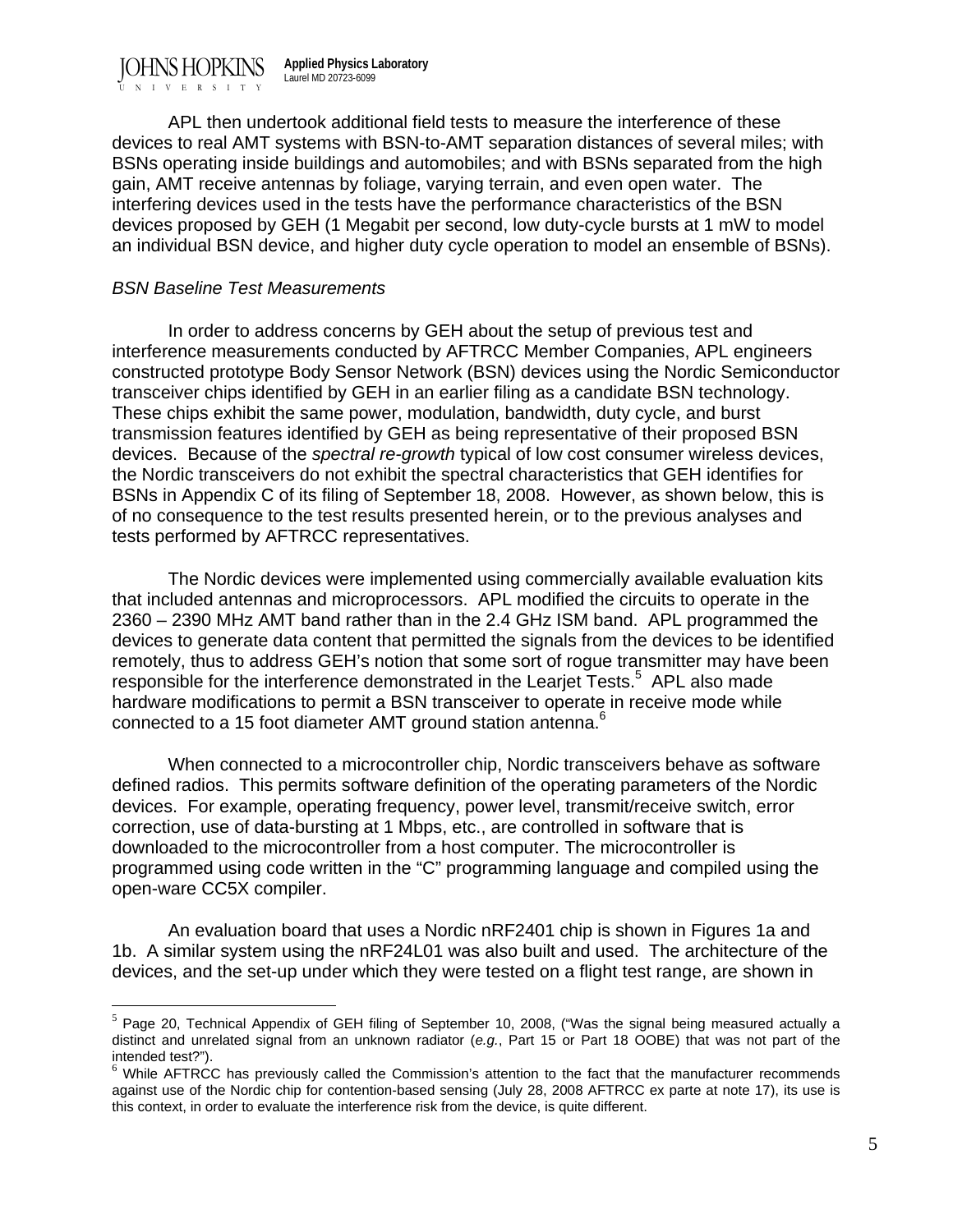

Figures 2a and 2b. The Figures also illustrate the manner in which two devices, one in transmit mode and one in receive mode, can communicate at a distance of two miles by connecting the receiver to a 15 foot diameter parabolic dish AMT receive antenna and low noise amplifier combination at Patuxent River. This permits, as shown later, the AMT system not only to detect the interfering signal, but to read its content.



Figure 1a. The prototype BSN device shown in the figure consists of a Nordic nRF2401 chip, a quartz timing crystal, and a microstrip antenna on the right-hand board. The left-hand board contains a PIC microcontroller, a DB-9 RS-232 connector, and various glue chips and interface components. A personal computer is used to download the compiled code into the PIC device, and to perform high level I/O operations and data processing.



Figure 1b. The nRF2401 is shown assembled, with a Duracell 2032 three volt lithium-ion battery shown for comparison. This combination of devices, with battery, is also available packaged as a "key fob".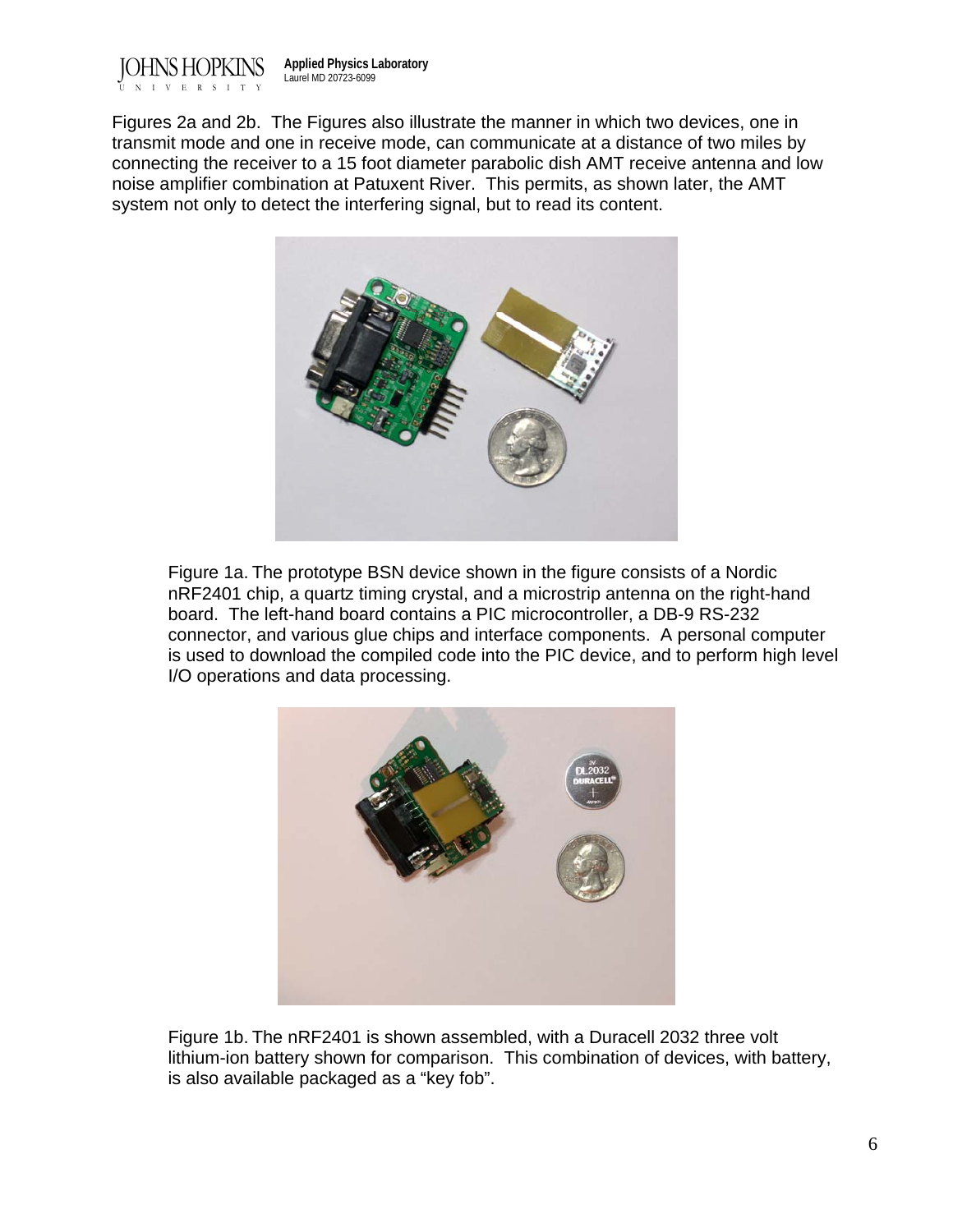JOHNS HOPKINS VERSITY **Applied Physics Laboratory** Laurel MD 20723-6099

The prototype system shown in Figures 1a-b includes of a circuit board containing a Nordic nRF2401 chip and micro-strip antenna, along with a quartz crystal used as the master clock. This is shown in Figure 2a. The actual transmitter frequency depends on the frequency of this crystal. A 16 MHz crystal is typically used to map the operating frequencies of the Nordic system into the 2400 – 2525 MHz ISM band. Although the band 2500 – 2525 MHz is not used for ISM purposes in the United States, it is an ISM band in Japan, and the nRF2401 and its sister chip, the nRF24L01, can both operate at these higher frequencies.

Figure 2a. Architecture of the Body Sensor Network transceivers used for interference testing.



Figure 2b. Architecture used for end-to-end interference testing between BSN transmitters and AMT ground station receivers. The BSN receiver is identical to the BSN transmitter, except that it is programmed to receive rather than transmit, and is connected to the high gain AMT antenna through the low noise amplifier and related components (splitter with gain compensation so that there is no power loss due to splitting the signal; coaxial cables, etc.)

 $\sqrt{2}$ 

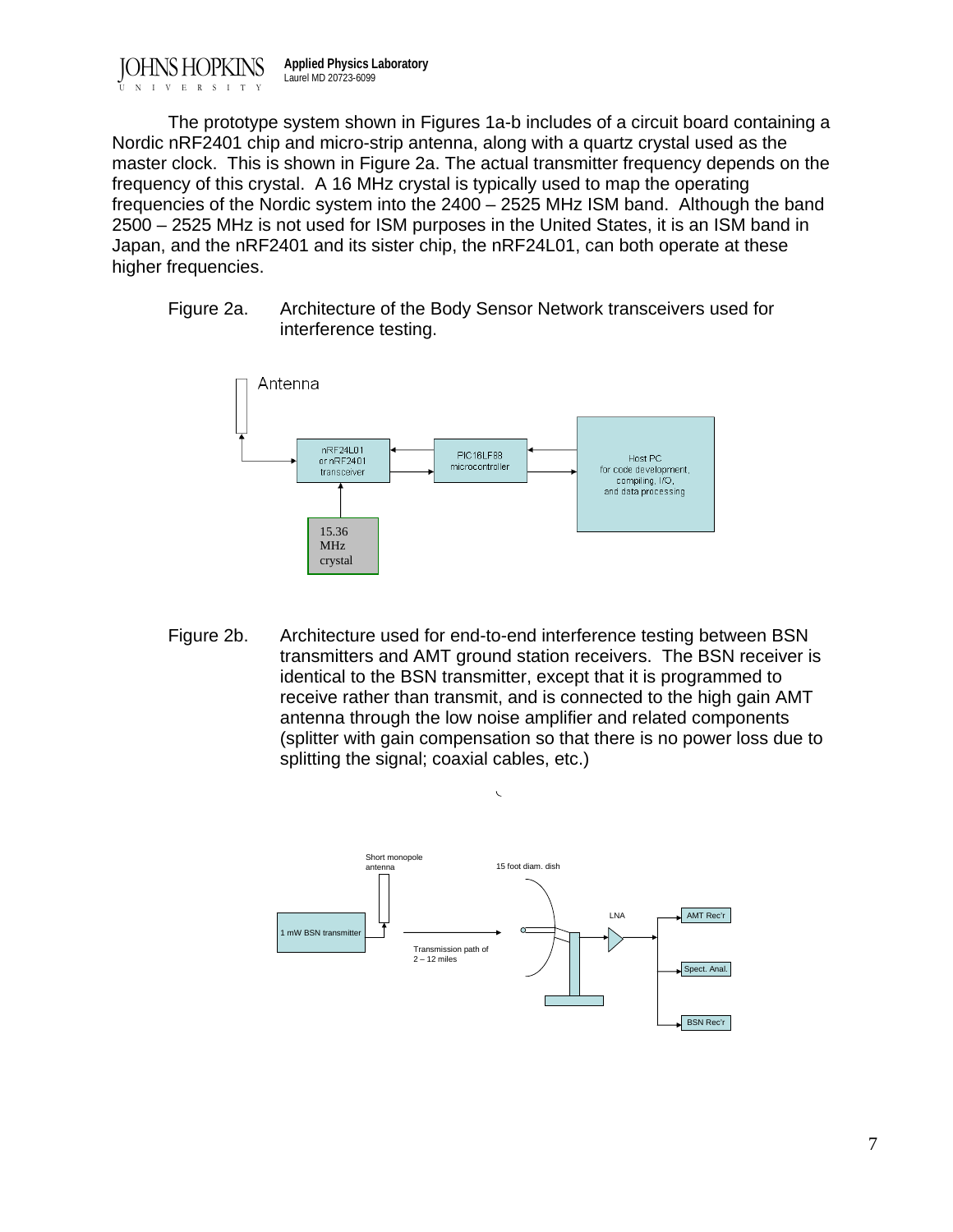JOHNS HOPKINS **Applied Physics Laboratory** Laurel MD 20723-6099

UNIVERSITY

To permit the Nordic chips to operate in the AMT band, the 16.00 MHz surfacemount crystal was replaced by a 15.36 MHz crystal. This shifts the operational frequency range of the Nordic transceiver from 2400 – 2525 MHz to approximately 2300 – 2425 MHz. With no further hardware changes whatsoever, the prototypes can operate at any frequency within this 125 MHz band.

 A Microchip "PIC" 16LF88 microcontroller is located on the adjacent board. Programmed in "C", the board sets the transceiver characteristics (operating frequency, power level, transmit/receive switch, etc.) of the Nordic transceiver. It also interfaces the prototype BSN to a personal computer, which manages the higher level I/O and data processing functions. The non-volatile software on the microcontroller can be programmed using either a boot-loader, or a "programmer". The latter provides the high signal voltages needed to re-program the EEPROM on the microcontroller. The boot-loader program circumvents the need for these higher voltages. In any case, re-programming the device is accomplished using traditional microcontroller techniques and skills.

 Figure 2b shows the relationship between the BSN transmitter and the AMT receive equipment during the field tests. Note that the received signal could be directed to a multichannel AMT receiver, and/or a spectrum analyzer, and/or a BSN device configured to act as a receiver. The BSN device used the architecture shown in Figure 2a to permit the received data to be displayed on, and recorded by, a laptop computer, as shown in subsequent figures.

 Figure 3 shows the spectrum of the Nordic device when operated at 1 Mbps in its "Shockburst" mode using shaped-FSK (SFSK) modulation. An ASCII test message is being broadcast (cf. Figure 9). The duty cycle is quite low (~3%), resulting in long battery life.

Note that the spectrum does not exhibit the  $\frac{\sin x}{x}$  behavior predicted by theory for SFSK modulation. The  $\sin x$  envelope is also presented by GEH, in Figure 1 of Appendix C of the GEH filing of 18 September 2008, as being the measured spectrum of an actual BSN device. GEH does not identify the specific BSN device used to generate the spectrum shown in the Figure.

In any case, the measured spectra of the nRF24L01 shown in Figure 3 is not unusual for small consumer devices in which the modulation and transmitter stages within the transceiver chip are poorly isolated from each other, and spectral "re-growth" occurs. The point is that conclusions should not be drawn about GEH comments regarding the spectra of BSN signals until GEH presents a complete design for such a device.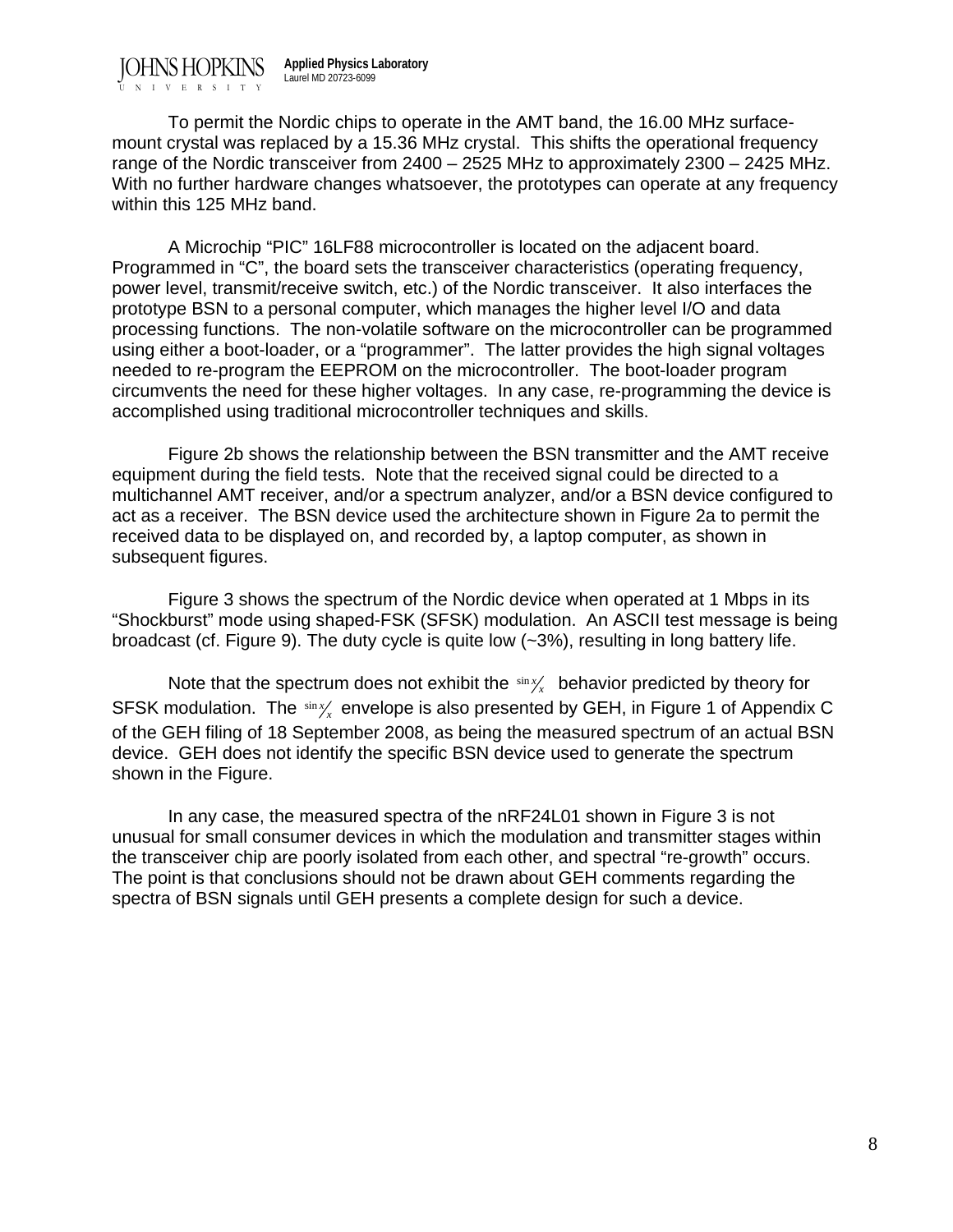JOHNS HOPKINS UNIVERSITY **Applied Physics Laboratory** Laurel MD 20723-6099



Figure 3. Spectrum of a Nordic nRF24L01 transceiver broadcasting a 1 Mbps test message in the 2.4 GHz ISM band.

In its September 18th filing (at page 14), GEH states:

"In addition, AFTRCC's assertion that these continuous narrowband signals were equivalent to MBANS signals because both signals fit into the AMT receiver bandwidth is technically incorrect. AFTRCC considers only the gross C/I interference mechanism and not the actual behavior of the tracking antenna, automatic gain control ("AGC"), or demodulator. (For many practical real-world receivers, a narrow-band signal often produces a worse jamming effect than a wider-band more noise-like signal of the same received power.)"

 However, it is to be noted that the antenna tracking loop and AGC circuits in AMT receivers use incoherent peak detectors with built-in integrators that do not distinguish between unmodulated and modulated signals. They respond to the total power in the signal, which is independent of its modulation. It is further noted that gain compression and intermodulation effects due to preamplifier saturation, which, in a footnote to the above quoted material, GEH suggests was occurring, was not a factor for either the Learjet tests or the tests described below.

Returning to GEH's claims concerning modulation, AMT receivers have video detectors after the Intermediate Frequency (IF) amplifier/filter stage. Like the AGC and tracking loop circuits, the video detection stage uses an incoherent process. Thus, the video detector responds to the total power in the interfering signal, which is independent of its modulation.

Figure 4 shows the spectrum of an ensemble of three Nordic devices, modified to operate in the AMT band, transmitting in different channels within two adjacent 5 MHz AMT channels. The nRF2401 chips are transmitting at a 35% duty-cycle at a bit rate of 650 kilobits per second. The data rate is reduced from the 1 Mbps rate, ~3% duty cycle of the nRF24L01. This is because the data is being read into the transceiver chip from the microcontroller continuously, rather than using the cached, burst mode of the nRF24L01. In this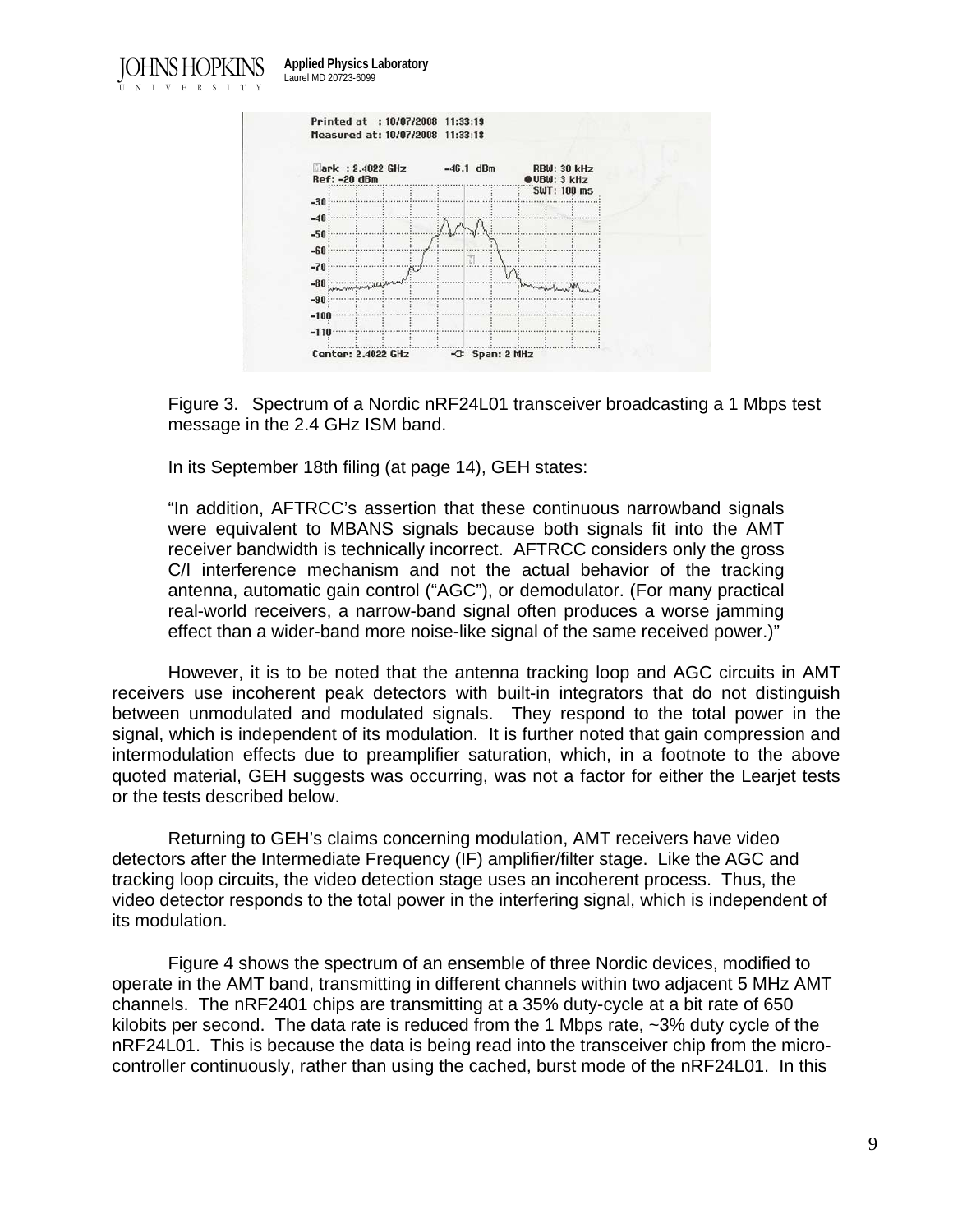

 $\overline{a}$ 

case, the microcontroller limits the rate at which data is fed to the Nordic chip for immediate transmission.

By using a high duty cycle in the range experiments, a single BSN chip emulates the behavior of an ensemble of BSNs operating on the same channel, but in different time slots. It might be suggested that GEH does not propose to fill time slots in a BSN network to an aggregate level of 35%.<sup>7</sup> Indeed, the repeated mention in numerous filings of "frequency hopping" suggests that GEH proposes to use the spectrum even less than the 35% level used for the 2401 chips in the range tests, with a consequent increase in the total amount of spectrum that needs to be allocated to BSN networks.

| Printed at : 10/21/2008 14:45:45<br>Measured at: 10/21/2008 14:45:45                                                                      |                                                                                                   |                                           |
|-------------------------------------------------------------------------------------------------------------------------------------------|---------------------------------------------------------------------------------------------------|-------------------------------------------|
| ark : 2.3759 GHz -62.7 dBm<br>Ref: -20 dBm                                                                                                | .                                                                                                 | <b>ORBU: 10 kHz</b><br><b>UBW: 10 kHz</b> |
|                                                                                                                                           |                                                                                                   | SWT: 500 ms                               |
| $-30:$                                                                                                                                    |                                                                                                   |                                           |
| mbanan dan mada masukuma<br>$-40$                                                                                                         |                                                                                                   |                                           |
| $-50:$                                                                                                                                    |                                                                                                   |                                           |
|                                                                                                                                           |                                                                                                   |                                           |
| $-60.5$<br>狮                                                                                                                              |                                                                                                   |                                           |
| $-70$                                                                                                                                     |                                                                                                   |                                           |
| $-80.3$                                                                                                                                   |                                                                                                   |                                           |
|                                                                                                                                           |                                                                                                   |                                           |
| $-90.5$<br>24.01<br>2401                                                                                                                  | 3920                                                                                              |                                           |
| $-100$                                                                                                                                    |                                                                                                   |                                           |
| $-110$                                                                                                                                    | !                                                                                                 |                                           |
| .<br>Center: 2.374 GHz                                                                                                                    | -C: Span: 10 MHz                                                                                  |                                           |
| Center Frequency<br>Frequency Offset<br>Span<br>Reference Level<br>Reference Offset<br>RF Attenuator Setting : 0 dB<br>RF Input Reference | : 2.374 GHz<br>: 0 H <sub>z</sub><br>$: 10$ MHz<br>$: -20$ dBm<br>$: 0.0$ dB<br>: 50 <sub>0</sub> |                                           |
| Resolution Bandwidth                                                                                                                      | $: 10$ kHz                                                                                        |                                           |
| Video Bandwidth                                                                                                                           | : 10 kHz                                                                                          |                                           |
| Sweeptime                                                                                                                                 | $:500$ ms                                                                                         |                                           |
| <b>Trace Mode</b><br>Detector                                                                                                             | : Maximum Hold<br>: Maximum Peak                                                                  |                                           |
| <b>Trigger Mode</b>                                                                                                                       | : Free Run                                                                                        |                                           |
| <b>Trigger Level</b>                                                                                                                      |                                                                                                   |                                           |
| <b>Trigger Delay</b>                                                                                                                      |                                                                                                   |                                           |
| External Reference                                                                                                                        | : Disabled                                                                                        |                                           |
| Transducer                                                                                                                                |                                                                                                   |                                           |
| Transducer (dB)                                                                                                                           |                                                                                                   |                                           |
|                                                                                                                                           |                                                                                                   |                                           |

Figure 4. Spectra of three 1 mW Nordic devices transmitting simultaneously at different frequencies.

 $7$  APL's tests using the nRF2401 chip were conducted with a 35% vs 25% duty cycle since the microcontroller was already set to the 35% level. On the other hand, the nRF24L01 chip was re-programmed to operate in the "Shockburst" mode at a duty cycle of about 3%.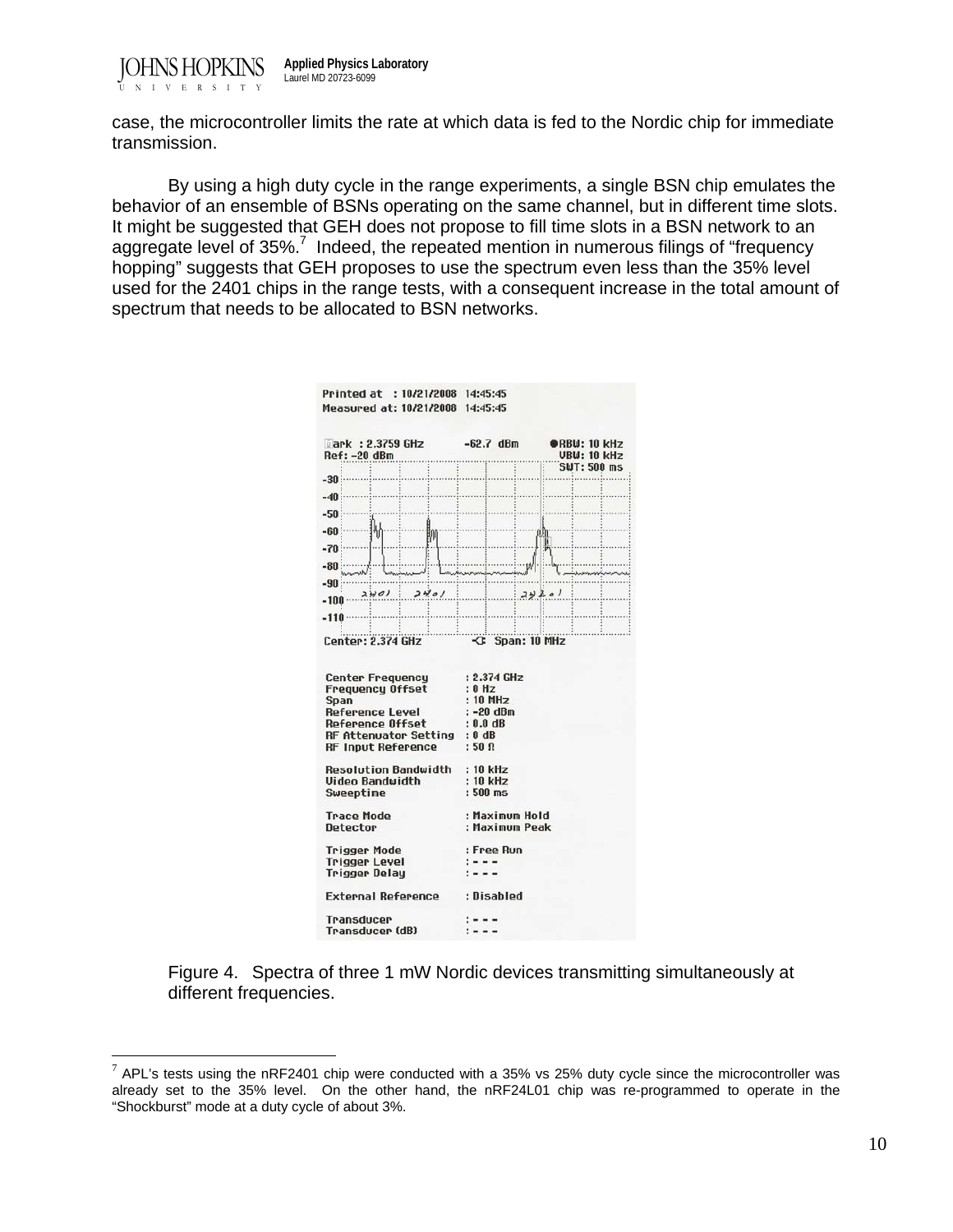JOHNS HOPKINS ERS TTV **Applied Physics Laboratory** Laurel MD 20723-6099

 Figures 5a and b show the *carrier-enable* signals of the two nRF2401 chips and the received signal strength output of an AMT receiver. The purpose of the Figures is to demonstrate how superposition of signals with low duty cycles affects the aggregate signal strength as detected by the AMT receiver. The receiver signal is logarithmic, meaning that a 3 dB increase in received power does not double the amplitude of the signal. Note that when the interfering signals arrive simultaneously at the AMT receivers, the total interference, as expected, reflects the non-coherent addition of the power from the two uncorrelated signals.



Figure 5a. The top two traces are the carrier-enable signals from the two Nordic 2401 chips. The bottom trace represents the logarithm of the total received signal strength measured by an AMT receiver (a Microdyne 1400 MRA).



Figure 5b. As before, the top two traces in each graph are the carrierenable signals from the two Nordic 2401 chips. The bottom trace represents the logarithm of the total received signal strength measured by the same AMT receiver.

Note: When the *carrier-enable* signals are high, the Nordic devices are transmitting. When the two transmitters happen to be transmitting simultaneously, they do not interfere with each other, as they are operating on different frequencies. In Figure 5a, the receiver is tuned in a 1 MHz wide bandwidth that receives the signal from one, but not both, BSNs. In Figure 5b, the bandwidth of the receiver has been increased to permit simultaneous reception, within a single AMT channel, of both BSN devices. When the BSNs are simultaneously active, the amplitude of the AMT received-signal strength voltage increases by an amount that corresponds to 3 dB.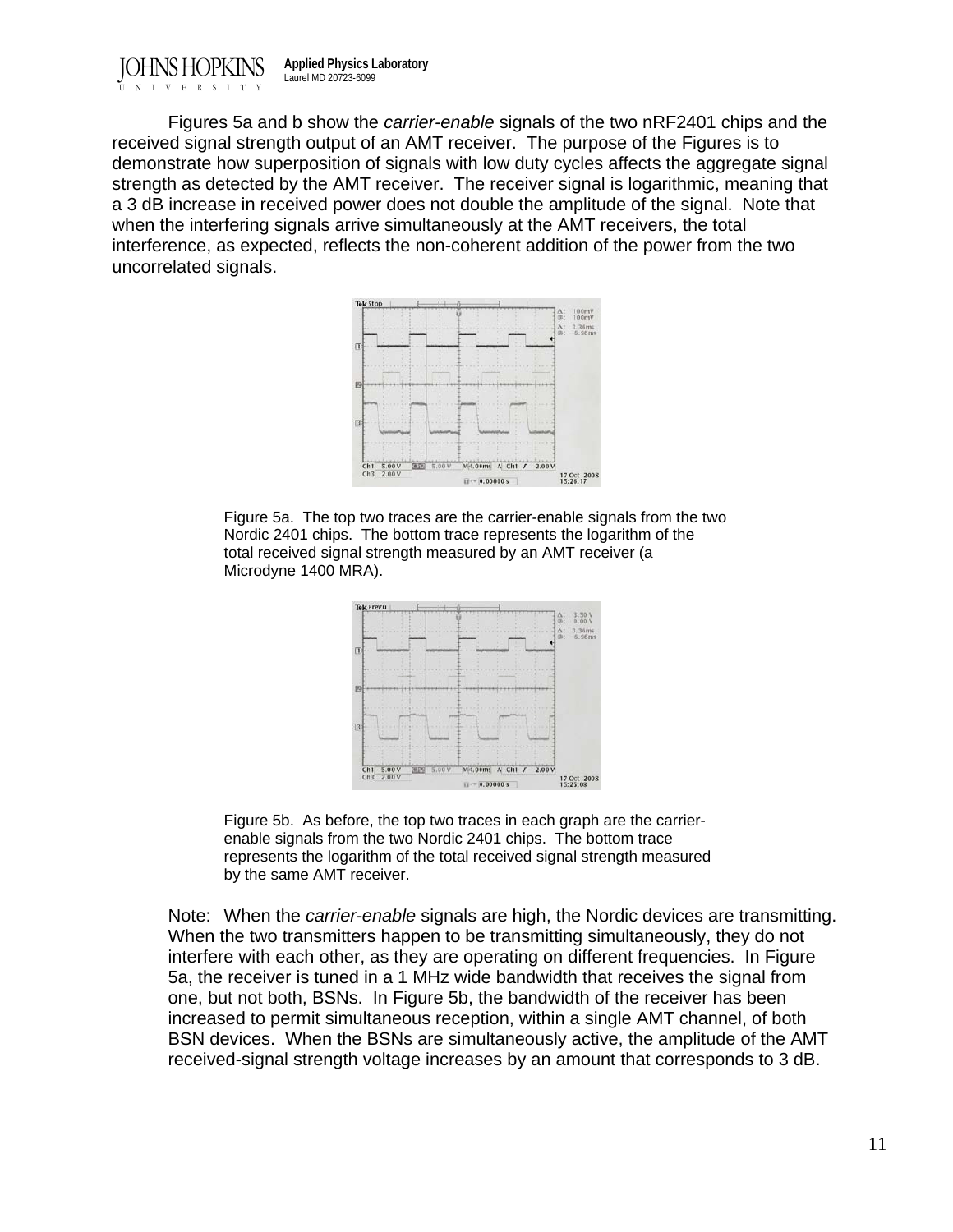JOHNS HOPKINS UNIVERSITY **Applied Physics Laboratory** Laurel MD 20723-6099

 All that remains to be said about the laboratory testing is that a 1 mW signal from a BSN device, whether modulated at 650 kbps or 1 Mbps, yields the same interference, as measured at the signal strength output of a telemetry receiver, as a 1 mW *CW* source from a signal generator. For signals that are incoherent with respect to the local oscillator in the AMT receiver, it is the total power that is down-converted into the Intermediate Frequency (IF) filter within the receiver that counts. Power spectral density, provided it is not high enough to drive the receiver front-end into saturation, is irrelevant.

 Again, it is the total power (i.e., the *integral* of the power spectral density) that matters. The concern expressed by GEH in an earlier filing that a continuous wave (CW) signal has infinite power spectral density is a mathematical artifact of Fourier theory. Specifically, the periodic signal *[A cos*  $\omega t$ *]* is completely bounded in the time domain. However, since the amplitude of this periodic signal does not go to zero as *t* approaches infinity, its power spectral density is represented by a Dirac Delta function  $\delta(t)$ . Although the amplitude of  $\delta(t)$  is infinite, its integral (i.e., the area under the curve) is bounded. Thus, the fact that a CW signal has an infinite power spectral density is of no practical consequence.

# *Range Testing*

 Range testing was conducted at the Patuxent River Naval Air Warfare Center on numerous occasions using both 8 foot and 15 foot diameter antennas. The results are summarized succinctly below.

 Figure 6 is an aerial representation of the Patuxent River facilities. Depending on one's choice of azimuth angle with respect to the AMT antenna site, one can measure the effects of propagation over water, across flat runways, across rolling terrain, from buildings, and through foliage. In simple terms, for distances less than approximately 2 miles,  $r^2$ propagation is often observed. For larger distances,  $r^{2.4}$  is sometimes reasonable. Building and vehicle attenuation factors range from nothing (through 1950's era windows) to ~30 dB (through modern thermally insulating windows), to 5 dB (from inside a vehicle).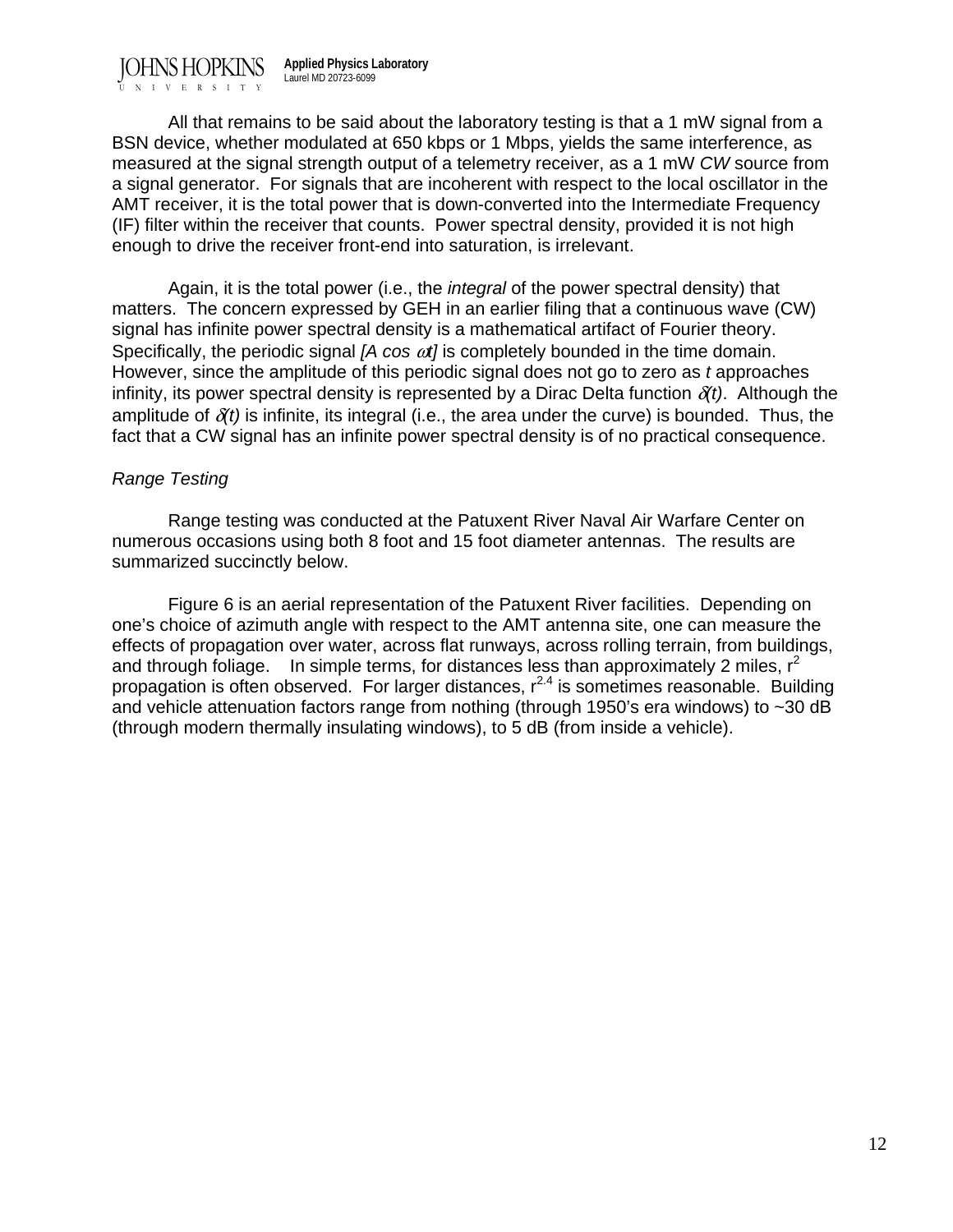DHNS HOPKINS UNIVERSITY

 $\overline{a}$ 



Figure 6. AMT Antenna and BSN Transmitter Locations at Patuxent River and Solomons, Maryland for the results shown in Figures 7 and 8.

 Across open water, as seen from Patuxent River, Maryland to Solomons, Maryland, much depends on the sea conditions at the time. During heavy sea-states encountered for one series of tests, two BSNs, operating at different frequencies, were co-located at the river front at Solomons and detected simultaneously using a single AMT antenna and a twochannel receiver. The time-dependent fades were 20 to 30 dB in magnitude. This means that a signal from one BSN would be as much as 30 dB above the receiver noise floor at one moment, while the signal from the other BSN was lost. A few seconds later, the situation would reverse.

 What GEH regards as excessive link margin is mandatory in flight test telemetry to compensate for these fades, which are manifestations of long-path delay multipath. Across a 5 MHz telemetry channel, these fades "present" as frequency-selective fades, in which portions of the channel experience 30 dB signal cancellation due to multipath, while other portions of the same channel simultaneously exhibit 3 dB signal enhancement. Similar fades were seen in the Learjet testing as the signal generator used in the testing was moved across a distance of several miles.<sup>8</sup>

With regard to the Learjet testing, APL understands that the low noise amplifier in use was built by Miteq and installed by Electro-Magnetic Processes Inc. in their antenna, in this case a Model 100 Series, two-axis automatic tracking system with 8 foot diameter parabolic dish with S-band antenna gain of 31.5 dB, including the LNA with a gain of 36 dB minimum and a noise figure of 1 dB maximum. After a Heliax cable loss of approximately 2 dB, the signal is converted into an optical signal for transmission over fiber, and reconversion to microwaves for processing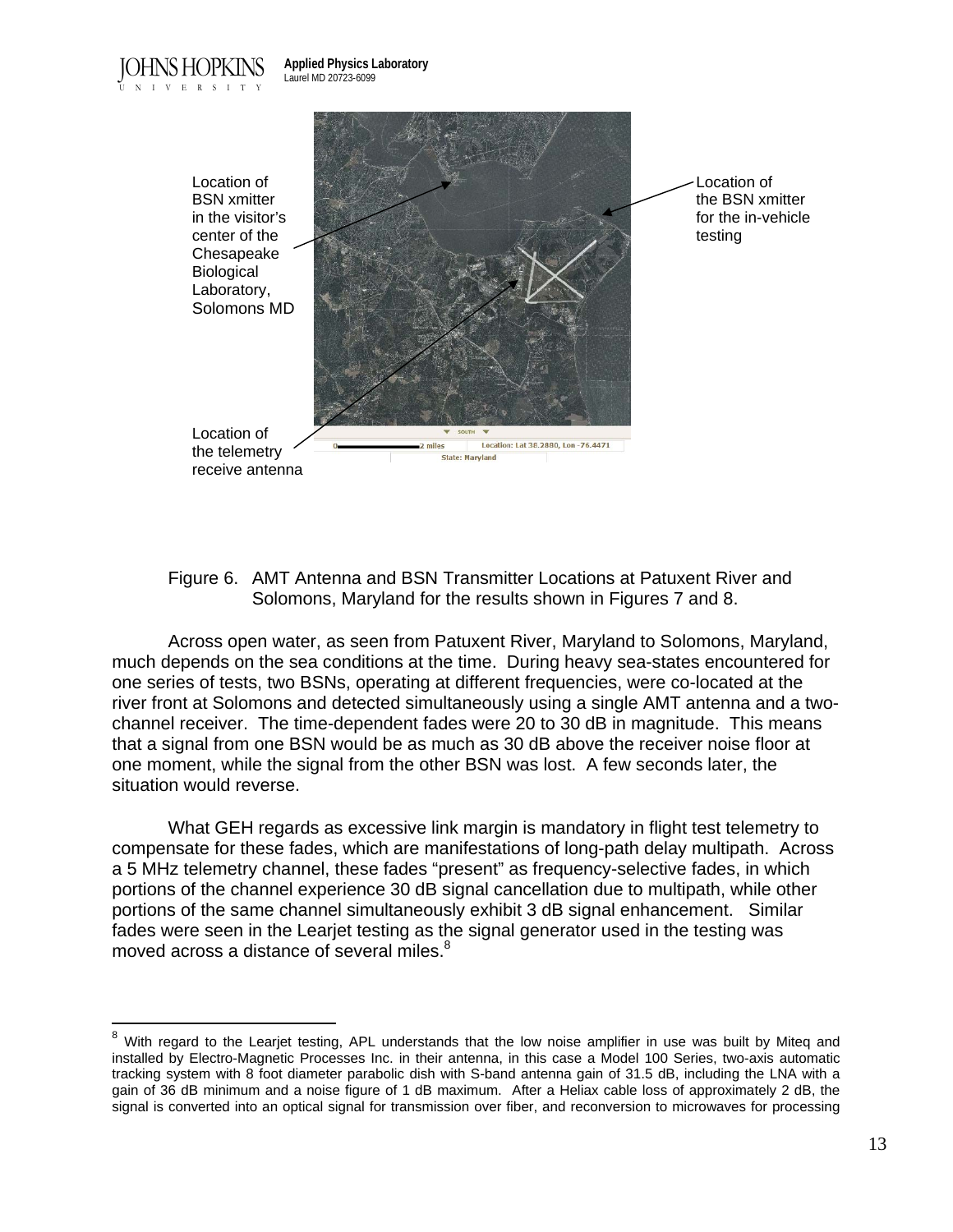JOHNS HOPKINS **Applied Physics Laboratory** Laurel MD 20723-6099

UNIVERSITY

 A second source of fading, when the received signal originates from an aircraft, is due to masking of the aircraft antennas, as seen from the AMT ground station, during flight maneuvers. This is shown in Figure 7, a telemetry read-out in which the aircraft is transmitting at L band over the Chesapeake Bay at close range (twenty miles), but at low altitude  $(-4500 \text{ feet})$ .<sup>9</sup>



Figure 7. Received signal strength, in dB, as a function of time for a jet aircraft operating at L band (1522.5 MHz) 20 miles from a telemetry ground station. Each large division is 20 dB on the vertical axis, and 1 second on the horizontal axis. An 8 foot diameter parabolic receive antenna, operating between plus and minus 2 degrees elevation, is used. This antenna is mounted on an aircraft hanger approximately 75 feet above the ground. The minimum received signal, in this close-in flight scenario, dips to about 30 dB above the noise floor. After accounting for the required 15 dB signal to noise ratio, there is a minimum link margin of 15 dB. Extending the flight range further from the ground antenna would consume this entire margin. The IF bandwidth of the telemetry receiver is set to 12 MHz, and there is an LNA between the antenna and receiver.<sup>10</sup>

 The next Figures summarize measurements of the surrogate BSN devices for various conditions. Figure 8 shows a typical BSN Measurement at Patuxent River, Maryland, showing the interference signal from the 1 mW Nordic Semiconductor nRF2401 Transceiver Chip broadcasting an ASCII test message at a 35% duty cycle using SFSK modulation at a data rate of 650 kbps. The Nordic device is located behind a second story window in Solomon's, Maryland, facing the Patuxent River 8 foot diameter receive antenna located 2.8 miles away across the mouth of the Patuxent River. Of the 2.8 miles, approximately 2.3 miles is across open water, and 0.5 miles across lightly rolling terrain with foliage and buildings. The telemetry receive antenna has a clear line of sight view to Solomons -- including the upper stories of the Asbury Methodist Village assisted living and health care facility that is over four miles away.

by the AMT receiver at the ground station. Signal strength is further adjusted to lie above the noise floor and within the dynamic range of the AMT receiver.

 $9$  Statistical details of this are captured in ITU-R Recommendation M.1459.

 $10$  LNA gains can vary depending on the diameter of the antenna with which they are used, and the site specific details of the individual test range. Data presented herein are measured for systems having 25 - 34 dB amplifier gains.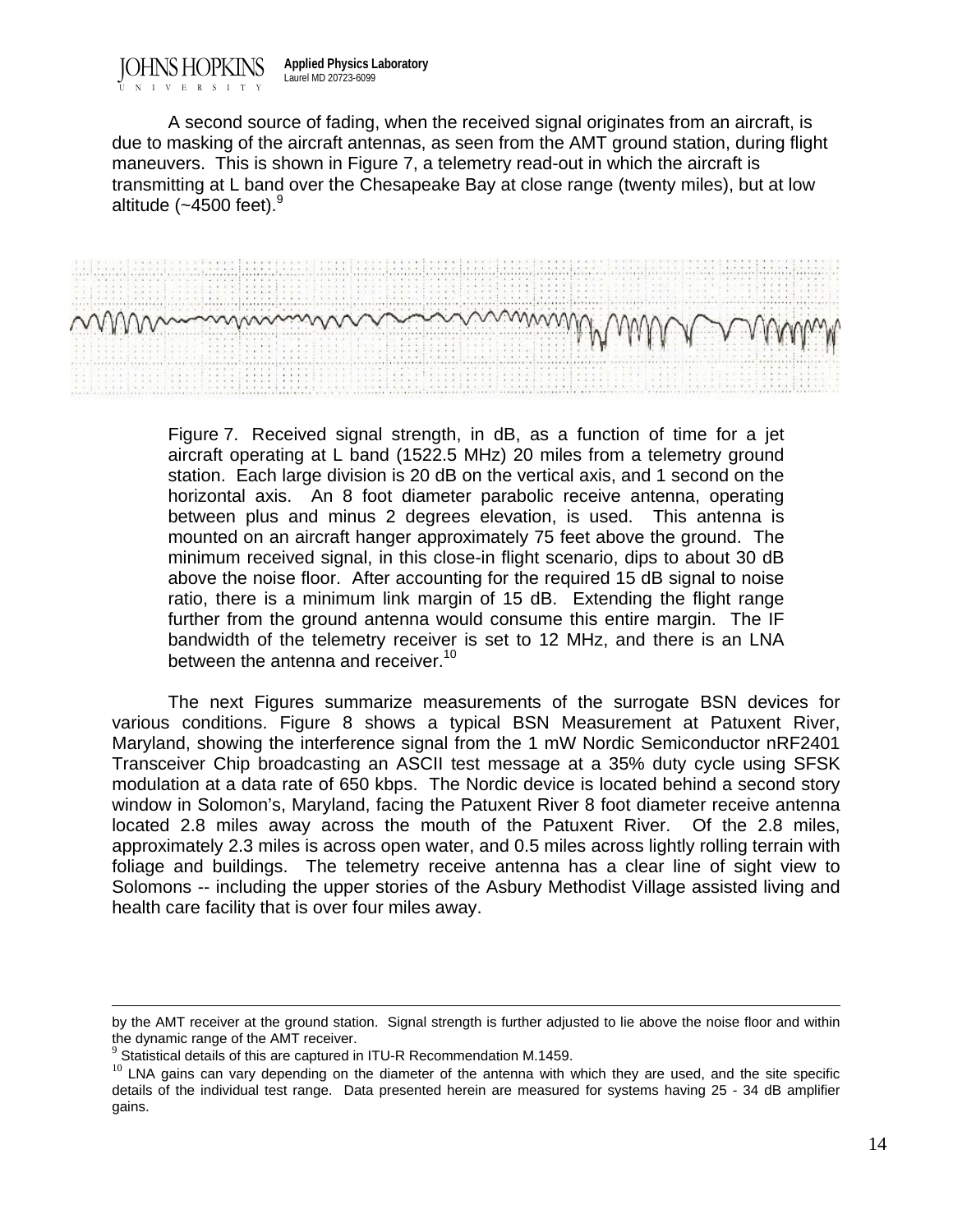

Figure 8. Typical BSN Measurement at Patuxent River, Maryland, showing interference signal from a 1 mW Nordic Semiconductor nRF2401 Transceiver Chip broadcasting an ASCII test message at a 35% duty cycle using SFSK modulation at a data rate of 650 kbps. The Nordic device is located behind a second story window in Solomon's, Maryland, in the visitor's center of the Chesapeake Biological Laboratory, facing the Patuxent River, Maryland 8 foot diameter receive antenna located 2.8 miles away across the mouth of the Patuxent River.

Figure 9 was obtained by measurement of a BSN device transmitting at low duty cycle at 1 Mbps. The BSN was located in a vehicle parked 1.9 miles away, separated from the AMT receive site by rolling terrain with moderate foliage. A companion BSN transceiver, configured to act as a receiver, decodes the signal from the BSN after it is received by the 15 foot diameter telemetry receive antenna and amplified by the antenna's low noise amplifier. Note that there is no possibility of confusing the received data with signals from an unknown device, as suggested by GEH regarding the Wichita tests.

Figure 9. The ASCII message transmitted by the BSN when the signal is received and decoded by a second BSN device connected to a high gain telemetry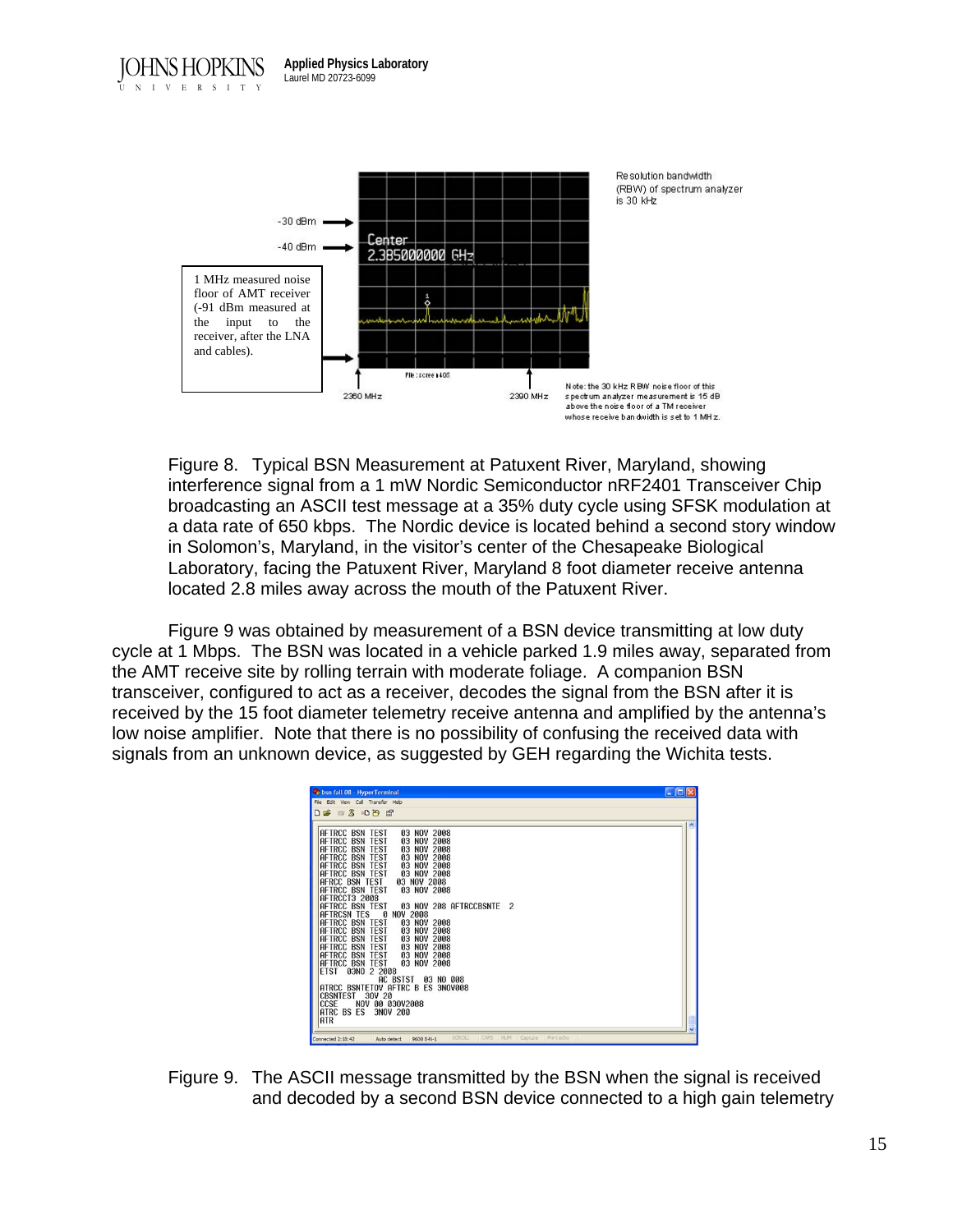receive antenna. Some data dropouts, not present in short range testing, occur, as seen by the degraded ASCII text message, which is generated repeatedly and continuously by the source BSN, but transmitted in 1 MHz bursts.

 To further explore the impact of BSN devices on AMT operations, an ensemble of BSNs was deployed on the far side of the Chesapeake Bay from Patuxent River, Maryland at Hooper Island, Maryland. This is shown in Figure 10. The arrow points from the AMT receive antenna to the location of the transmitters, almost 12 statute miles away. Of this distance, over two miles is across the slightly rolling terrain at Patuxent River. Furthermore, the line of sight from the AMT receive antenna across the bay is blocked by trees.



Figure 10. Relative Geometry of the Twelve Mile Patuxent River-to-Hooper Island Interference Test.

 Figure 11 shows the arrangement of BSN devices, in this case an ensemble of 2401 chips set to broadcast a random test message at 650 kbps and a 35% duty cycle at carrier frequencies of approximately 2370, 2372, and 2373 MHz, respectively. All three signals lie within the 6 MHz Intermediate Frequency (IF) bandwidth of the RC-600A telemetry receiver in use at Patuxent River. The devices, located both inside and on top of a car during the tests, are shown with a portable Rhode and Schwarz spectrum analyzer.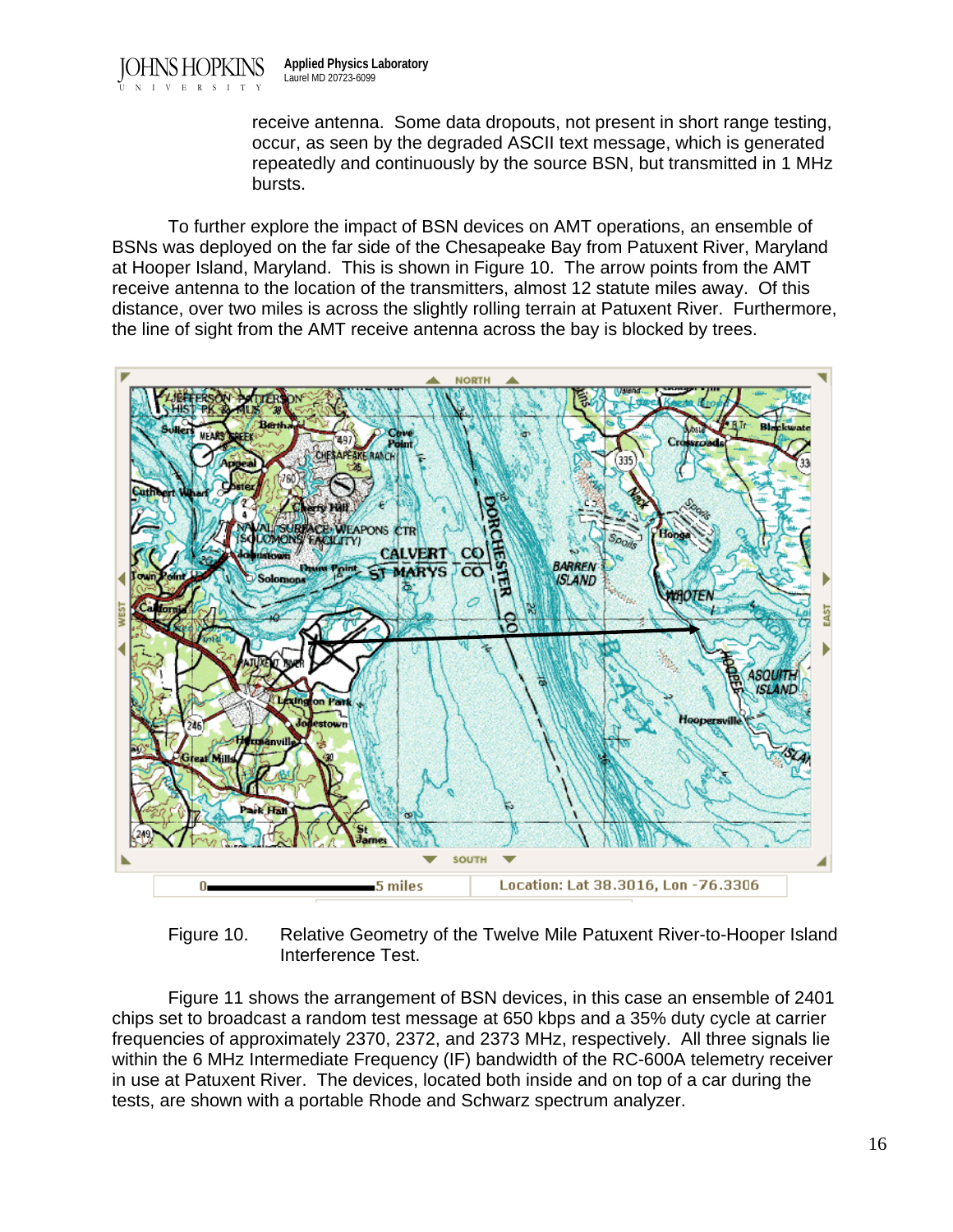

**Applied Physics Laboratory** Laurel MD 20723-6099



Figure 11. Three Nordic nRF2401 devices operating inside a passenger car at Hooper Island, Maryland.

 Figure 12 is a view across the Chesapeake Bay towards Patuxent River, Maryland. Except for the fading effects of whitecaps, the propagation characteristics, when taking into account the final two miles of land, terrain, and trees at Patuxent River, are not unlike those expected for ranges at locations like Wichita, Phoenix, Dallas, Palmdale, etc.



Figure 12. View of the Patuxent River Naval Air Station from Hooper Island looking west across the Chesapeake Bay.

 Figure 13 shows a nearby bridge with a clearance of 35 feet above the Bay. Being on the bridge is comparable to operation of BSNs on the third floor of a building facing an AMT receive site.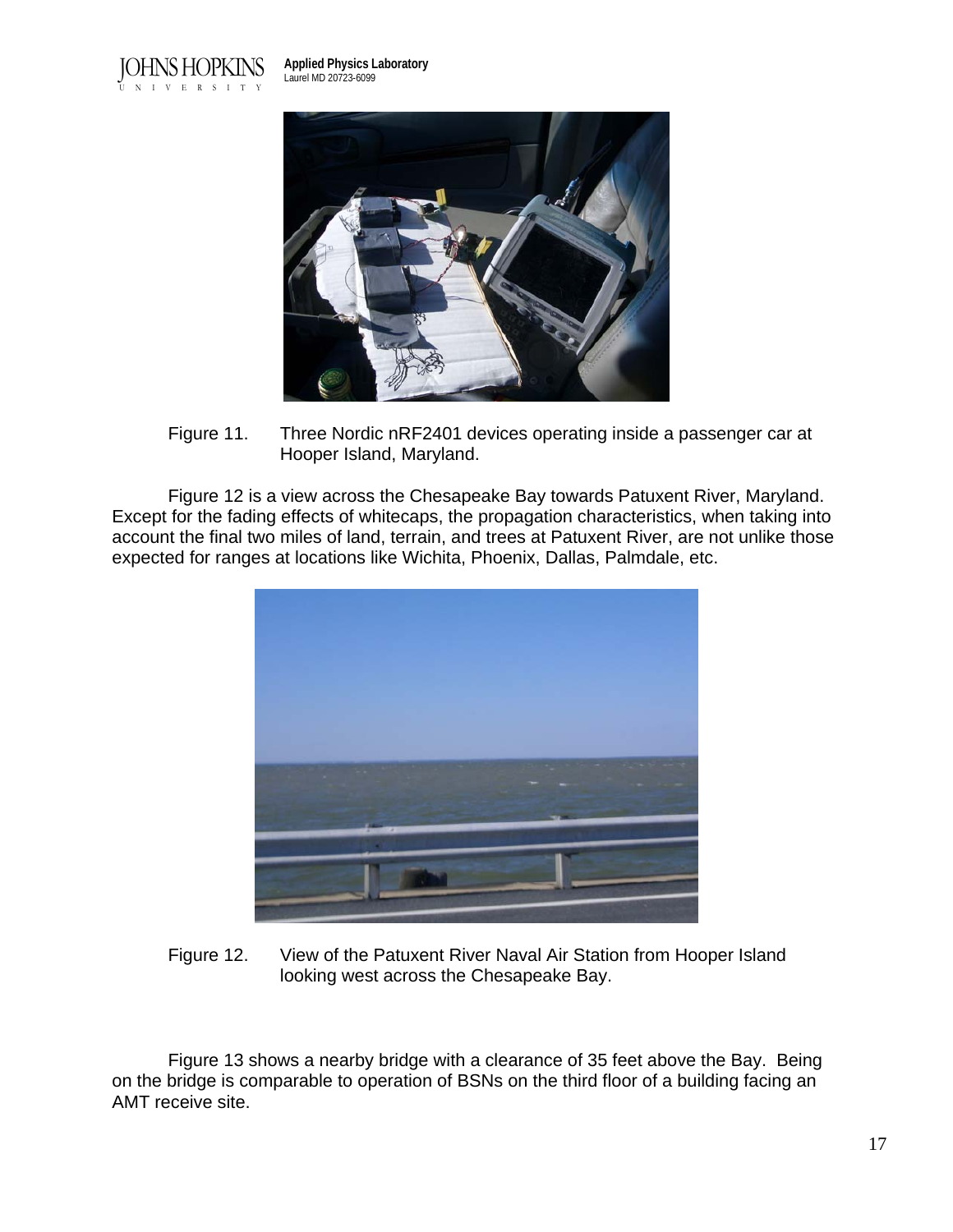**Applied Physics Laboratory** Laurel MD 20723-6099





Figure 13. The Bridge between Middle and Lower Hooper Islands.

 Figure 14 shows the signals received at Patuxent River from the three BSN devices when operated inside a car parked on the bridge. Note the significant strength of the received signals.



Figure 14. Received signals from BSNs operated inside an automobile located on a bridge 35 feet above sea level measured at a distance of twelve miles.

 Figure 15 shows the same signals, but with the BSNs placed on the roof of the car. The received signal strength increases by several dB, and the modulation sidebands are clearly visible.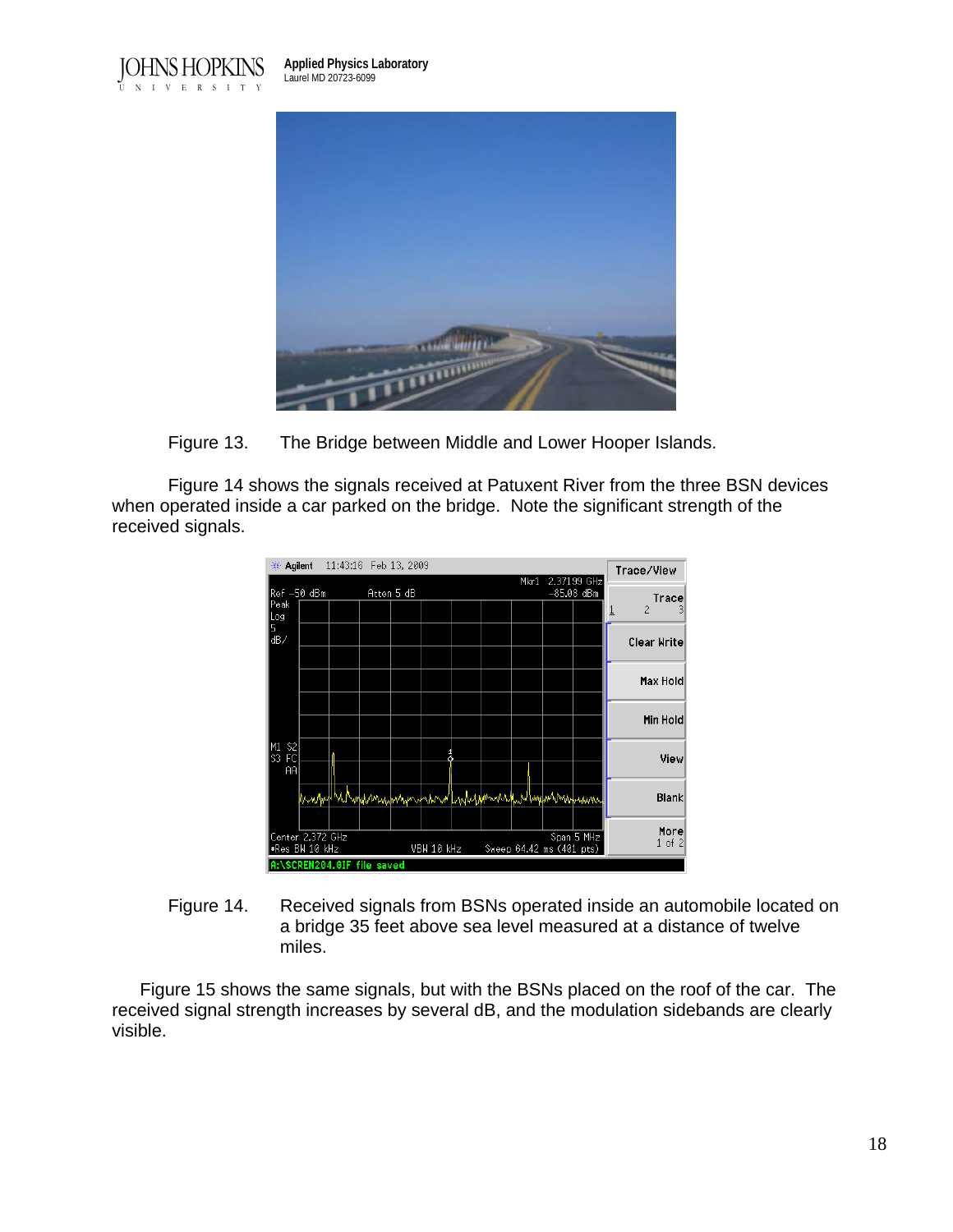



Figure 15. Roof-top BSNs Measured at a Distance of Twelve Miles.

Figure 16, for reference purposes, shows the spectrum measured at a distance of twelve miles when the nRF2401 devices are turned off.



Figure 16. Measured Noise floor of Spectrum Analyzer at Patuxent River, Maryland.

 Figure 17 shows the spectra from the same BSNs, but measured using a portable spectrum analyzer located in the car. The point is to demonstrate that there are no unknown, rogue devices that are corrupting the data. (Note that the frequency span of the portable spectrum analyzer is set to 10 MHz, versus 5 MHz in the previous figures.)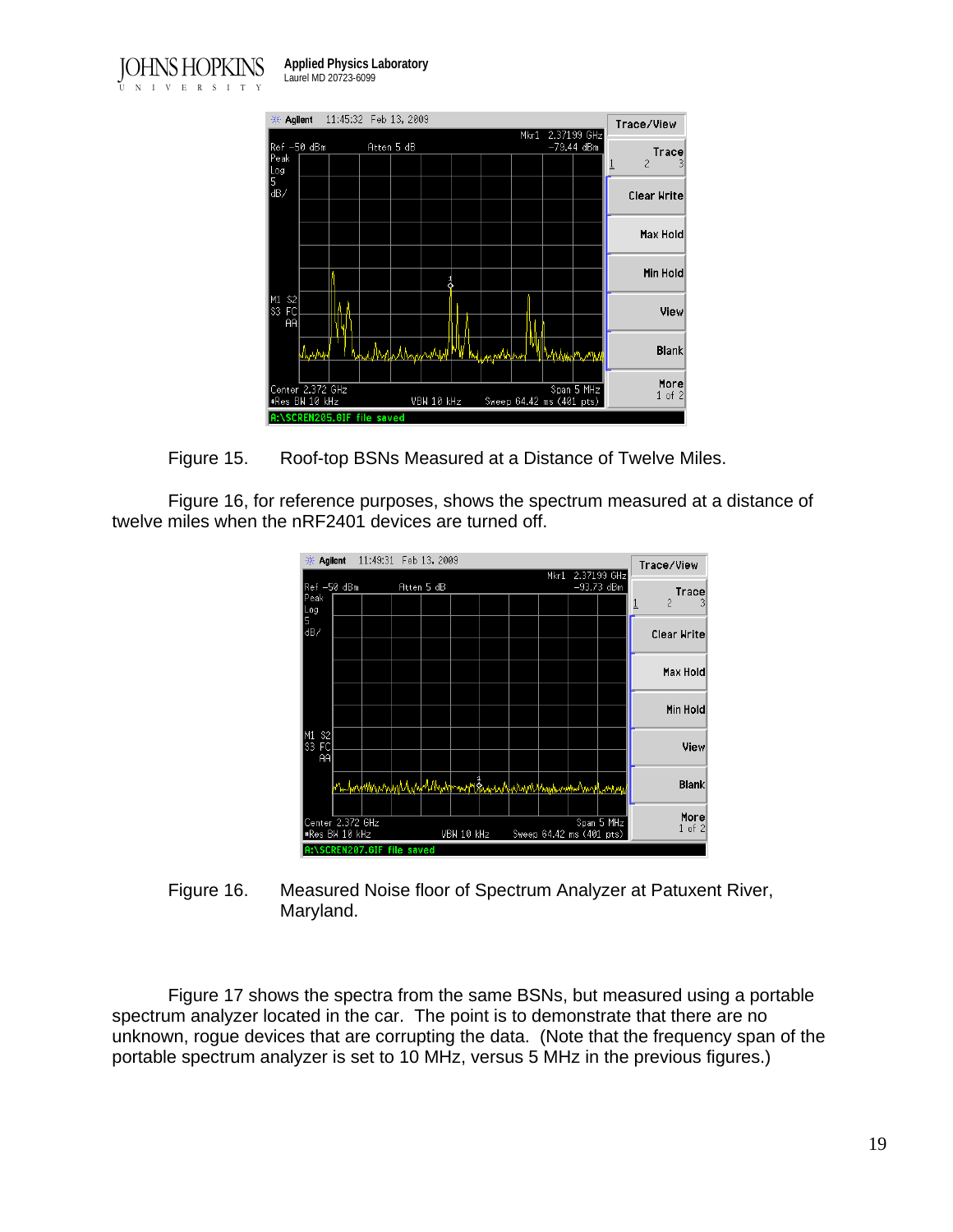



Figure 17. Local Measurement of the BSN spectra obtained using a portable spectrum analyzer in the test vehicle at Hooper's Island.

|                     | <b>Horizontal Polarization</b> | <b>Vertical Polarization</b> |
|---------------------|--------------------------------|------------------------------|
| all BSNs turned OFF | -87 dBm                        | -84 dBm                      |
| 3 BSNs turned ON    | -84 dBm                        | -76 dBm                      |

Table 1. Effect of three 1 mW BSNs, operating at a duty cycle of 35% at a distance of 12 miles, on the measured noise floor at the input to the RC-600A telemetry receiver. A polarization diversity system is used to feed the horizontally and vertically polarized components of the received signal into separate channels of the telemetry receiver.

Finally, it is important to measure directly the impact of the BSN devices on the RC-600A telemetry receiver. When set to an IF bandwidth of 6 MHz at a center frequency of 2372 MHz, the measured noise floor at the input of the RC-600A receiver (i.e., after the LNA at the antenna), for vertical polarization, is -84 dBm. When the three BSNs are turned on, the noise floor increases to -76 dBm, an 8 dB increase!

 Thus, BSN devices are readily detected, at very considerable distances , as signals that are well above the noise floor of the AMT receive system. At a distance of 12 miles, across terrain, through foliage and over water, the measured noise floor of the AMT receiver, due to operation of 1 mW devices at 35% duty cycle at 3 different frequencies within the AMT receiver bandwidth, is raised 8 dB. And, at a distance of almost 2 miles, across rolling terrain and through foliage, the data content of a transmission from a BSN operating in an automobile can be easily read.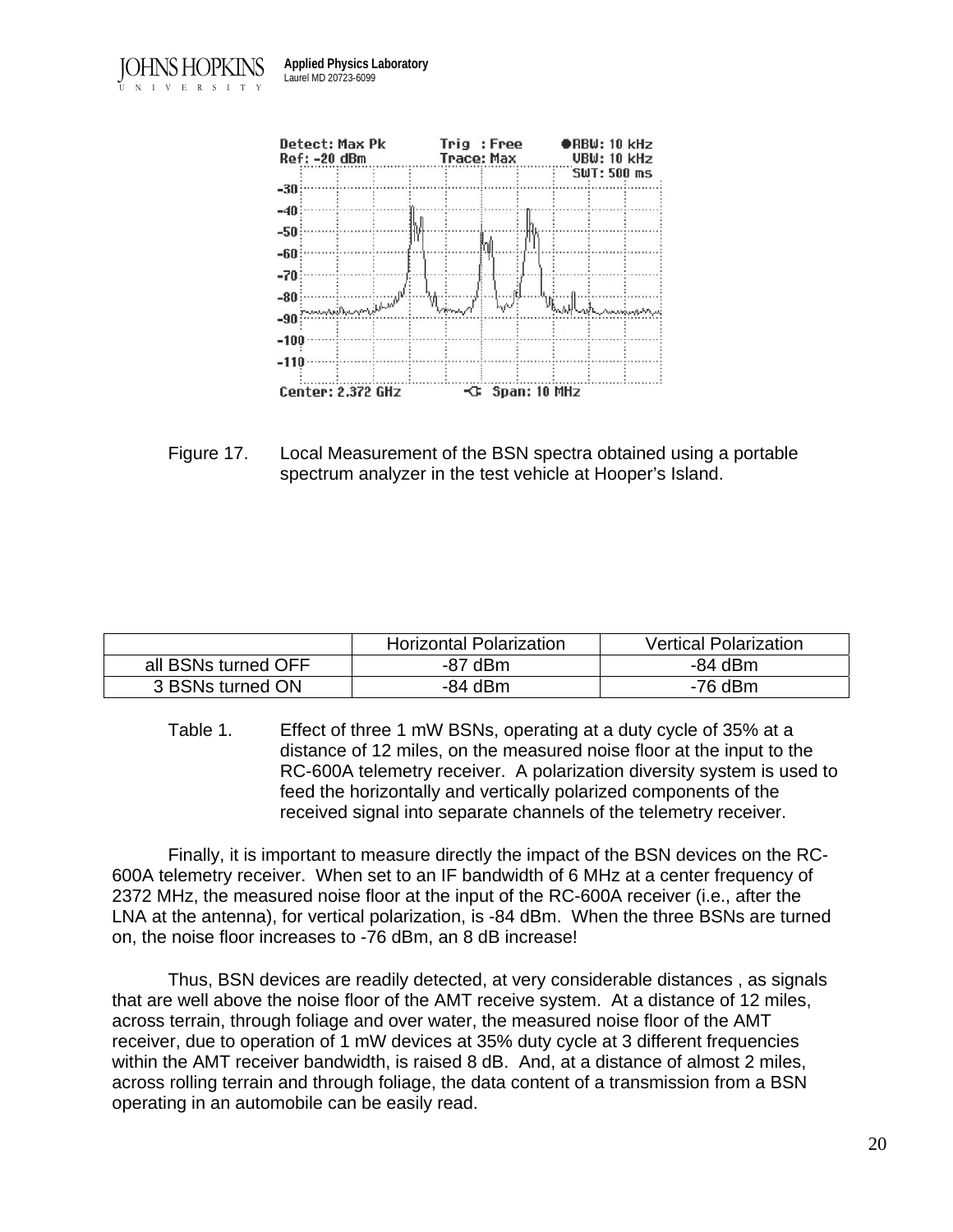JOHNS HOPKINS UNIVERSITY **Applied Physics Laboratory** Laurel MD 20723-6099

#### *Impact and Conclusions*

 $\overline{a}$ 

The impact of this on flight test operations is considerable. In addition to the long range data measured using the 15 foot dish, consider the received interference power of the signal shown in Figure 8, which was measured using an 8 foot dish. This measurement was repeated on a separate occasion (a different month, day, and time of day) under different weather conditions and with the BSN located outdoors.<sup>11</sup> With the IF bandwidth of the telemetry receiver set to 700 kHz and using the 15 foot dish, rather than the 8 foot dish used to obtain the data in Figure 8, the received BSN power measured after the LNA of the receive antenna was -76 dBm. The corresponding noise floor of the receiver, measured by simply turning the BSN off, was −96dBm.

As noted before, the BSN device used in this test utilized a transceiver chip suggested by GEH as being typical of the technology it plans to use for implementation of its system. Its transmit power, spectrum, and duty cycle are representative of the composite signal GEH suggests one would see from a ensemble of seven co-channel BSN transmitters each operating at a duty cycle of 5%. But, the Interference to Noise ratio from this composite signal is 20 dB -- a significant departure from the -3 dB aggregate limit specified in Recommendation M.1459 that GEH claims one would expect (cf. Table 2 at page 6 of Appendix A of the GEH filing of 18 September 2008).

From the GEH point of view, the impact of this interference source on AMT is to increase the percentage of time that the flight test link operated at a fixed distance experiences signal dropouts. However, from a flight test operator's point of view, the effect of the interference signal is to reduce -- by a factor of ten -- the maximum distance at which flight test aircraft can operate at a given level of performance. For an aircraft downlinking telemetry successfully at a range of 200 miles, for example, the 20 dB increase in noise floor due to interference reduces the maximum operational range of the AMT telemetry link to 20 miles.

This corresponds to a 99% reduction in the amount of airspace at this azimuth angle that is available for flight test. When one accounts for the fact that a short term link failure can also yield a long-duration telemetry system failure, the range of affected azimuth angles increases dramatically. That is, flight test aircraft cannot fly, even momentarily, across the wedge of airspace centered about a line between the AMT receive site and the BSN location.

When added to existing air traffic control constraints and the need to test multiple aircraft simultaneously at the same flight test range, the interference from a cluster of BSNs located at even a single azimuth angle with respect to the AMT receive antenna will impact not only the aircraft that flies across that azimuth direction, but all of the aircraft operating at the test range. Furthermore, a civil test aircraft can travel the entire 200 mile radius of a flight test area in less than 25 minutes, which is the duration of many types of tests, such as flutter tests, which require completely uninterrupted streams of telemetry data lasting

 $11$  The BSN was located on top of a vehicle parked in front of the Biological Research Laboratory visitor's center, rather than behind a window in the building.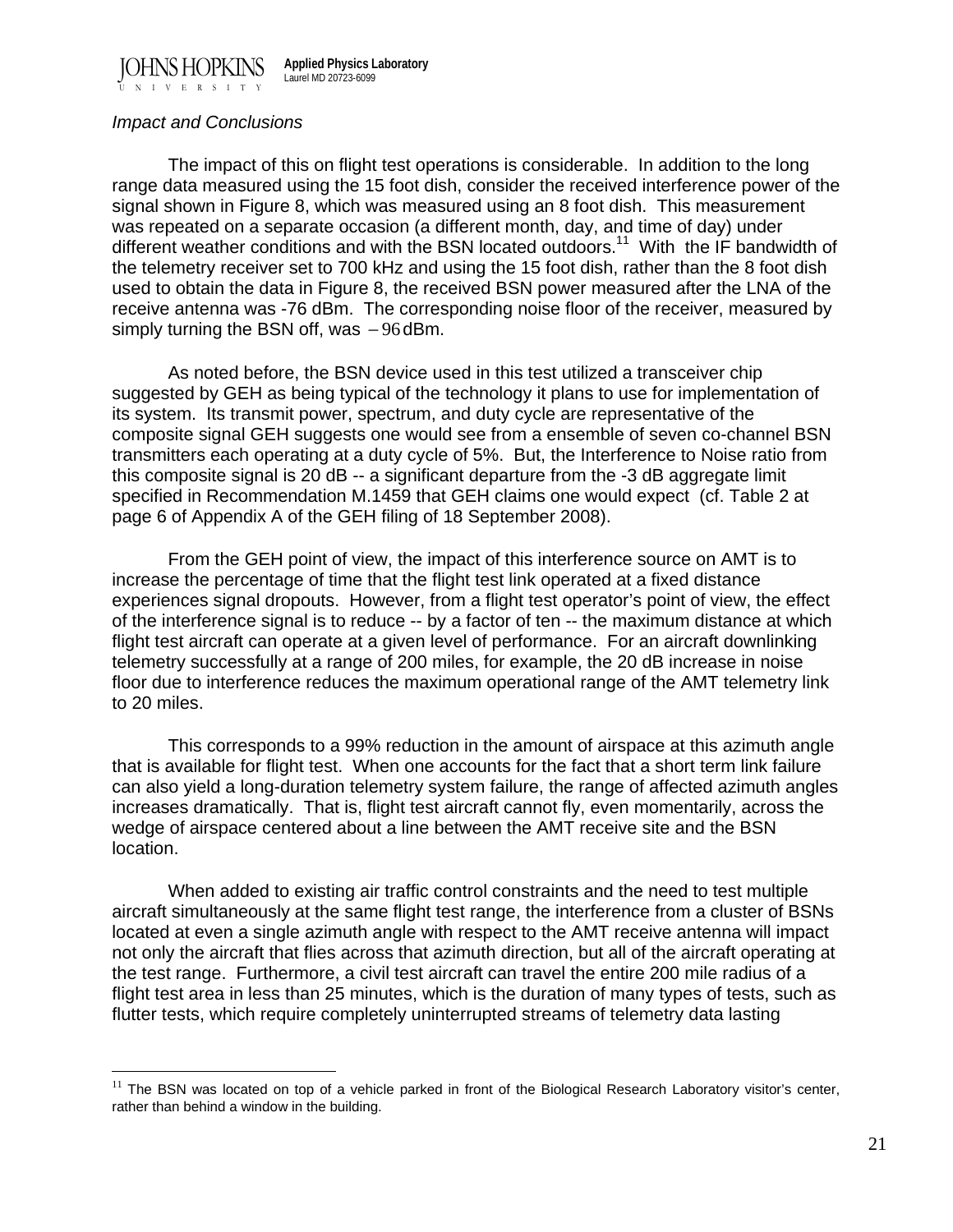

several tens of minutes. Military aircraft operating at supersonic speeds can travel the same distance in a fraction of that time.

#### III. Noise Floor Measurements and Regulatory Considerations

#### *Noise Floor Measurements*

 $\overline{a}$ 

 GEH has argued that AMT is coexisting with millions of devices that "violate, by substantial margins, the protection criteria AFTRCC has put forth in this proceeding to argue against the proposed MBANS allocation." In support, GEH has supplied test results originally filed by equipment manufacturers with the Commission for numerous wireless devices operating in the 2.4 GHz band. (October 30, 2008 ex parte at 3d page and Exhibit B). On this basis, GEH claims that there are substantial out of band and spurious emissions into the flight test spectrum.

 However, one must consider propagation effects when relating the emissions from a device, measured 3 meters from the device in accordance with Part 15.35 and 15.209 regulations, to the signal received at a distant antenna. As shown in Figure 18, the measured reality at Patuxent River is that the noise floor is not increased by spillover and spurs from ISM devices, even though the Test Center is located in a densely-populated and built-up area.<sup>12</sup> To claim that there must be an increase in the noise floor is not supported by the field tests.



Figure 18. Similar data to that in Figure 8, but with the horizontal scale extending into the lower 10 MHz of the 2.4 GHz ISM band.

<sup>12</sup> Planners Look to Pax River as Guide Ahead of Military Base Expansions**,** by Ashley Halsey III, Washington Post Staff Writer, Monday, January 5, 2009; page B01 "Where once there were trees and fields there stand office buildings adorned with the names of giant military contractors: Northrop Grumman, Sikorsky, Raytheon and more. The road leading to the Patuxent River Naval Air Station has widened from two lanes to six and become lined for miles with shopping centers and big-box stores. In a county where tobacco once ruled, the defense industry has become king."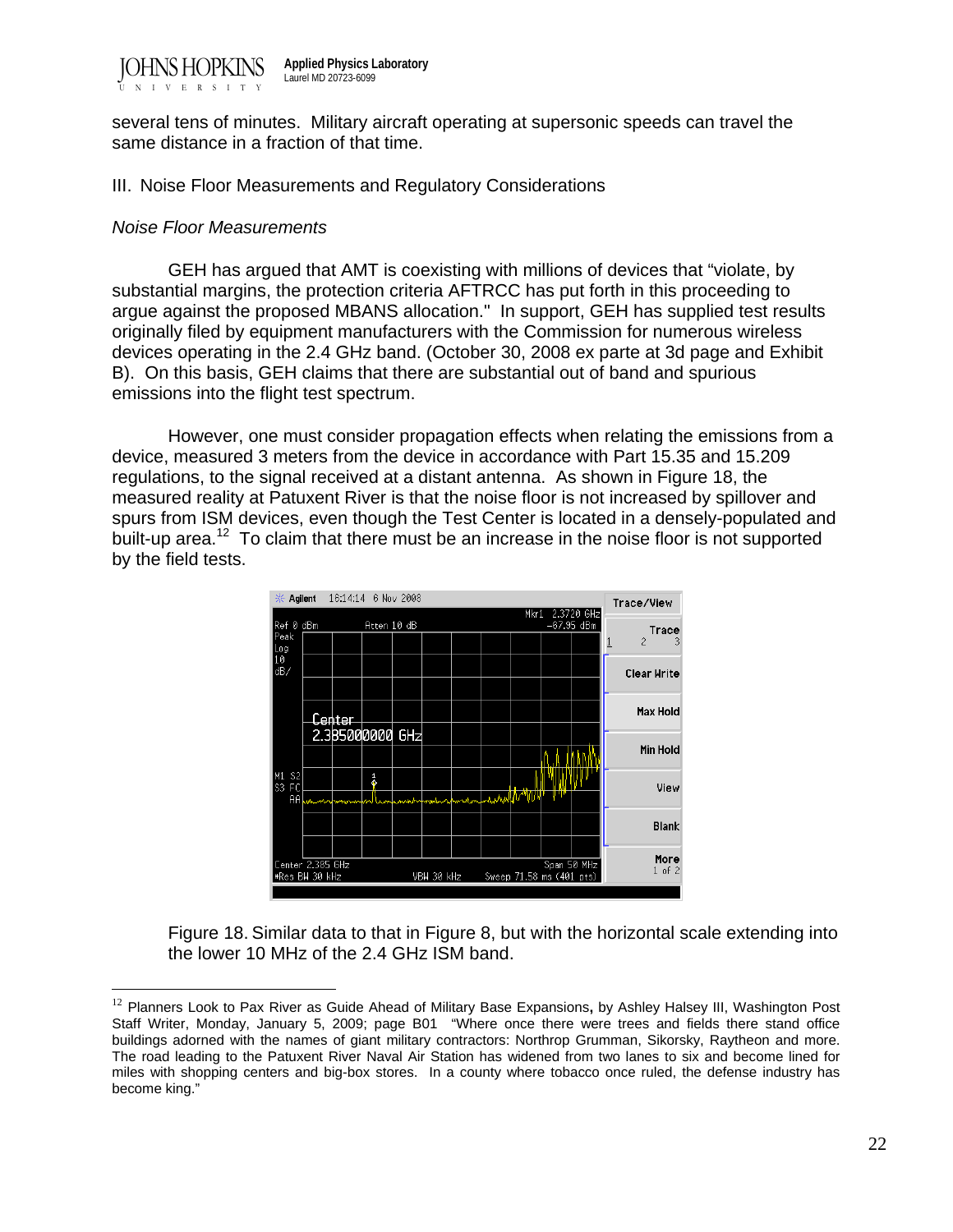Note that the 10 MHz de facto guard band from 2390 MHz to 2400 MHz provides effective protection against spillover from unlicensed devices operating in the 2400 – 2500 MHz ISM band. For the data shown in Figure 18, the noise floor as measured at the input to the telemetry receiver is -91 dBm in a 4 MHz IF bandwidth. The system includes a high gain (~34 dB), low noise amplifier following the feed element, a common configuration found in most AMT receive antennas. A power splitter and cable losses introduce ~10 dB of attenuation before the input to the SIMCO RC600A telemetry receiver. The effective AMT system noise temperature under these conditions is comparable to the figure of 250 Kelvin used in ITU-R Recommendation M.1459.

 In general, AMT operators do not experience noise from ISM devices in the 2360 – 2390 MHz portion of the AMT band. Where any OOBE is observed, it is generally in the 2390 - 2400 MHz portion of the band, of which AMT is allocated only the 2390 – 2395 MHz channel. Because of co-allocation with amateur radio, this spectrum is seldom used for flight test.

 Furthermore, there is a difference between spurious emissions, which are relatively narrow in bandwidth and are located at specific frequencies within the victim band, as opposed to out of band emissions, which are continuously distributed and can be described using a well-defined power-versus-frequency mask. GEH has used the term *spurious* and the phrase *out of band emission* as though they are interchangeable, which they are not.

 Spurious emissions depend on the unique features of devices that vary from model to model, and from manufacturer to manufacturer. When averaged over an entire 5 MHz AMT channel, their impact on wideband AMT operations is considerably reduced..

 Thus, the argument that the ITU-R M.1459 protection criteria "must be flawed" (Nov. 7 ex parte at third page) is not supported by data, such as that provided above, which is characteristic of the noise floor of other flight test ranges. Indeed, if the noise floor were corrupted, it would be impossible for flight tests to operate at the distances of 200 miles typically used.

 Actual deployment densities and locations of ISM devices, combined with propagation considerations (geographic separation, line of sight blockage, building attenuation, the radio horizon, etc.) make it simultaneously possible for Part 15 devices to operate at the electric field limits specified in 15.209 (i.e., 500 microvolts per meter at a distance of 3 meters), while meeting the protection criteria of Recommendation M.1459 ( −180 dBW per square meter in 4 kHz at the aperture of the AMT receive antenna).

 The notion that spillover from ISM devices into the AMT band makes it permissible for BSN devices to operate co-channel within the AMT band is fundamentally flawed. The 500 microvolt per meter at 3 meters electric field limits of the Part 15 regulation pertaining to this Restricted band correspond to an EIRP level, per megahertz, of -70 dBW. Most importantly, GEH proposes to operate BSNs, under propagation conditions essentially identical to the deployment of ISM devices, at power levels of 1 mW, or -30 dBW. Per device, BSNs are 40 dB more powerful than the maximum spurious and out of band emissions of their ISM counterparts.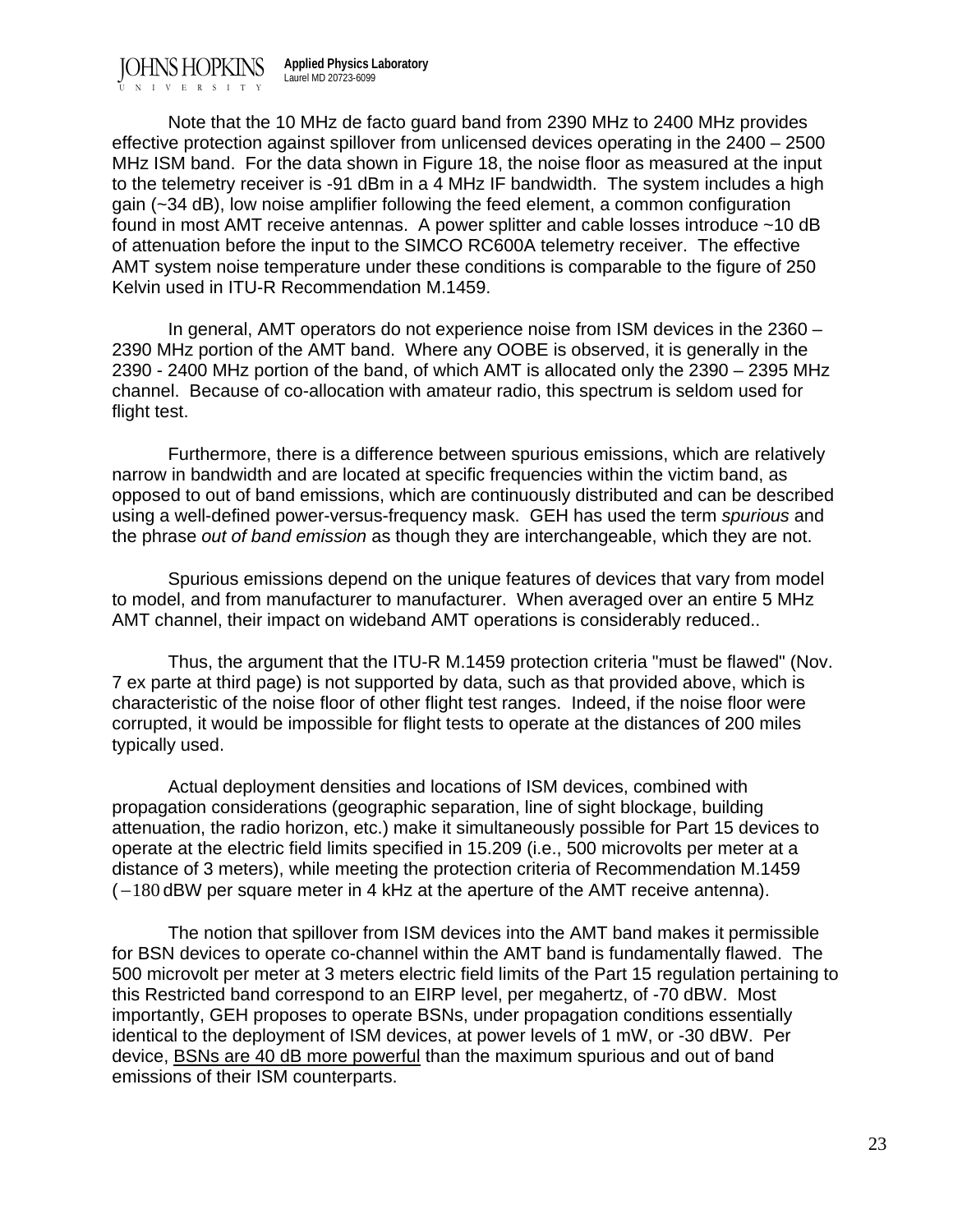# *Regulatory Considerations*

 At this point, it may be useful to comment on assertions that Recommendation M.1459 is overly protective.

 As GEH notes, Rec. M.1459 permits an aggregate I/N ratio of -3 dB. Other services, such as the Globalstar Mobile Satellite System, are protected at a level of  $\Delta T/T = 6\%$ , where T is the baseline system noise temperature and  $\Delta T$  the total additional degradation caused by interference from other systems. ΔT/T of 6% corresponds to a maximum I/N ratio of -12.2 dB, a level that is over 9 dB more protective than that in Rec. M.1459.

 As AFTRCC has stated in earlier filings, the problem is not that Rec. M.1459 is overly protective. The problem is that GEH is trying to share with a noise-limited service, which involves safety of life, utilizing large diameter, high gain parabolic dish antennas.

 The protection levels of M.1459, have been carefully vetted at the ITU, and are referenced in international treaty agreements (i.e., the final acts of the 2003 and 2007 World Radio Conferences), to which the US is a signatory.

 It is also noteworthy that GEH apparently has no difficulties with analyses that depend on other ITU Recommendations, which claim the same level of approval, no more and no less, that Rec. M.1459 has. For example, the SEAMCAT software (discussed in section IV, below), includes the propagation model described and validated in ITU-R Recommendation P.1456.<sup>13</sup> The CEPT Report that GEH also leans heavily on (discussed in Section V, below) acknowledges and uses ITU-R Recommendations F.1334, F.1245, RS.1166-3, M.1388, and M.1731, as well as Rec. M.1459.<sup>14</sup>

# IV. The GEH Monte Carlo Analysis

 $\overline{a}$ 

 GEH has presented the results of a Monte Carlo analysis implemented using the SEAMCAT software package based on a 1% probability of interference to AMT. It does this in connection with criticism of what it refers to as the "minimum static coupling" model utilized by AFTRCC. There are basic problems with GEH's probability analysis.

 First, contrary to its contentions, a static case analysis is entirely appropriate for assessing the compatibility of two safety services sharing on a co-channel basis. The Commission itself used the static case approach in evaluating the risk of interference from AWS-3 devices as noted in the letter attached hereto -- and that was simply for two cellular services rather than two safety services.

Second, GEH admits (October 20<sup>th</sup> ex parte at page 4) that BSNs will cause interference to AMT systems. But, although GEH admits there will be interference, it does

<sup>&</sup>lt;sup>13</sup> see, for example, http://seamcat.iprojects.dk/wiki/Manual/PropagationModels/P1546

<sup>&</sup>lt;sup>14</sup> Recommendations are available at www.ITU.INT. The CEPT Report is, "Compatibility Studies between Professional Wireless Microphone Systems (PWMS) and Other Services/Systems in the Bands 1452-1492 MHz, 1533-1559 MHz, also considering the Services/Systems in the Adjacent Bands (below 1452 MHz and above 1559 MHz)," Vilnius, September 2008.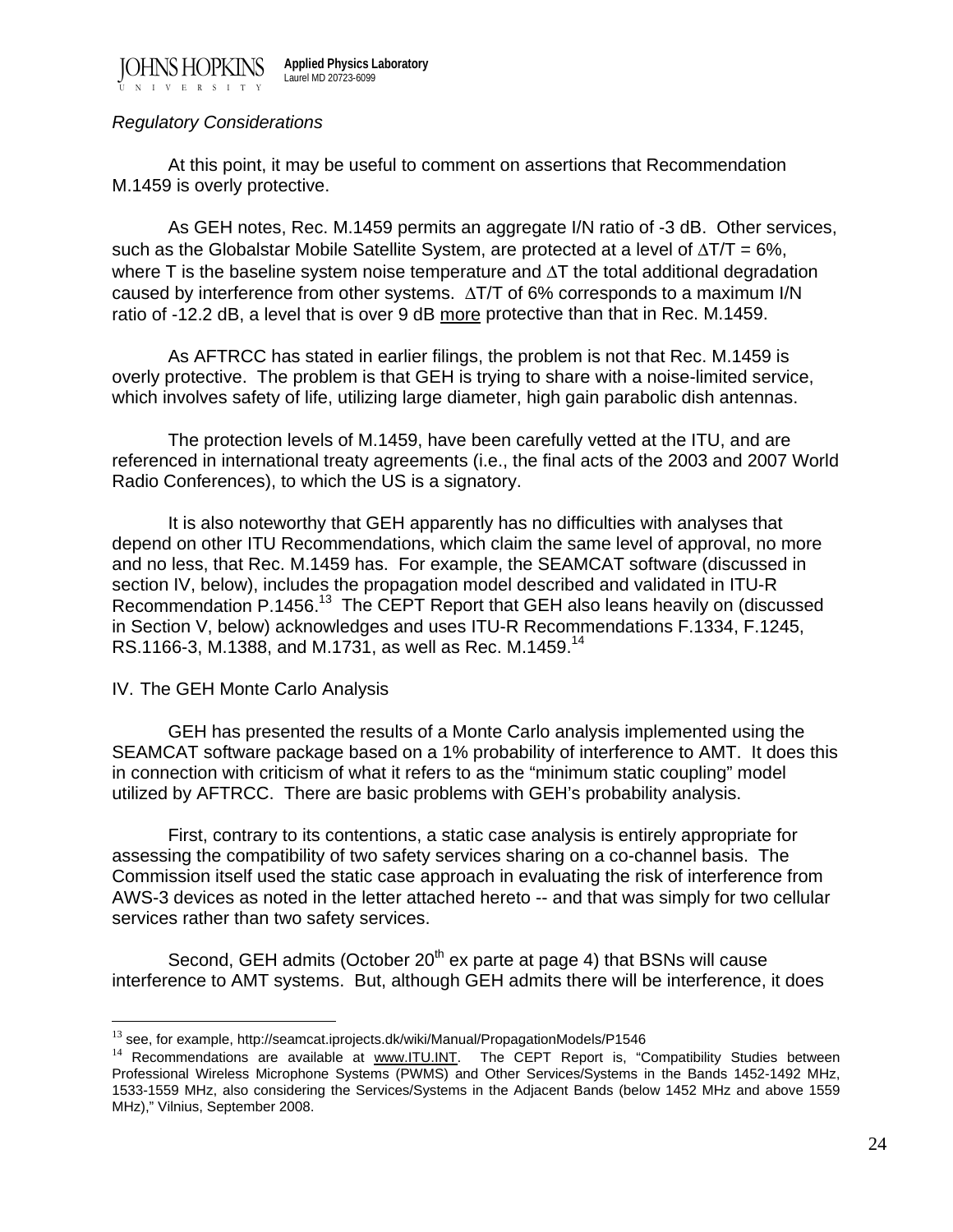

 $\overline{a}$ 

not consider the impact of such interference to AMT systems. Since the effects of even a single outage are severe and damaging, as discussed below, interference to AMT is clearly *harmful* within the meaning of the Commission's rules.<sup>15</sup> Thus, the premise that there exists a level at which interference can be tolerated, which may be appropriate for a cellular communications system, for example, is flawed at the outset with regard to sharing between BSNs and AMT.

# *The Impact of Short Term Dropouts on AMT Systems*

 In many communications link budget analyses, a target value of bit error probability is stipulated. For AMT operations, this would ideally be one part in 10 $^6$  or one part in 10 $^5$ . However, this is the beginning, not the end, of the analysis. After data is received by a flight test receiver, two other critical operations take place. The first, a clock recovery operation referred to as "bit synch", is used to align the received data bits to a master clock. After the bit synch operation, a de-commutation process occurs in which data words are grouped into frames and decoded into the aeronautical mobile telemetry data. This requires synchronization of the input signal to the master clock at the bit, word, and frame levels.

 When frame and/or bit sync is lost, large amounts of AMT data are lost. Entire flight test segments, such as a high risk "flutter dive", must be re-flown. This entails considerable cost to the aircraft manufacturers and personal danger to the test pilots and aircraft crew.

Onboard recorders are typically not a solution. As AFTRCC has observed previously, the aircraft are often too small to host the necessary equipment. Even where an aircraft is large enough to accommodate digital recorders, the provision of real-time telemetry to ground station engineers is a critical element of the comprehensive flight test safety programs that are in place at all ranges. On-board recording is no substitute for this.

 Furthermore, if preamble bits are lost in more than 2 to 3 adjacent data frames, frame synchronization must begin from scratch, a time-consuming process that usually involves re-flying the test segment. This is not an issue for the type of communications systems that GEH is apparently using for reference, but is a critical component of AMT systems. This is because continuous measurements of analog data must be received completely, with no dropouts, to accomplish the data analysis for which the flight testing is being conducted.

It is typically the case that a single flight test on most ranges can be conducted over a period of several hours without loss of bit sync, frame sync, or antenna tracking. However, as long as GEH continues to regard AMT systems as commercial communications systems in which the effect of a short term dropout is essentially nil, its analyses will not provide accurate estimates of the impact of co-channel BSN operation on flight testing.

<sup>&</sup>lt;sup>15</sup> Flight testing "involves the safety of life and property," and the Commission has taken action to "protect this safety service from harmful interference that could result in loss of life." In the Matter of Amendment of Part 2 of the Commission's Rules Regarding Implementation of the Final Acts of the World Administrative Radio Conference, Geneva, 1989. FCC 84-306, July 2, 1984. See also Second Notice of Inquiry in Gen. Docket No. 89-554, 5 FCC Red 6046, 6060, para. 101 (1990). Harmful interference to a safety service is that which endangers its functioning, rather than how often, as is the case with non-safety services. See Rule 2.1.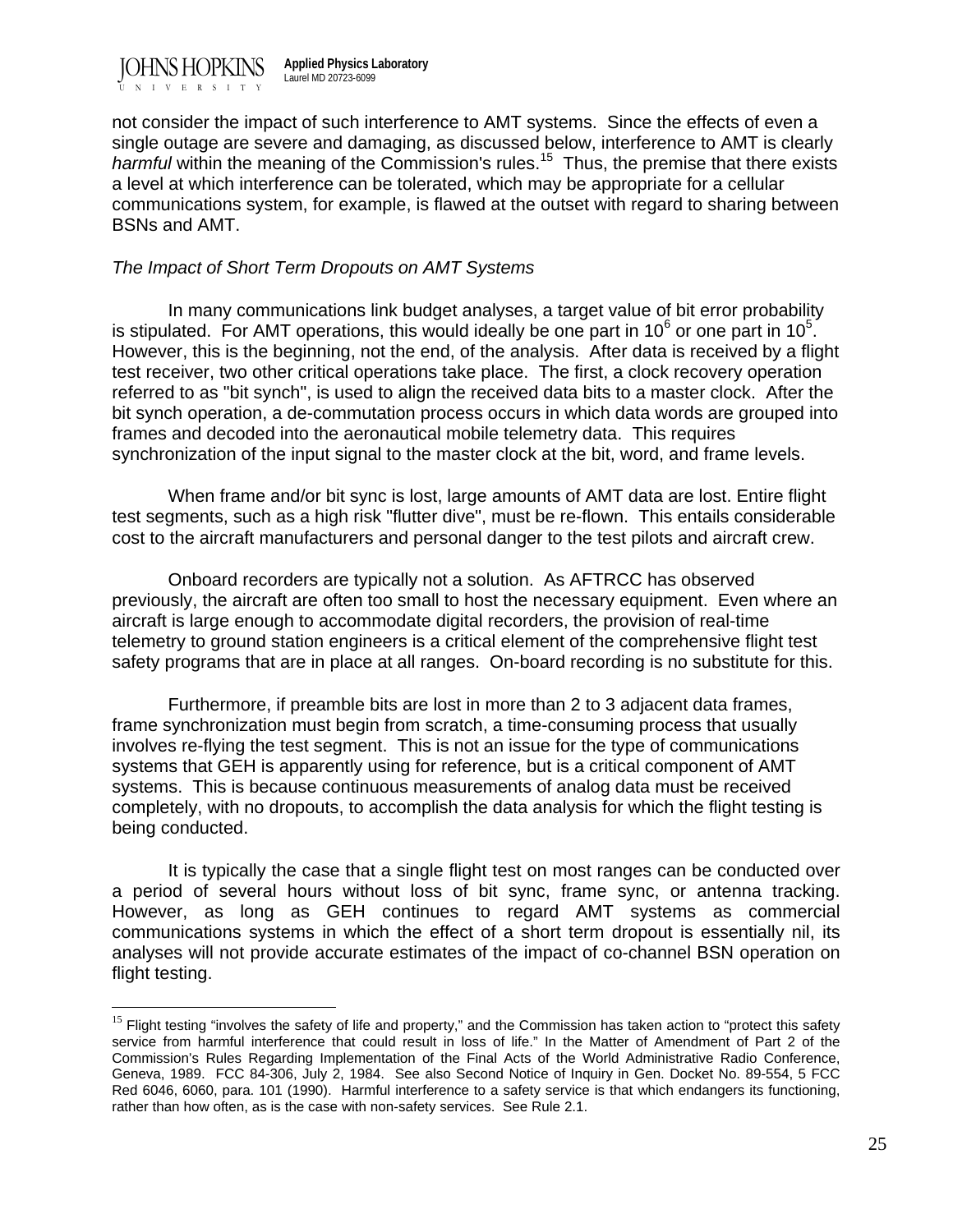The notion that AMT operations are limited by a baseline outage rate due to the presence of noise, upon which GEH's Monte Carlo analyses depend, is simply not the case. Uncorrupted telemetry without outages is possible even in the presence of receiver noise. The GEH assertion that because of this noise AMT operators perform flight tests at a baseline dropout rate of  $1.5 \times 10^{-3}$  is not correct (GEH Sept. 18, 2008 at Appendix A). Thus, this assertion cannot be used as a basis for determining an acceptable level of interference. The acceptable level of interference is the level specified in Rec. M.1459 in terms of a pfd level at the aperture of the AMT receive antenna.

For the reasons stated above, the "no interference" conclusion based on Monte Carlo analyses is entirely unfounded: Probability analyses are inappropriate for analyzing the interference to AMT.

In any case, the interference susceptibility of AMT systems is more like that of a radar system than of a communication system.<sup>16</sup> SEAMCAT, for example is probably quite good at showing that certain cellular networks "have the fewest dropped calls." In the AMT world, even a single "dropped call" is unacceptable.

#### V. Professional Wireless Microphone Systems

 GEH has made claims based on a CEPT report on interference to aeronautical telemetry systems by professional wireless microphone systems (known as PWMS devices).<sup>17</sup> However, the GEH claims based on this report are over-reaching, use nonrepresentative data, and generate misleading conclusions.

 With regard to the CEPT report's predictions for the separation distances required to prevent interference from PWMS devices to AMT sites, GEH argues that the interfering devices can coexist with aeronautical telemetry "given only relatively modest separation distances of as little as 1.5 km<sup>",18</sup> However, this conclusion depends critically on the building attenuation factor that is presumed when obtaining this result. For the reader's benefit, the conclusion of this relevant section of the ECC report is presented below:

#### Table 16: Results of simulations - indoor case

Therefore, based on the results obtained with SEAMCAT simulations it can be concluded that in rural and suburban areas the compatibility of PWMS systems with aeronautical telemetry systems may be achieved with restriction of separation distances between PWMS transmitter and Aeronautical Telemetry receiver:

- 28 km in rural and 8 km in suburban area for indoor (Thermoplane shielding) PWMS systems;
- 6 km in rural and 1.5 km in suburban area for indoor (Lime sandstone shielding) PWMS systems;

 GEH uses the second bullet of the table, the limit applicable to suburban buildings with the assumption of 30 dB of "Lime sandstone" shielding, to imply that wireless microphones, and hence BSNs operating at a fraction of the power, will not cause

<sup>&</sup>lt;sup>16</sup> A similar situation arose at the 2003 World Radio Conference, when the United States opposed the use of statistical techniques for quantifying interference to radar systems.

<sup>&</sup>lt;sup>17</sup> ECC CEPT Report, "Compatibility Studies between Professional Wireless Microphone Systems (PWMS) and Other Services/Systems in the Bands 1452-1492 MHz, 1533-1559 MHz, also considering the Services/Systems in the Adjacent Bands (below 1452 MHz and above 1559 MHz)," Vilnius, September 2008. <sup>18</sup> September 18 GEH ex parte at 12.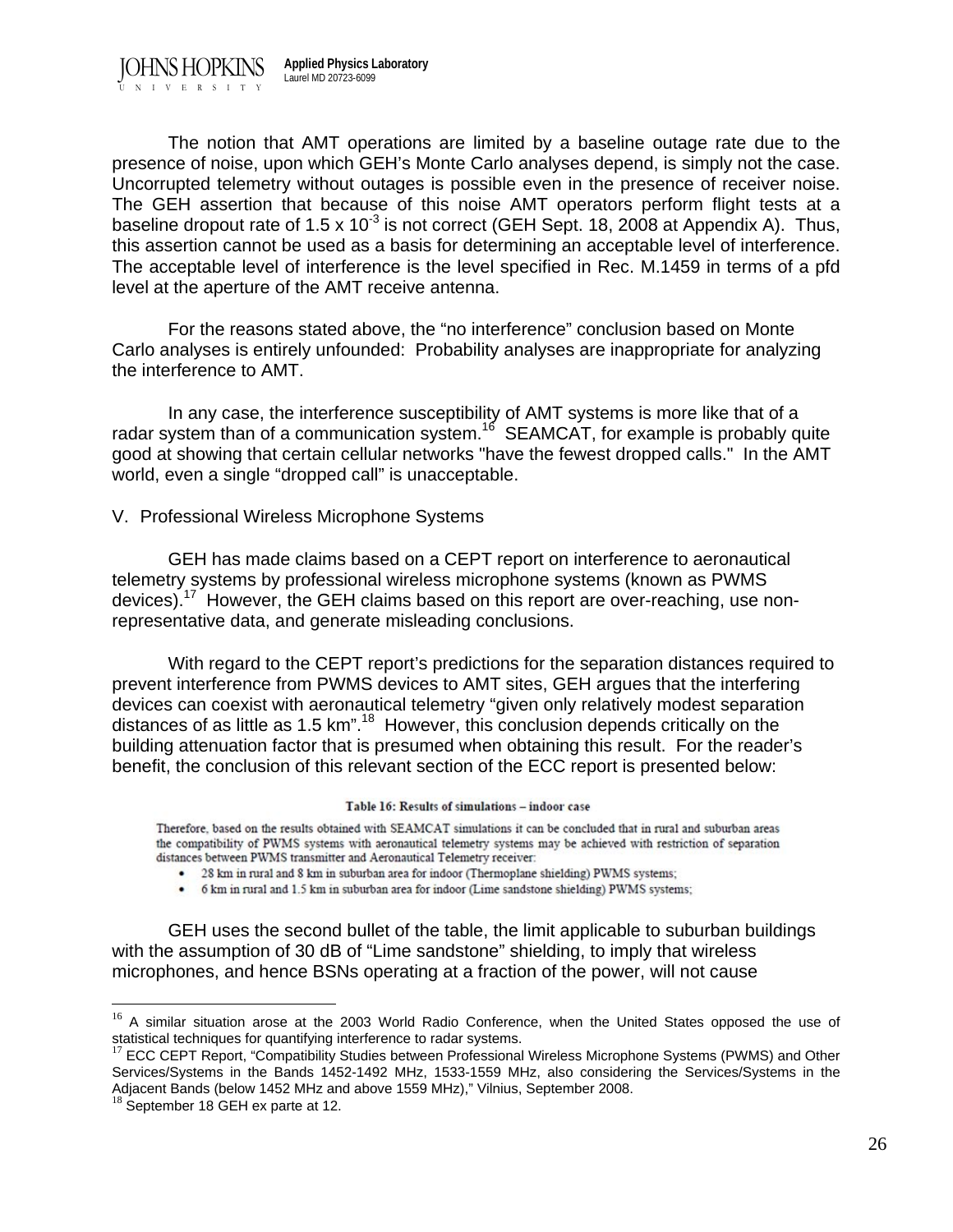interference to AMT. However, the first bullet makes clear that some buildings, and perhaps the majority of modern buildings (i.e., those with "Thermoplane" shielding) present only 6 dB of wall attenuation.

 The measurements at Patuxent River make clear that there are dramatic (>30 dB) variations between the observed attenuation of BSN signals from different types of buildings. Thus, it is inappropriate to cite only part of the conclusion shown above. One cannot assume building attenuation factors are 30 dB, when indeed many modern buildings have been built or updated to "thermoplane shielding".<sup>19</sup>

 Furthermore, the report assumes that AMT channels have a bandwidth of 1 MHz. The typical AMT channel bandwidth used in the United States is 5 Megahertz, so that an extra 7 dB of interference must be considered when drawing any inferences from the ECC report.

 Most importantly, however, the Report relies entirely on simulations. The field tests reported upon here, and previously, demonstrate that the interference risk is much more substantial than the simulations suggest.

 Finally, GEH relies on the CEPT report for the notion that there are separation distances beyond which interference from BSNs to AMT is not material. However, the CEPT report is about Europe, not the United States. There are no flight test ranges in Europe that exhibit the vast expanses of flat, often tree-less terrain that characterize major flight test centers in the United States.<sup>20</sup> Other countries routinely test their aircraft in the United States for this reason. This includes Bombardier, a Canadian company and member of AFTRCC, that uses the Wichita range for all their flight testing (cf. the Learjet tests).

 Unless an additional 40 dB of mitigation from BSNs to AMT ground stations is provided, free-space separation distances within the radio horizon of AMT ground stations are not practical. Building attenuation and terrain masking can be important and significant effects. However, as shown by the results in Section II of this report a single BSN operating at 35% duty cycle located inside a building at a distance of 2.8 miles (4.5 km) is detected as an interference signal that is well above the noise level of the AMT receive equipment. When this result is extended to account for aggregate effects of as many as 50 BSN devices, even with low duty cycles taken into account, the distance at which the same, substantial level of interference is experienced will more than double. Thus, a separation distance of "as low as 1.5 km" as suggested by an out-of-context and incorrect interpretation of the CEPT report, is certainly not practical.

<sup>&</sup>lt;sup>19</sup> "Thermoplane" refers to double layers of wall or window separated by an air gap and/or air-filled insulating material, such as Styrofoam.

 $20$  Much flight testing in Europe is conducted over the ocean for this reason.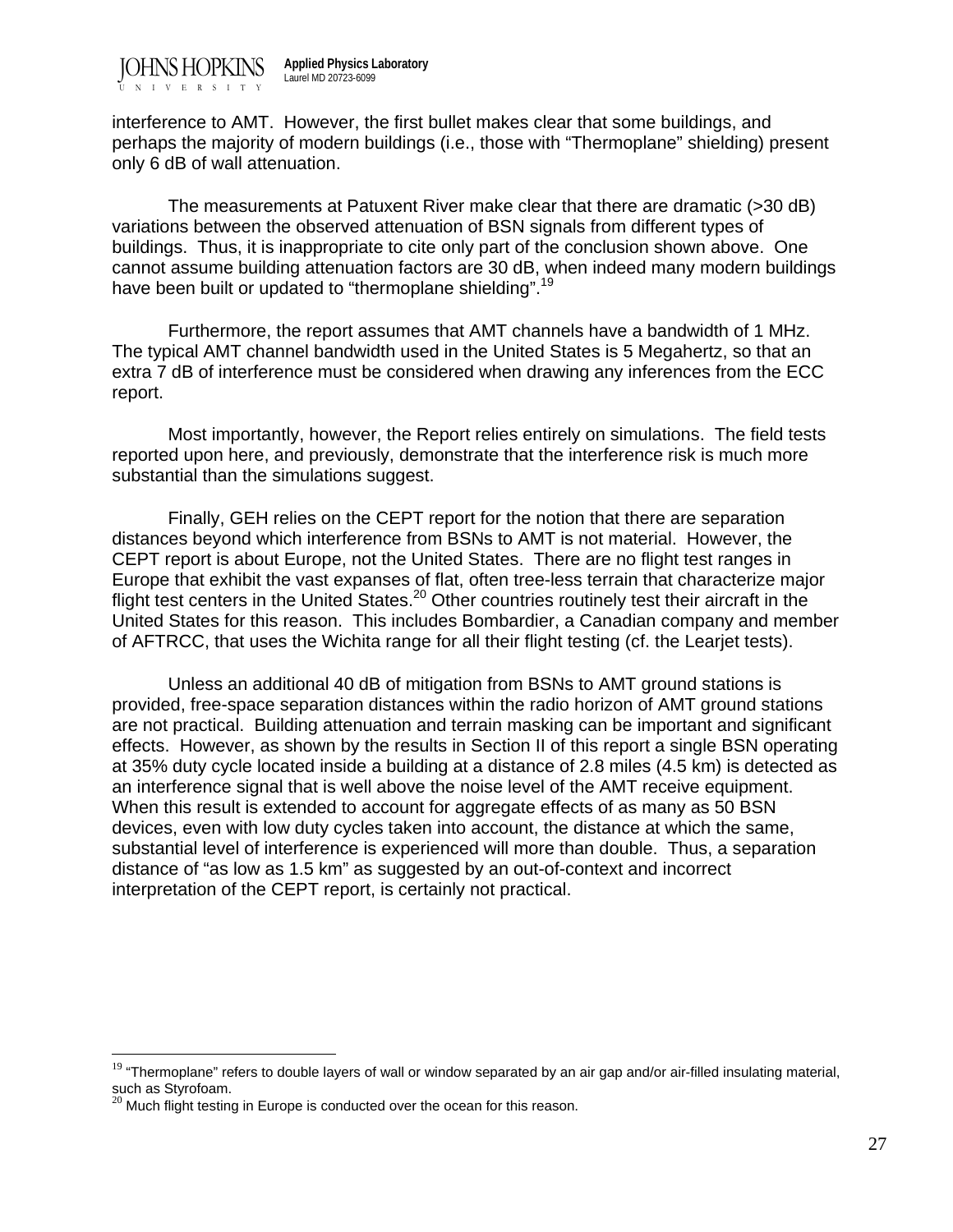$\overline{a}$ 

#### VI. Remarks on Spectrum Requirements and Other Bands

 It is important to revisit the possibility that other spectrum exists that can meet the needs of the proposed Body Sensor networks. To address this question, one must first review the amount of baseline data to be captured and relayed by a BSN device.

 GEH has stated, in its filing of October 31, 2006, in Docket 06-135 at page 9, that "in order to be generally applicable throughout the range of clinical acuities, BSNs would have to support application data rates of several tens of kilobits per second".

 GEH then states (at page 10) that BSNs could be deployed in densities that "approach or exceed one BSN per 10 square feet." However, for their SEAMCAT simulations, the number of BSNs expected to be visible to an AMT receive antenna at one time is estimated to be no more than 50.

 Fifty devices operating with a spectral efficiency of 1 bit/Hz yields a total spectrum requirement for 50 channels of approximately 50 kHz each (including guardbands). This equates to a total baseline spectrum need of 2.5 MHz, which is less than the 3 MHz "center portion of the MedRadio band, at 402-405 MHz" identified by GEH in their filing of October 31, 2006 in Docket 06-135 at page 9. Thus, with careful attention to network design, BSN networks could be deployed successfully within this band. This band offers further improvements in terms of body-mounted antenna design, signal propagation characteristics, and ease-of-use.

 Apparently the need for tens of megahertz of spectrum is motivated, as GEH states in the same filing, by the need to conserve battery life.<sup>21</sup> However, by increasing the duty cycle of individual BSN devices, at a manageable increase in battery drain, the total spectrum requirement can be decreased significantly.

 The Nordic devices or comparable chips from other manufacturers can be operated, with no hardware modifications whatsoever, at 250 kbps instead of 1 Mbps. By using slightly larger batteries, the entire 40 MHz BSN architecture proposed by GEH could be implemented in only 10 MHz, such as the 2300 – 2305 MHz and 2395 – 2400 MHz bands.

 Alternatively, GEH can revisit the use of the bands that were referenced as candidates in its earlier filings. Application of Monte Carlo techniques might well be appropriate for analyses of the potential for sharing between BSNs and incumbent services in these bands. To our knowledge, GEH has not performed Monte Carlo analyses using SEAMCAT for these bands.

 $21$  In its October 31, 2006 filing in Docket 06-135 at page 9], GEH states, "GEHC expects BSN devices to use channels of approximately one megahertz, which allows the relatively low duty cycle needed to achieve necessary battery life. With relatively low duty cycles, of course, several BSN devices could operate on the same channel using TDMA technology. However, given that the ability to obtain perfect synchronization of distributed autonomous BSNs is unlikely, there is a limit to the amount of efficiency that can be gained from channel sharing."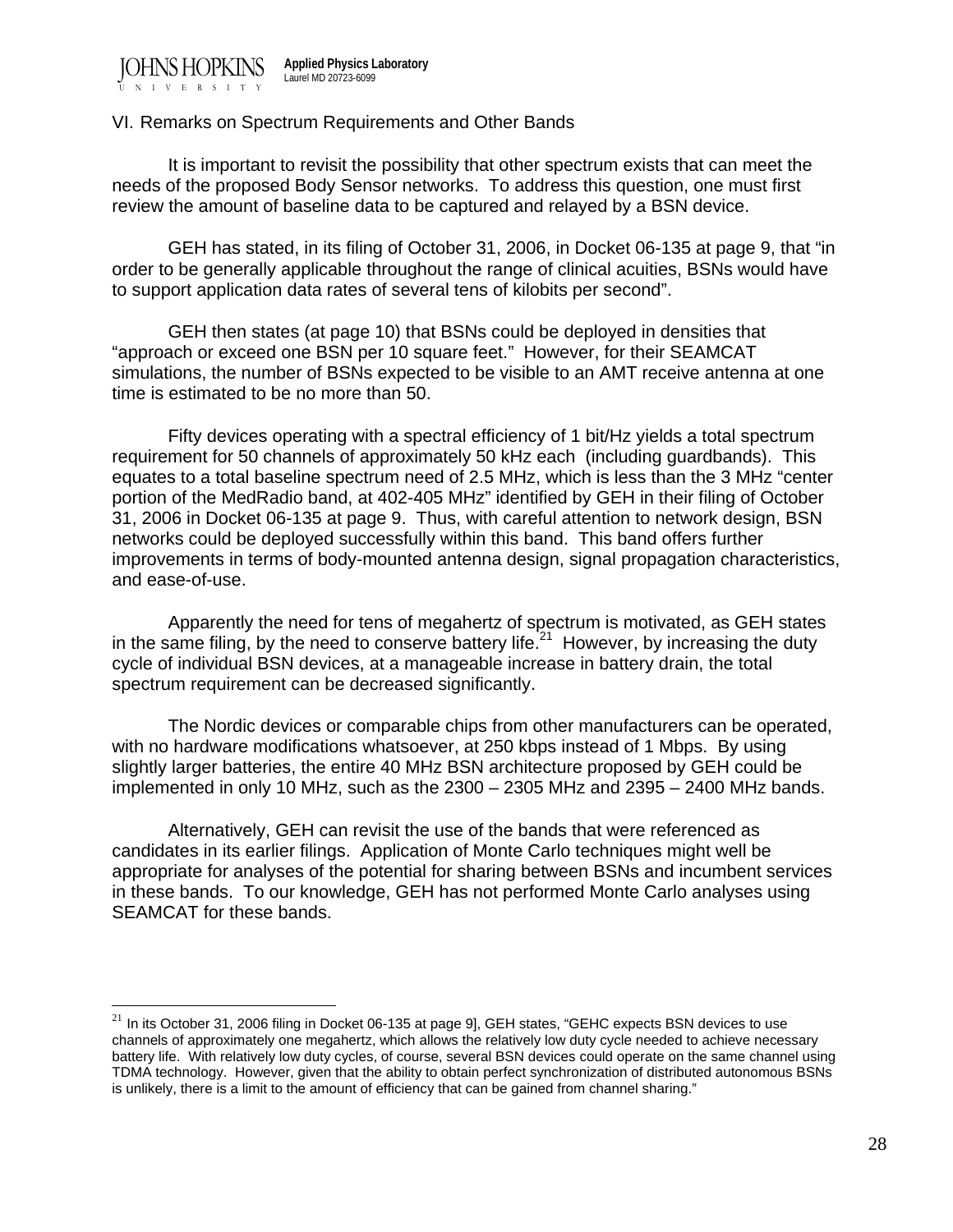

# VII. Conclusion

The results of this engineering study are summarized as follows:

- 1. New tests conducted using devices that accurately model the behavior of the BSN devices proposed by GEH demonstrate that these devices cause harmful interference to AMT at long distances. For example, at a range of 2.8 miles, a single 1 mW device operating outdoors at a 35% duty cycle produces an interference to noise ratio at an AMT receive site of 20 dB. In the absence of additional line-of-site blockage, a factor of more than fourteen increase in separation, i.e. to 40 miles, or 64 km, would be required to reduce the I/N ratio caused by this single device to the -3 dB aggregate level stipulated in Rec. M.1459. The 8 dB measured increase in noise floor due to three of these BSN devices operating at a distance of twelve miles from the AMT receive antenna supports this conclusion.
- 2. Blockage due to terrain and buildings will reduce the interference received at long distances. But at flight test ranges in which the terrain is flat and AMT receive antennas are located on towers and rooftops (as is usually the case), one cannot assume that terrain, foliage, or buildings will provide the blockage required to permit co-frequency sharing between BSN devices and AMT operations.
- 3. The measured noise floor in the band 2360 2390 MHz is not affected by spillover from unlicensed devices operating in the 2.4 GHz ISM band.
- 4. The Monte Carlo analyses presented by GEH presume a 1% outage rate is acceptable to AMT operators. Not only is this not the case, but the entire probability approach is irrelevant.
- 5. Body Sensor Network design options are available to GEH that would preclude the need for a co-channel spectrum assignment in the AMT band 2360 – 2390 MHz, and would render much more feasible other spectrum bands.

 My qualifications to offer this statement, including substantial experience in the design and development of RF circuits, are set forth in the attachment.

Daniel D. Jollandi

Daniel G. Jablonski

Dated: February 23, 2009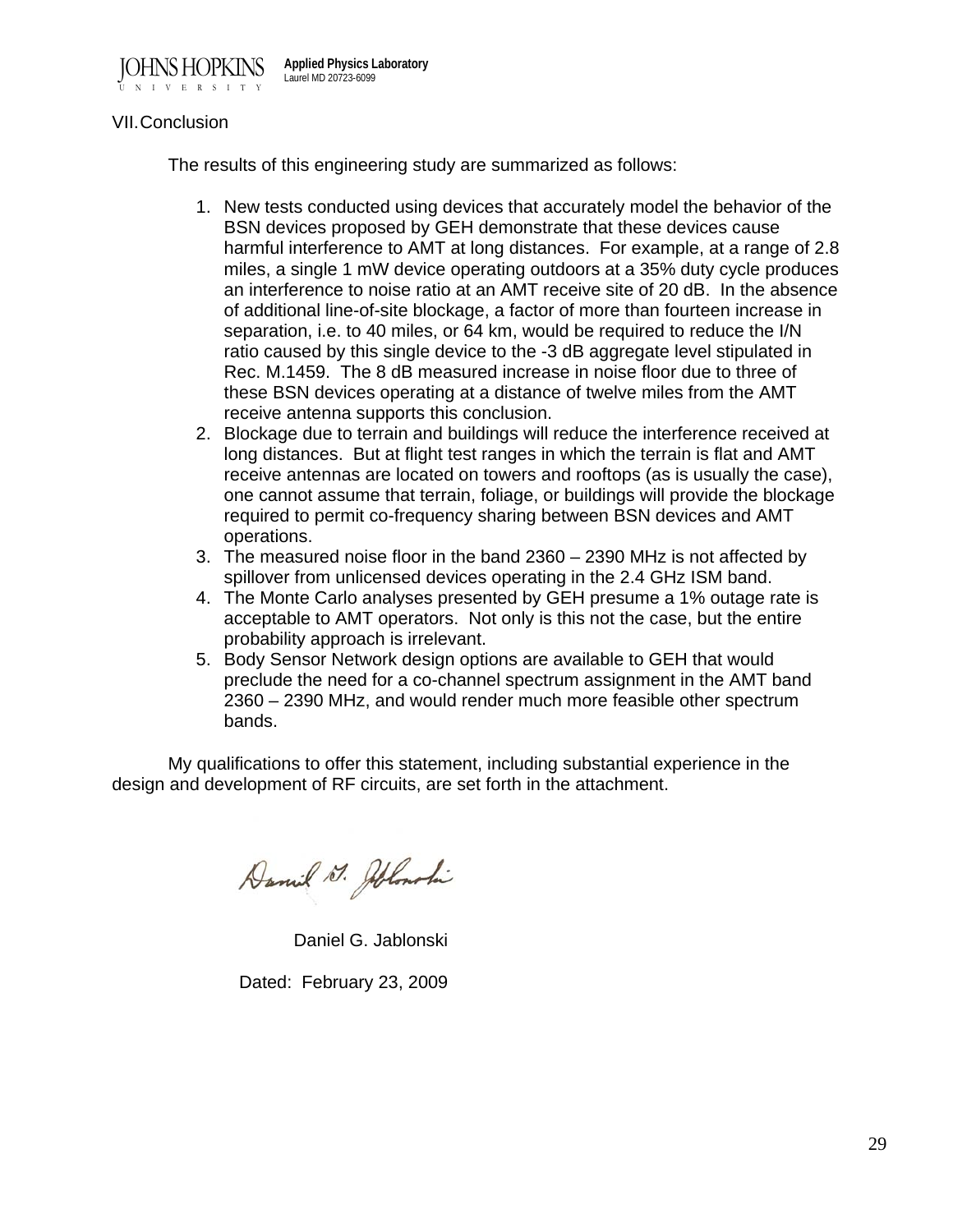

#### Attachment

Daniel G. Jablonski Physicist and Electrical Engineer Principal Professional Staff SEA Space Department

#### 1 SUMMARY

 Dr. Jablonski joined the staff of the Johns Hopkins University Applied Physics Laboratory (APL) in 1991, working initially on the systems engineering of space-based early-warning systems for theater ballistic missile defense. He is now the supervisor of the Navigation Systems and Technologies section of the Space Systems Applications Group. Dr. Jablonski's research interests involve the use of electromagnetic systems for guidance and navigation, with emphasis on microwave and RF systems (GPS, Cospas-Sarsat, etc.) and X-rays (X-ray navigation and X-ray communication in space). He is active in spectrum management and policy issues related to flight test telemetry, and helps represent the country's flight test interests at the International Telecommunications Union in Geneva. Dr. Jablonski's experience prior to joining APL includes the design, manufacture, and deployment of numerous microwave and electromagnetic sensors and systems; research in superconducting electronics, information theory, and supercomputing; and the investigation of materials for micro- and millimeter wave applications.

 Dr. Jablonski has been a member of the adjunct faculty at Capitol College, in Laurel, Maryland for over 20 years, and is a member of the adjunct faculty of the Whiting School of Engineering of the Johns Hopkins University. He teaches courses in microwaves, telecommunications, navigation, and electronics, and is a licensed Professional Engineer in the state of Maryland.

# EDUCATION

Ph.D., Physics, Cambridge University, 1982 M.S.E.E. and C.S., Massachusetts Institute of Technology, 1977 B.S.E.E., Massachusetts Institute of Technology, 1976

#### WORK EXPERIENCE

1991 - Present: Staff Member, Johns Hopkins University Applied Physics Laboratory, Laurel, MD

1986 - 1991: Research Staff Member, Supercomputing Research Center, Institute for Defense Analyses, Bowie, MD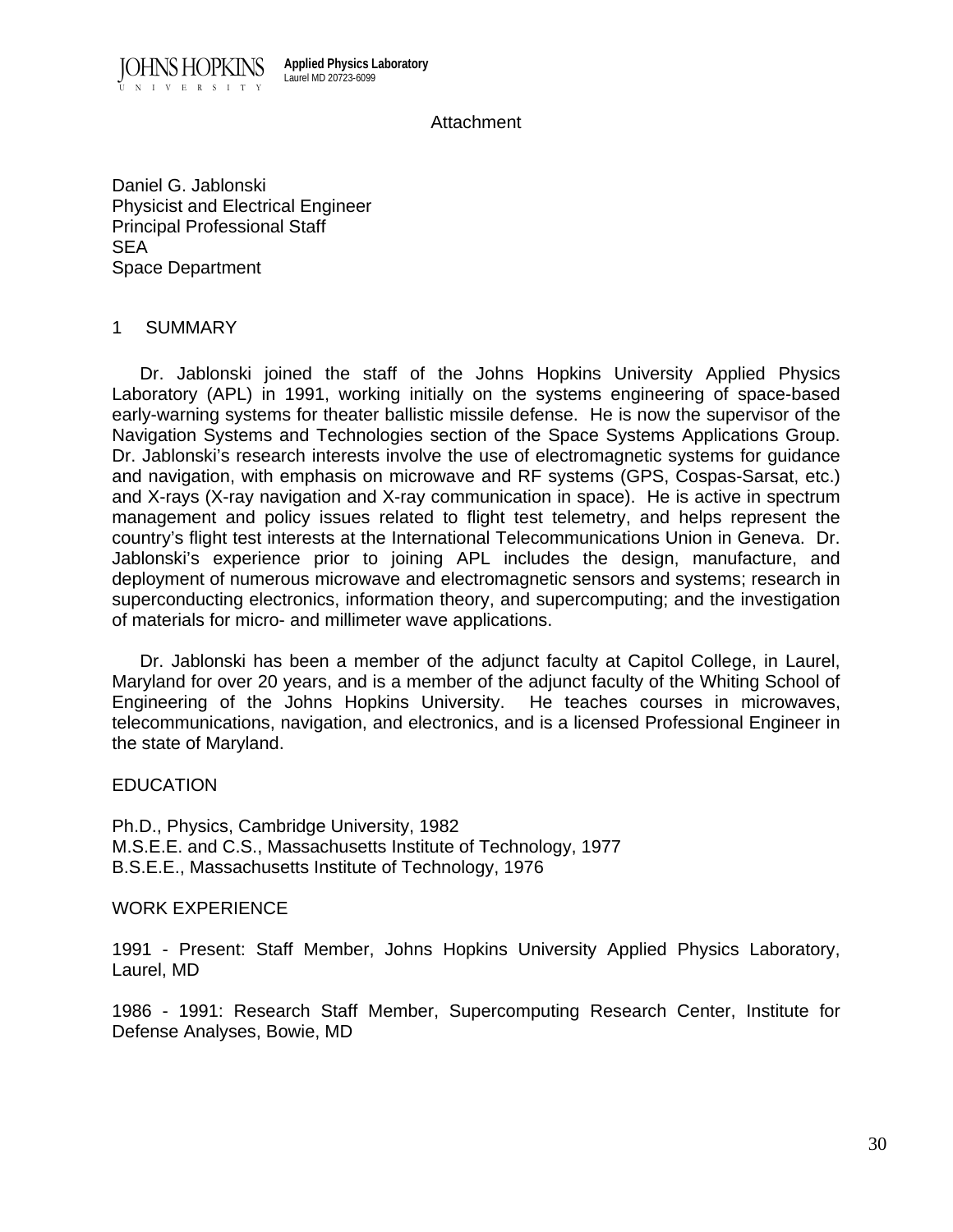

Conducted research on supercomputing, parallel processing, information theory, neural nets, models of computation, thermodynamics and cryptography; evaluated performance of Connection Machine and Cray-2 using prototype parallel processing languages.

1974 - 1986: Coop Student (1974 - 1977), Electrical Engineer/Physicist (1981 - 1986), Naval Surface Warfare Center, White Oak, MD

Worked on radar fuze design, electromagnetic pulse (EMP) studies, mine and anti-mine warfare; served as design engineer for Arctic research buoy; principal investigator in research on superconducting electronics, microwave properties of materials, and special sensors for explosive ordnance demolition applications; provided part-time engineering and management support to Electronics Division of Office of Naval Research, Arlington, VA.

1999 - Present: Instructor, part-time Programs in Engineering, Whiting School, Johns Hopkins University

Course instructor in microwave engineering, antennas, and avionics systems.

1985 - Present: Adjunct Professor, Capitol College, Laurel, MD

Professor, Electrical Engineering; course instructor in analog circuit design, control theory, fundamentals of communication, microwave circuits and devices, etc. Key participant in development of a new, ABET accredited EE degree program.

1978 - 1980: Consultant, Hirst Research Center of General Electric Company, Ltd, Wembley, England

Consultant on superconducting electronics.

# 2 SKILLS AND CAPABILITIES

Electromagnetics, GPS, superconductivity, solid-state physics, microwave engineering, circuit design, satellite communications, telecommunications engineering, evaluation of flight test telemetry systems, regulatory aspects of spectrum management.

#### MAJOR PUBLICATIONS/PATENTS

#### **Patents**

- 1. Semi-Active Notch Filter, No. 4,464,637, 2 August 1984.
- 2. High Output Bipolar Miniature Battery-Operated Programmable Current Source for Oceanographic Applications, with R. W. Watkins, No. 4,613,810, 23 September 1986.
- 3. Millimeter Wave Dielectric Waveguide Having Increased Power Output and a Method of Making Same, with A. D. Krall, No. 4,665,660, 19 May 1987.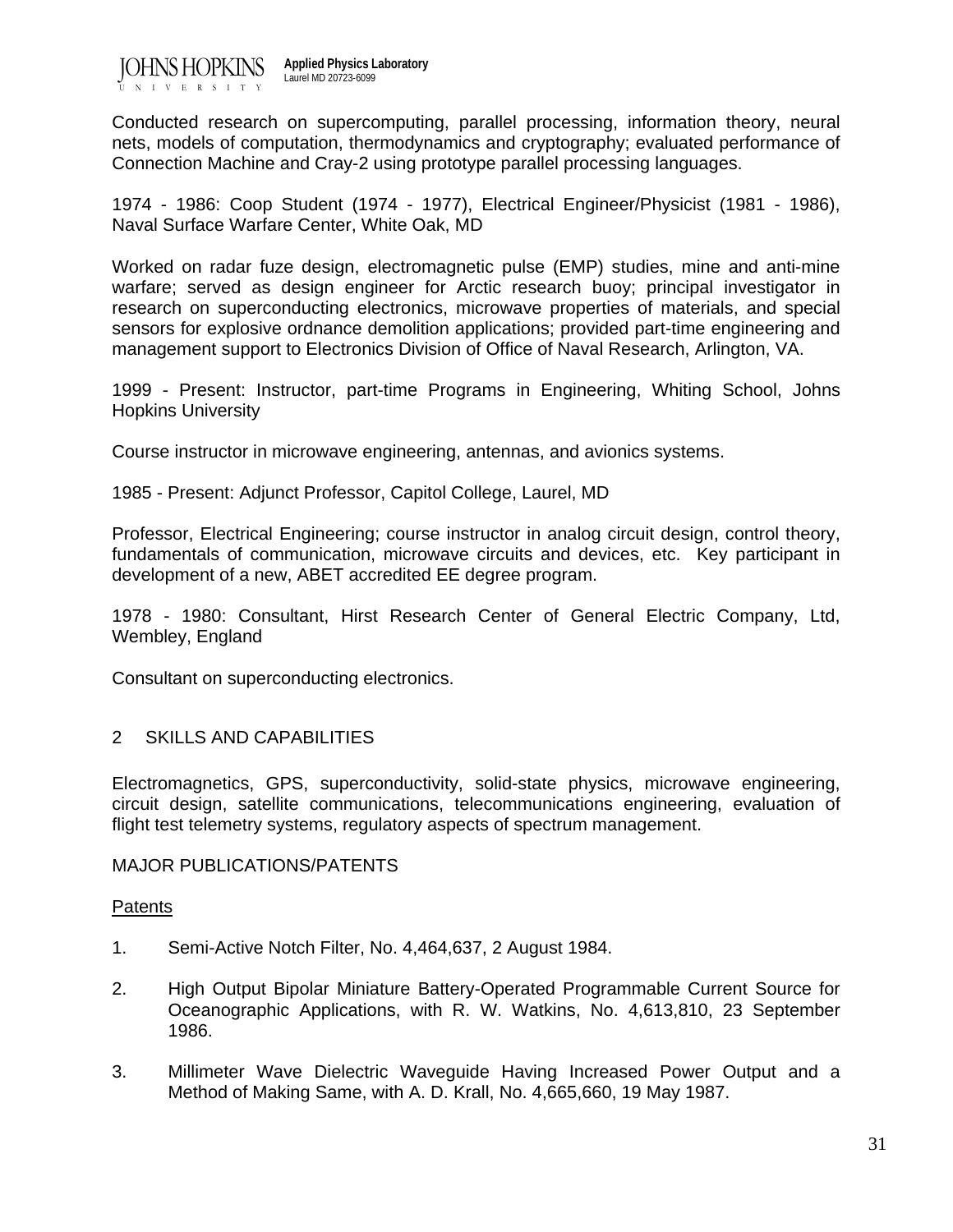- 4. Apparatus for and a Method of Determining Compass Headings, No. 4,881,080, 14 Nov 1989. (Cited by approx. 25 other patents; Dr. Jablonski holds an exclusive license to this patent pursuant to the Technology Transfer Act of 1995.)
- 5. Jablonski, et. al, "System and Method of Radar Detection on Non Linear Interfaces," No. 6,765,527, 20 July, 2004.
- 6. with others, "Lorentz Force Driven Mechanical Filter/Mixer Designs for RF Applications," No. 6,819,103, November 16, 2004.
- 7. "The Three Axis Antenna," disclosed within APL, September 2006.
- 8. Jablonski, et. al, "Technique for gravity gradient measurements for remote mass estimation of asteroids during non-orbital Fly-bys," disclosed within APL, June 2007.

#### Sample Publications and Presentations

Photoconductive Damping of a Microwave YIG Filter, Bachelor's thesis, Massachusetts Institute of Technology (1976).

 Investigation of Dielectric Waveguide at 70 GHz, Master's thesis, Massachusetts Institute of Technology (1977).

 Superconducting Tunnel Junctions and Their Electronic Analogues, Ph.D. Thesis, Cambridge University (1981).

 "Attenuation Characteristics of Circular Dielectric Waveguide at Millimeter Wavelengths," IEEE Trans. Microwave Theory Tech. 26(9), 667-671 (1978).

 "High Frequency Impedance of Superconductive Tunnel Junctions," J. Low Temp. Phys. 51(3/4), 433-451 (1983).

 With A. D. Krall and J. Coughlin, "Radiation Properties of a Gaussian Antenna," Microwave J. 27(5), 283 and 288 (1984).

 "Power Handling Capabilities of Circular Dielectric Waveguide at Millimeter Wavelengths," IEEE Trans. Microwave Theory Tech. 33(7), 85-89 (1985).

 With J. W. Choe and A. D. Krall, Detection of Electromagnetic Emanations from Electronic Circuitry, Naval Surface Weapons Center Technical Report 85-414 (September 1985).

 With J. P. Halpin, P. P. Pandolfini, P. J.Bierman, T. J. Kistenmacher, L. W. Hunter, and J. S. O'Connor, "F/A-18 E/F Program Independent Analysis," Johns Hopkins University Applied Physics Laboratory Technical Digest 18(1), 33 - 49 (January - March 1997).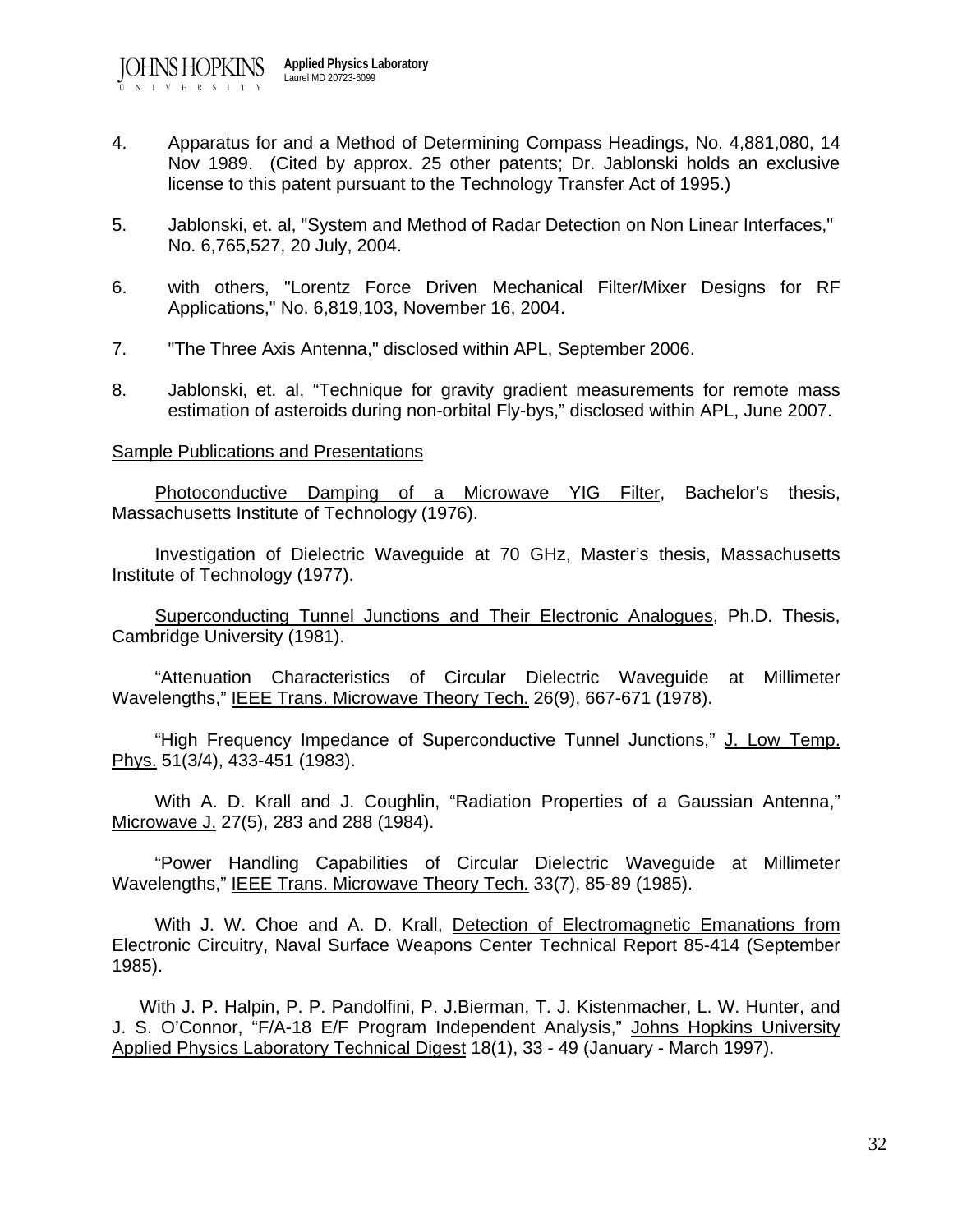JOHNS HOPKINS UNIVERSITY **Applied Physics Laboratory** Laurel MD 20723-6099

 "F/A-18 E/F Flight Test Program Telemetry Investigation," F/A-18 E/F Program Independent Analysis Evaluation P97-08, presented to the Naval Air Systems Command (23 September 1997).

"Effect of Multipath on GPS Receiver Performance," in JHU/APL FY 1998 IR&D Program Plan.

 "Guidelines for the Simultaneous Operation of L-band Telemetry with GPS aboard Fighter Aircraft," report from JHU/APL to the Advanced Range Telemetry Measurements Program, 30 November 2000.

 "Fractal Antenna Array Technology," in JHU/APL Annual IR&D Report, 15 March 2001.

 "Analysis of Co-frequency, Non-Cocoverage Sharing Between Flight Test Telemetry and MSS Downlinks in the Band 1518 - 1525 MHz," submitted by the United States of America to the International Telecommunications Union May 2001.

"Radio Navigation Systems," Chapter 37 of Reference Data for Engineers: Radio, Electronics, Computer, and Communications, Newnes Publishing, Boston, October 2001.

 with M. Long and Darryl Holtmeyer, "Analysis of Electronic Beam Steering Techniques for Mitigating Antenna-to-Antenna Interference in Two-Antenna Telemetry Installations on Military Aircraft," August 2003.

 with M. Long and Darryl Holtmeyer, "Effects of Diffraction from Aircraft Surfaces on Military Aircraft Telemetry Antenna Performance in the Band 3 – 30 GHz," August 2003.

 with M. Long and R. Baker, "Demonstration Of Pattern Steering Techniques For Mitigating Antenna-To-Antenna Interference In Two-Antenna Telemetry Installations On Military Aircraft," ITEA 2004 Technology Review, Monterey, CA, June 9, 2004.

 Coauthor, with APL, Ball Aerospace, NIST, and Los Alamos National Laboratory, "X-Ray Navigation (XNAV) Final Report," for the DARPA Tactical Technology Office, November 2005.

 Coauthor, "Compatibility between proposed systems in the aeronautical mobile service and the existing fixed-satellite service in the 5 091-5 250 MHz band," International Telecommunications Union Report, 2007.

# 3 HONORS

Excellence in Teaching Award, Johns Hopkins Whiting School of Engineering, 2007. Invited author Pergamon Press: Encyclopaedia of Materials Science and Engineering, Invited author, 2009 edition of the World Book Encyclopedia. Invited author, Newnes: Reference Data for Engineers, 9<sup>th</sup> Ed.